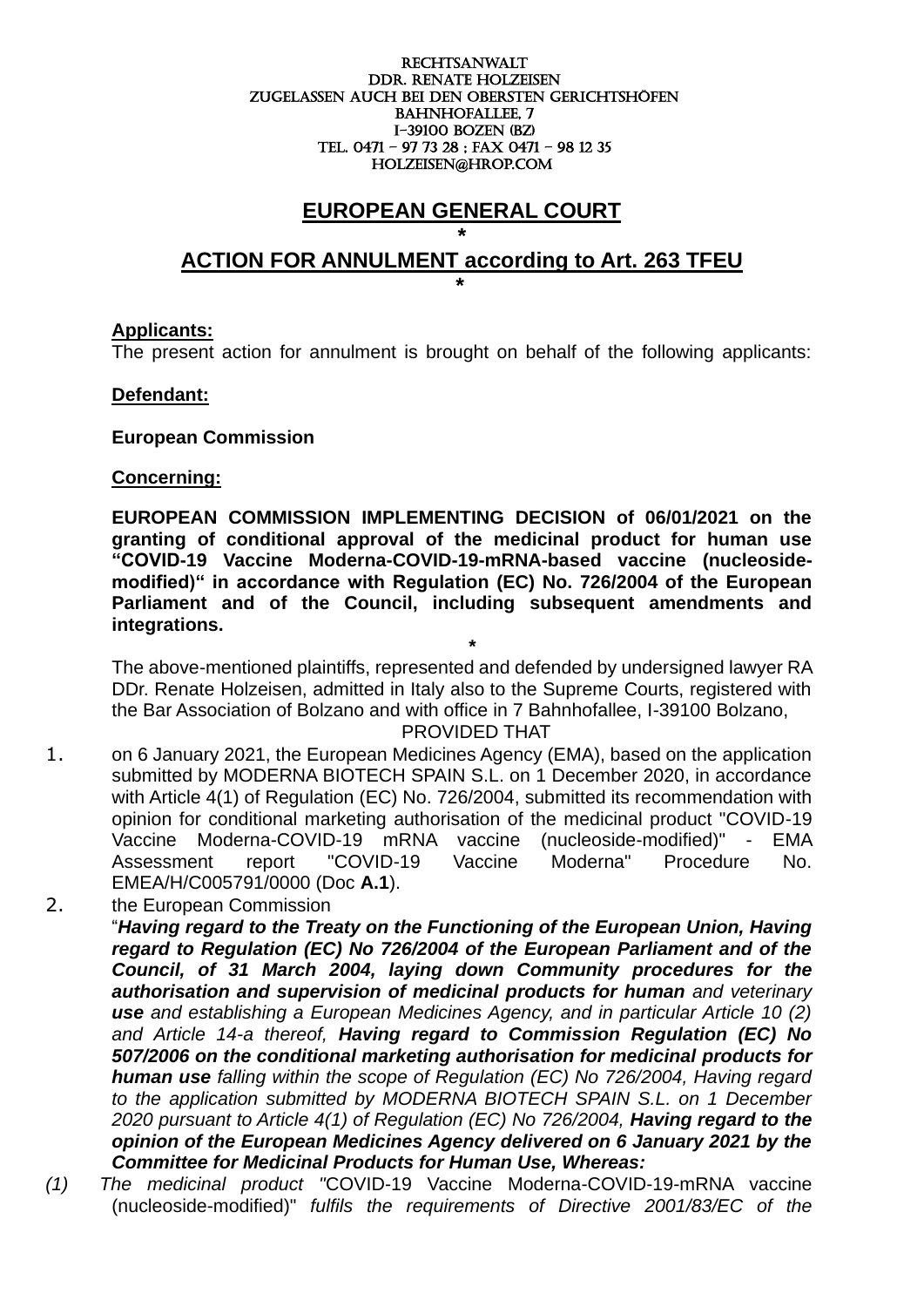*European Parliament and of the Council of 6 November 2001, for establishing the Community code relating to medicinal products for human use.*

(2) **'COVID-19 Vaccine Moderna-COVID-19 mRNA vaccine (nucleoside-modified)'**  *falls within the scope of Regulation (EC) No 507/2006, and in particular Article 2(1) thereof. Furthermore, the medicinal product fulfils the conditions laid down in Article 4 of that Regulation for the granting of a conditional marketing authorisation, as set out in Annex IV. (3) The marketing authorisation for 'COVID-19 Vaccine Moderna-COVID-19 mRNA vaccine (nucleoside-modified)' should therefore be granted subject to certain conditions laid down in Article 14-a of Regulation (EC) No 726/2004 and in Regulation (EC) No 507/2006. (4) The Committee for Medicinal Products for Human Use considered that 'CX-024414 (single-stranded, 5'-capped messenger RNA (mRNA) produced using cell-free in vitro transcription from the appropriate DNA templates and encoding the viral spike (S) protein of SARS-CoV-2)' is a new active substance. (5) The measures provided for in this Decision are in accordance with the opinion of the Standing Committee on Medicinal Products for Human Use"*

has decided as follows:

*"Article 1 - A conditional marketing authorisation as provided for in Article 3 and Article 14-a of Regulation (EC) No 726/2004 is granted for the medicinal product*  **'COVID-19 Vaccine Moderna-COVID-19 mRNA vaccine (nucleoside-modified)',** *the characteristics of which are summarised in Annex I to this Decision.* "COVID-19 Vaccine Moderna-COVID-19 mRNA vaccine (nucleoside-modified)" *shall be entered in the Union Register of Medicinal Products with the following number: EU/1/20/1507. Article 2 - The authorisation of the medicinal product referred to in Article 1 shall be subject to the requirements and conditions, including those relating to the manufacturing, set out in Annex II. These requirements shall be reviewed annually. Article 3 - The labelling and package leaflet of the medicinal product referred to in Article 1 shall comply with the conditions set out in Annex III. Article 4 - The authorisation shall be valid for one year from the date of notification of this Decision. Article 5 - This Decision is addressed to MODERNA BIOTECH SPAIN, S.L., Calle Monte Esquinza 30, 28010 Madrid, Espana." -* **European Commission Implementing Decision of 6/1/2021 granting a conditional marketing authorisation for the medicinal product for human use "COVID-19 Vaccine Moderna-COVID-19 mRNA vaccine (nucleoside modified)" in accordance with Regulation (EC) No 726/2004 of the European Parliament and of the Council** *(Doc. A.2.1.).*

- 3. Four (IV) annexes are attached to the above-mentioned European Union Implementing Decision - Annex I (Summary of Product Characteristics), Annex II (A. Manufacturer of the active substance(s) of biological origin and manufacturer responsible for batch release), Annex III (Labelling and Package Leaflet), Annex IV (Conclusions of the European Medicines Agency on the granting of marketing authorisation under "special conditions" (doc. **A.2.2.**).
- 4. On 25 January 2021, a linguistic correction of the Annexes to the Implementing Decision was deposited (Doc. **A.2.3**).
- 5. Having said all of the above, the above-mentioned applicants hereby bring an action for annulment pursuant to Article 263 TFEU of the above-mentioned Implementing Decision of the EU Commission of 6 January 2021, including all subsequent amendments and integrations, on the following grounds.

## 6. **Legal standing according to Art. 263 TFEU**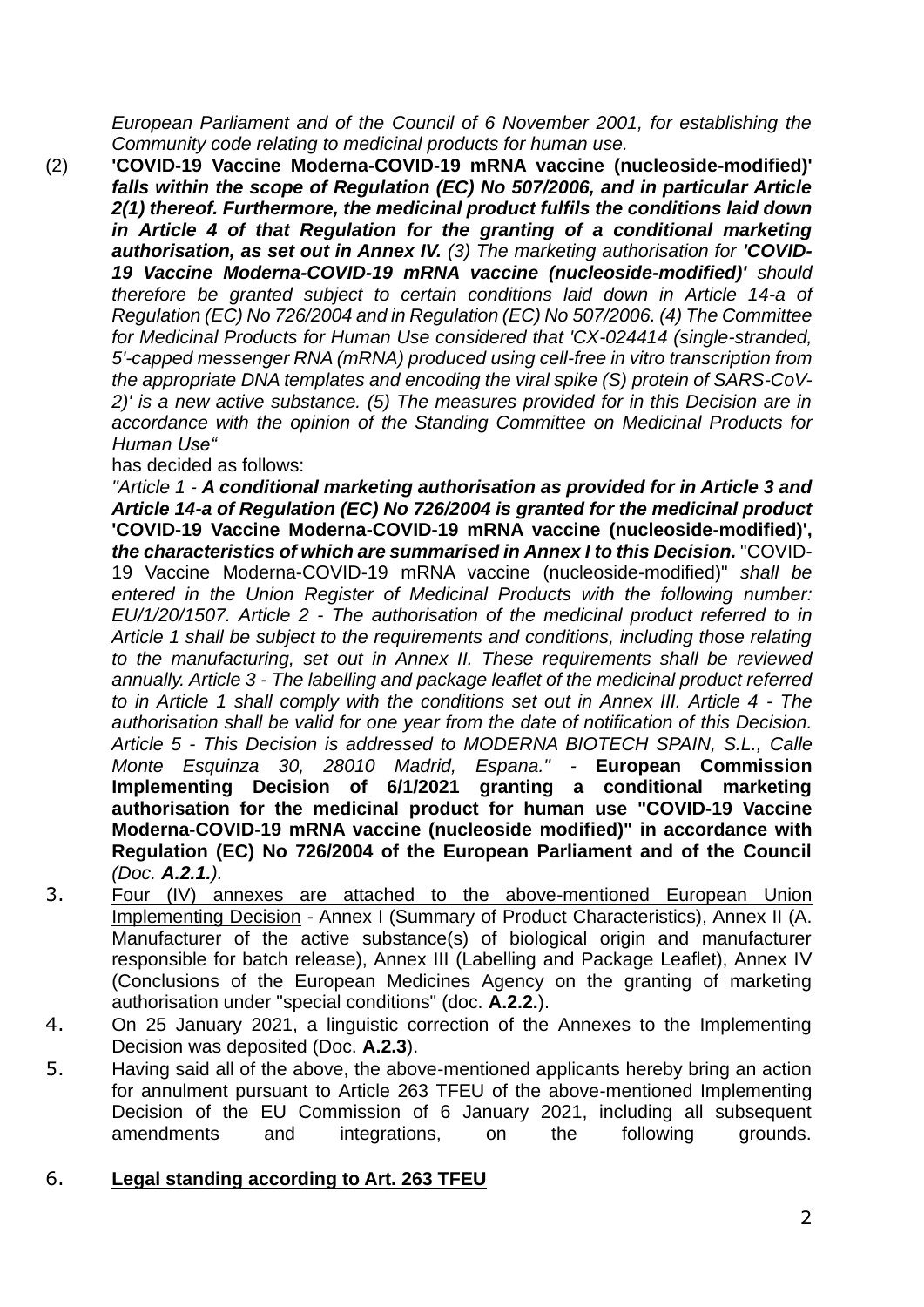The plaintiffs all work in the field of health care or care for the elderly as doctors, nurses, caregivers for the elderly, etc. and have therefore been exposed to constantly mounting pressure for Covid vaccination, for one and a half months now. Italy, like other EU member states, vaccinates with the "COVID-19 Vaccine Moderna".

- 7. **"COVID-19 Vaccine Moderna"** is the second mRNA-based substance to be **conditionally approved** by the European Commission in the EU as a so-called Covid "vaccine". The two other substances (manufacturers: BioNTech and AstraZeneca) that have meanwhile been approved as so-called Covid "vaccines" are also of an experimental nature and have nothing in common with a conventional vaccine.
- 8. The applicants have already filed an action for annulment on 16 February 2021 against the EU Commission's implementing decision of 21 December 2020 concerning the conditional approval of the experimental Covid "vaccine" "Comirnaty" (BioNTech). The procedure in question bears the procedure number T-96/21.
- 9. In particular, people such as the plaintiffs, who work in the health and care sector, are subjected to immense pressure, ranging from social moralising pressure to the threat of consequences under labour law, if they do not undergo the so-called Covid "vaccination".
- 10. A number of virologists, who for a year now have been the exclusive advisors to the governments of the EU member states, are publicly calling for the "legal prosecution" of those EU citizens who work in the health and care sector and who, in view of the risks associated with the experimental Covid "vaccines" and the unproven benefits (see below), refuse to expose themselves to these substances based on genetic engineering (see article in the Italian-language South Tyrolean daily newspaper Alto Adige of 13/01/2021 - Doc. **A.3.1.**). Internal communications from the South Tyrolean Sanitary Authority as well as communications from the South Tyrolean Medical Association to doctors show how the Sanitary Authority or superiors and the Medical Association, respectively, call on, and exert pressure on staff (doctors, paramedics), as well as freely practising doctors registered with the Medical Association, to undergo Covid "vaccination".
- 11. For example, email correspondence from the South Tyrolean Health Service shows that, at the request of the Italian Ministry of Health, they had to report which staff members were participating in the Covid vaccination and which were not (Doc. **A.3.2**).
- 12. Italy, like other EU Member States, has started administering the Covid "vaccine" "COVID-19 Vaccine Moderna" as foreseen in the Covid national "vaccination plan" of 7/12/2020 (Doc. **A.3.3.**). The plaintiffs in the health and care sector are accused of a lack of responsibility and solidarity towards the staff and the patients/caregivers entrusted to them (Docs. **A.3.4, A.3.5** and **A.3.6**).
- 13. Reports of Covid vaccination coercion are also received en masse from the rest of the country, to the detriment of health and care workers (Docs. **A.3.7.** and **A.3.8.**).
- 14. **The "refusers of the experimental Covid vaccines" among health and care workers are directly threatened with dismissal.** See the letter served on one of the plaintiffs by the employer. (Doc. **A.3.9.**)
- **15. The centralised authorisation of "COVID-19 Vaccine Moderna" on 6/1/2021 means that the European Commission has automatically authorised this active substance in every Member State, i.e. no further decision by the Italian Member State was required to authorise this active substance on Italian territory as well.**
- 16. Therefore, the above-mentioned plaintiffs clearly have standing to bring an action pursuant to Article 263 TFEU, since the contested implementing decision of the EU Commission and the preceding opinion of the EMA have a direct effect on the personal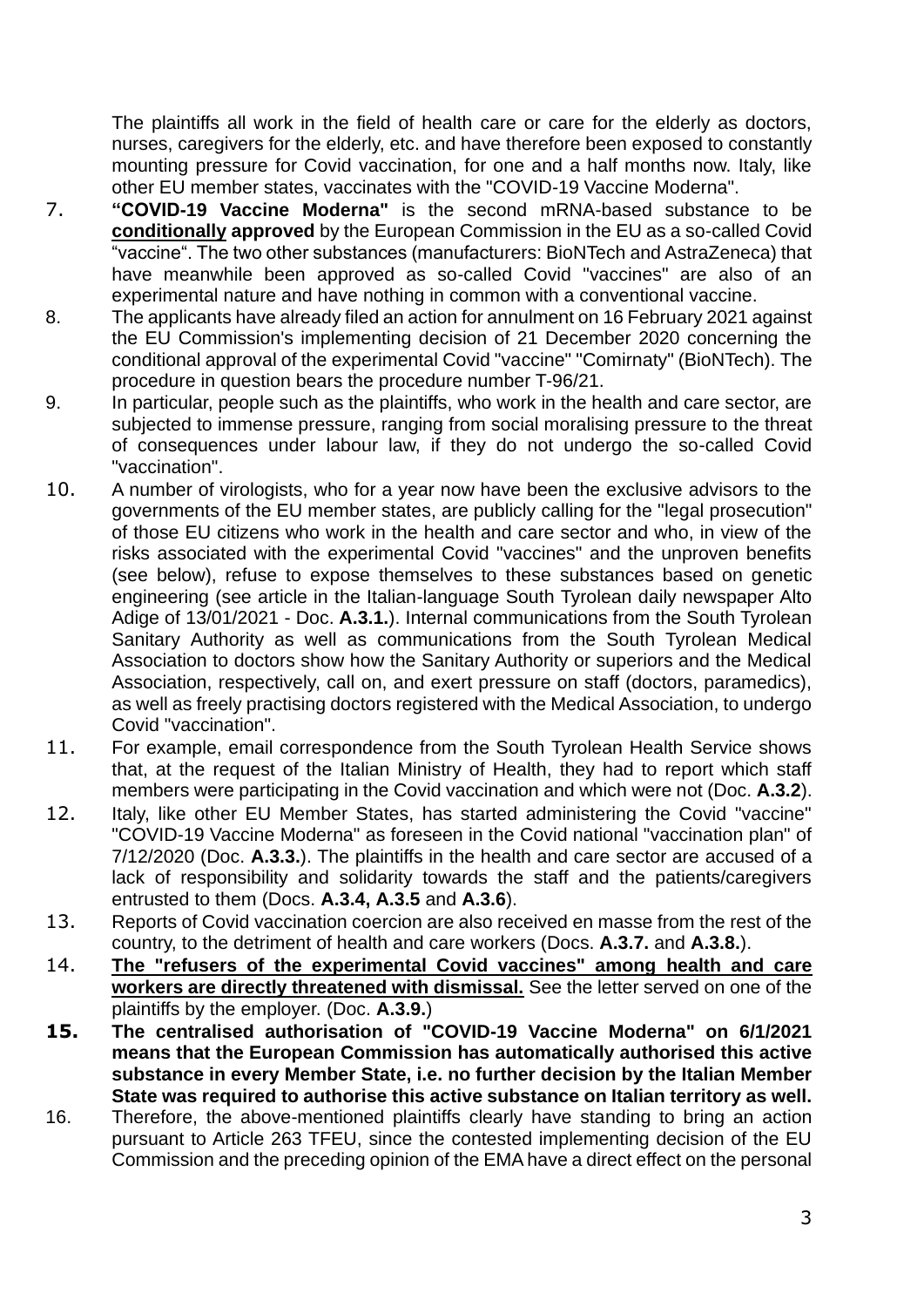position of the plaintiffs protected by the EU Treaty and their fundamental right to physical integrity.

- 17. The applicants are **directly and personally affected** by the unlawful marketing authorisation of COVID-19 Vaccine Moderna, as their fundamental rights to physical integrity (Article 3 of the EU Charter), to a high level of human health protection (Article 168 TFEU, Article 35 of the EU Charter) and to consumer protection (Article 169 TFEU, Article 38 of the EU Charter) are infringed by this implementing decision, as set out below.
- 18. Even before the implementing decision challenged here, individual plaintiffs sent a warning notice electronically on 19/12/2020 to the EU Commission and the EMA in particular, requesting them to refrain from authorising the mRNA-based experimental active substances due to the enormous risks, which currently cannot be assessed in their entirety (see warning letter of 19/12/2020 in **doc. A.4**). Incidentally, there was no reaction or response to this warning notice.
- 19. According to **Article 168 TFEU**, **a high level of human health protection** must be ensured in the definition and implementation of all Union policies and activities. EU citizens are entitled to the **fundamental right to physical integrity enshrined in Article 3 of the EU Charter** and the **fundamental right to a high level of human health protection enshrined in Article 35 of the EU Charter.**
- 20. It is the EU Commission that on 17 June 2020 presented a **"European vaccine strategy"** for the **rapid development**, production and dissemination of a Corona vaccine (Doc. **A.5.1**), under which a contract was concluded with the pharmaceutical company Moderna, on 25 November 2020, for the purchase of a potential COVID-19 vaccine. It allows for the purchase of an initial 80 million doses of vaccine on behalf of all EU Member States - with an option for a further 80 million doses. According to the undisclosed contract, delivery should take place as soon as a proven safe and effective Corona vaccine is available. On 15 December 2020, the Commission took the decision to purchase another 80 million doses. On 17 February, the Commission approved a second contract with Moderna for the additional purchase of 300 million doses **on behalf of all EU Member States** (150 million in 2021, with an option for a further 150 million in 2022).
- 21. The "European vaccination strategy" specified by the EU Commission should aim at "**ensuring the quality, safety and effectiveness** of vaccines". The fact that the European vaccination strategy did not meet this legal requirement *al condicio sine qua non*, especially with regard to the approval of the active ingredient "COVID-19 Vaccine Moderna", is explained and documented below.
- 22. **On 19/01/2021, the EU Commission presented a communication in which it calls on the member states to accelerate the EU-wide vaccination of the experimental "vaccines" already approved (there are now three: COVID-19 Vaccine Moderna, Comirnaty and AstraZeneca). By March 2021, at least 80% of people over 80 and 80% of health and social care workers in all Member States should be vaccinated.** By summer 2021, at least 70% of adults in the EU are to be vaccinated. **The EU Commission** is thus **exerting unmistakable and clear pressure towards vaccinating the population with experimental substances based on genetic engineering** (see below). Since the Member States (especially Italy) have become highly financially dependent on the European Community due to the disastrous economic effects of repeated lockdowns, lends the pressure exerted by the European Commission on the individual Member States towards covid vaccination a particular "quality" (Doc. **A.5.2**).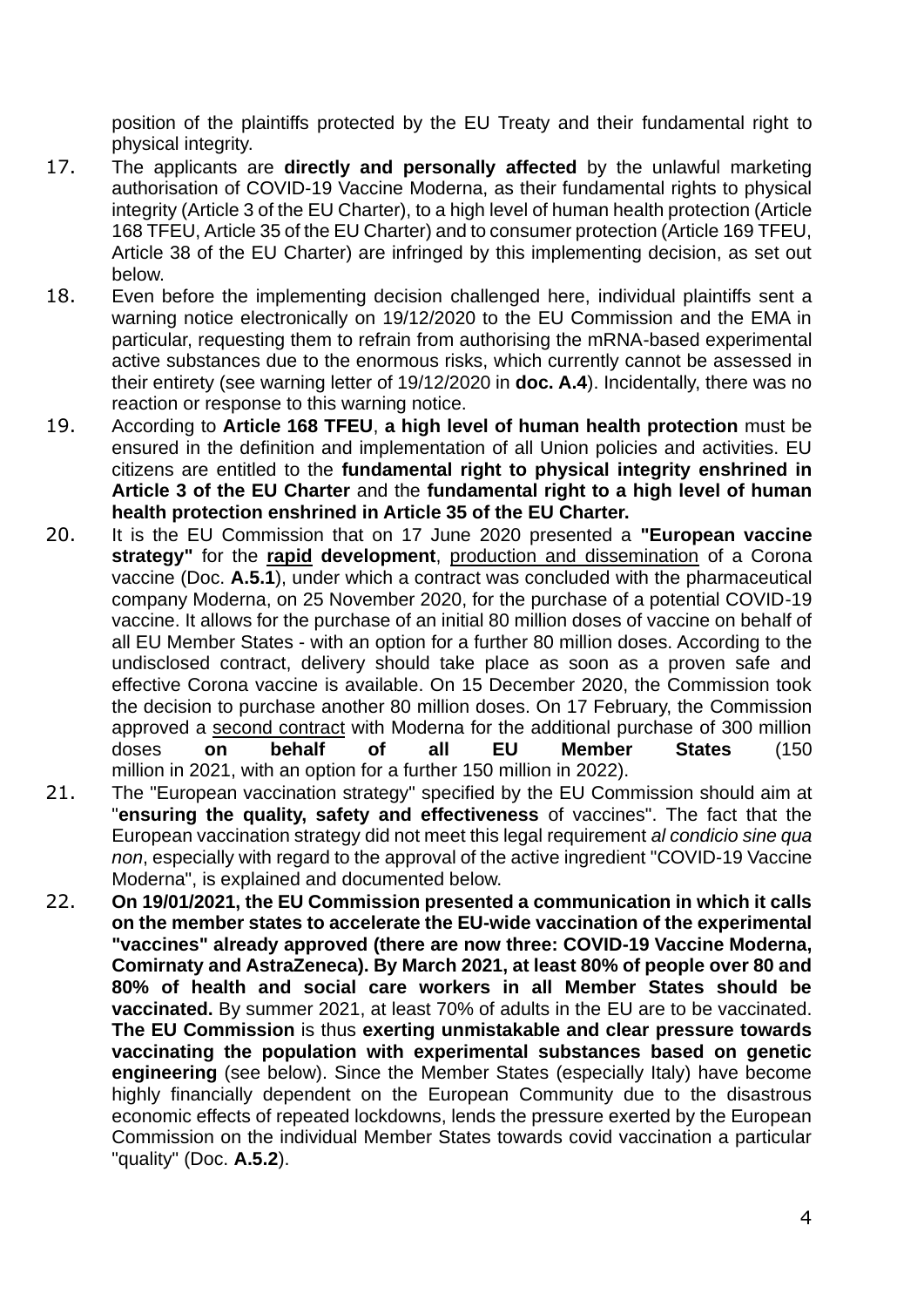- **23. The "European vaccination strategy" places health workers at the top of the list of priority groups to be "vaccinated".**
- **24. A few days ago, the EU Commission announced a concrete plan to present a draft law before the end of March, for the introduction of a digital vaccination passport in which Corona vaccinations, Covid diseases and negative tests would be recorded. The declared aim is to find a safe way to lift restrictions and travel in Europe. Health Commissioner Stella Kyriakides urged EU countries to speed up their Corona vaccination campaigns. Kyriakides told an online conference of EU health ministers that it was "crucial that there is no gap between doses delivered and doses administered and that no vaccines go unused". The massive pressure that the EU Commission is exerting on the EU Member States towards compulsory vaccination is obvious (**Doc. **A. 5.3 + A.24). The new Italian Prime Minister and former head of the ECB, Mario Draghi, who was not elected by the Italian people, has declared himself to the Italian media as an absolute supporter of this vaccination pass (**Doc. **A.5.4.). There is therefore no question that the Italian government will support the introduction of the digital vaccination card at EU level, and with it the discrimination of all those EU citizens who do not want to be "vaccinated" with the experimental genetically based substances (such as COVID-19 Vaccine Moderna).**
- 25. The plaintiffs are not only exposed to an enormous pressure which in concrete terms is condensed into a **direct, de facto general compulsory vaccination, demonstrably centralised and built up by the EU Commission** - but also, as EU citizens particularly affected by this (because they belong to a prioritised group of people in the vaccination programme specified by the EU Commission), for the following reasons, are exposed to a concrete, unreasonable and unlawful health risk, which has been brought about by the EU Commission through the contested implementing decision (including subsequent amendments and integrations).

## **26. Premise**

- **GROUNDS FOR COMPLAINT**
- 27. "COVID-19 Vaccine Moderna" is an experimental mRNA-based substance that has absolutely no similarity to traditional vaccines, regarding its mode of action and production.
- 28. The mRNA is a recombinant nucleic acid and is used to add a nucleic acid sequence to human cells to form the spike protein of SARS-CoV-2 that would otherwise not be present in the cells. By definition, RNA is also a nucleic acid (RiboNucleidAcid). An **mRNA**, also known as **messenger RNA**, is a single-stranded ribonucleic acid (RNA) that carries genetic information for building a protein. In a cell, it is formed as the transcript of a section of deoxyribonucleic acid (DNA) belonging to a gene. With an mRNA, the building instructions for a certain protein are available in the cell; it transports the message from the genetic information to the protein-building ribosomes, which is necessary for protein building.

**The prophylactic-therapeutic effect is directly related to the product resulting from the expression of this sequence: the spike protein, which the cells (whichever body cells) produce on the basis of the injected foreign mRNA and which is supposed to lead to antibody formation.**

29. **The active substance "COVID-19 Vaccine Moderna" therefore factually corresponds to a gene therapy drug. The exclusion from the definition of "gene therapy medicinal product" in Commission Directive 2009/120/EC of 14 September 2009 of active substances,**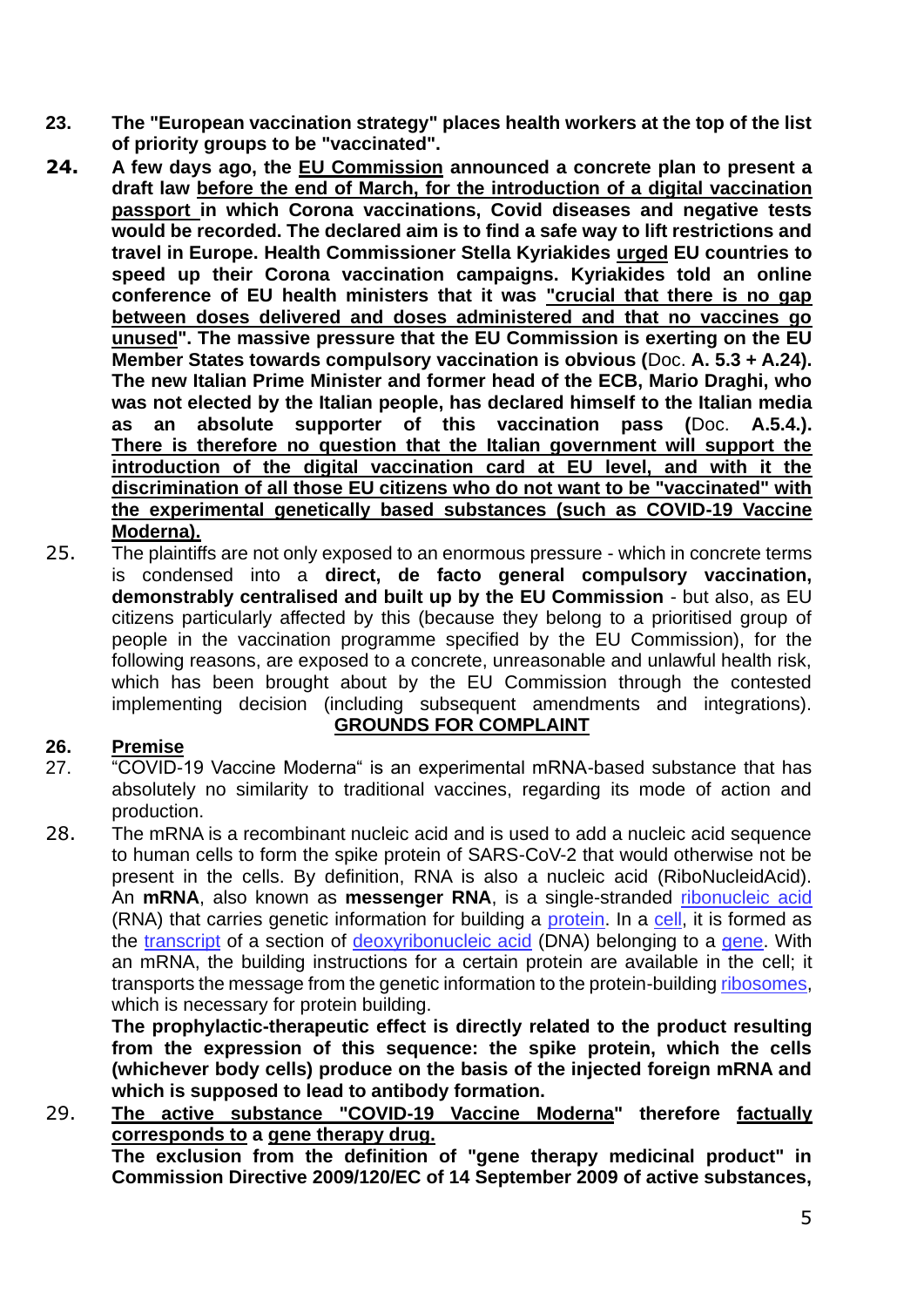**which in fact act like a gene therapy medicinal product, but which are declared as vaccines against infectious diseases (such as "COVID-19 Vaccine Moderna"), in absolute disregard of the mode of action, is not justified in view of the precautionary principle which applies in the EU, particularly in the health sector, and the fundamental rights of EU citizens to a high level of health protection (Article 35 of the EU Charter), as well as to physical health. 35 EU Charter) and to physical integrity (Art. 3 EU Charter), it is incomprehensible and violates fundamental principles of EU law** (see plea no. 3 below).

- 30. Having said that, the pleas in law put forward here are primarily those which, irrespective of the legal assessment of whether the active substance "COVID-19 Vaccine Moderna" is subject to the *lex specialis* consisting in Regulation (EC) No 1394/2007 of the European Parliament and of the Council of 13 November 2007, on novel therapies (advanced therapy medicinal products) and amending Directive 2001/83/EC and Regulation (EC) No. 726/2004 should have been applied, because the implementing decision contested here must also be considered as being contrary to EU law and thus void and declared null and void, irrespective of the assessment of this issue.
- 31. **(1) Invalidity due to violation of Article 2 (Scope) of Commission Regulation (EC) No. 507/2006 of March 29, 2006.**
- 32. The EU Commission has **conditionally** authorised the active substance "COVID-19 Vaccine Moderna" **for one year** on the basis of Regulation (EC) No 507/2006 of 29 March 2006.
- 33. Before a medicinal product for human use can be authorised for marketing in one or more Member States, it usually has to undergo extensive studies to ensure that it is safe, of high quality and effective when used in the target population. The rules and procedures to be followed to obtain a marketing authorisation are laid down in Directive 2001/83/EC of the European Parliament and of the Council of 6 November 2001 on the Community code relating to medicinal products for human use and in Regulation (EC) No 726/2004 (recital 1 Regulation EC No 507/2006).
- 34. In order to fill healthcare gaps and in the interest of public health, it may be necessary **for certain categories of medicinal products** to be granted marketing authorisations on the basis of less comprehensive data than would normally be the case and subject to certain conditions (hereinafter referred to as 'conditional marketing authorisations'). This should include those medicinal products ... intended to be used **in emergency situations against a public health threat duly identified either by the World Health Organisation or by the Community in the framework of Decision No 2119/98/EC of the European Parliament and of the Council of 24 September 1998 setting up a network for the epidemiological surveillance and control of communicable diseases in the Community ...** (Recital 2 Regulation EC No 507/2006).
- 35. Article 2 of Regulation (EC) No 507/2006 defines the scope of the provisions for the conditional marketing authorisation of medicinal products for human use as follows: "This Regulation shall apply to medicinal products for human use falling within the scope of Article 3(1) and (2) of Regulation (EC) No 726/2004 and belonging to one of the following categories:
- 1. medicinal products intended for the treatment, prevention or medical diagnosis of seriously debilitating or **life-threatening conditions**;
- 2. medicinal products intended to be **used in emergency situations against a threat to public health duly identified either by the World Health Organisation or by the Community under Decision No 2119/98/EC;**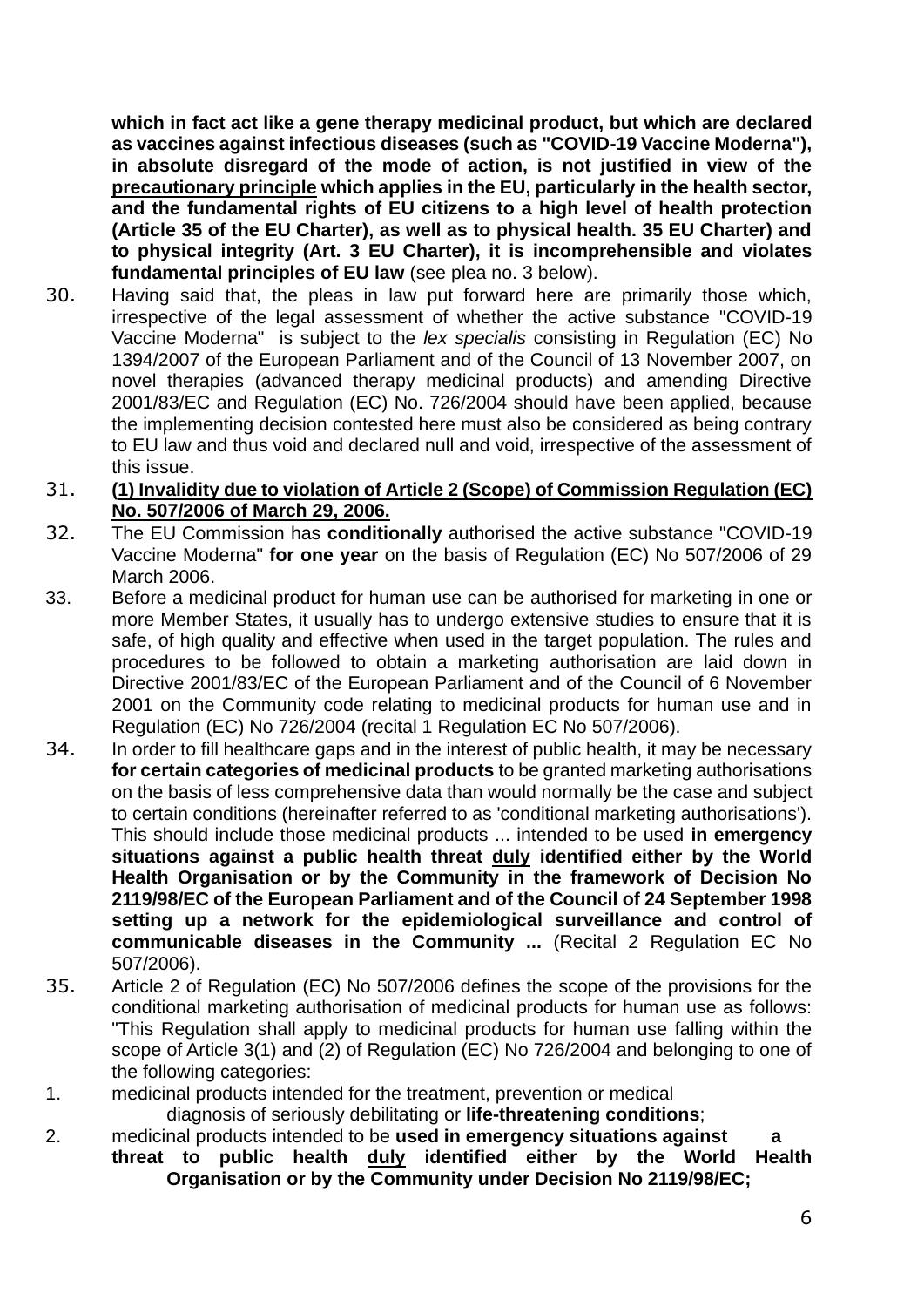- 3. medicinal products designated as orphan medicinal products in accordance with Article 3 of Regulation (EC) No 141/2000. The circumstance mentioned under point 3) is clearly not present for the medicinal product "COVID-19 Vaccine Moderna".
- **36. In its implementing decision, the EU Commission generally refers to the scope of Regulation (EC) No. 507/2006, and "in particular", but not only, to Art. 2. point 1).**
- 37. **1.1 Violation of Art. 2. point 1. EU Regulation No. 507/2006**
- 38. **John P A Ioannidis (Meta-Research Innovation Center at Standford - METRICS - Stanford University), one of the ten most cited scientists in the world (in the field of medicine arguably the most cited scientist in the world), has ranked the mortality rate of the disease COVID-19 caused by SARS-CoV-2 in the range of that of influenza as early as March 2020** (Doc. **A. 6**). In a peer-reviewed study published on 14 October 2020 in the Bulletin of the World Health Organization; Type: Resarch Article ID: BLT.20.265892 (Doc. **A.7**), **Ioannidis proved that the panic spread worldwide at the end of January 2020 regarding an alleged high mortality rate associated with SARS-Cov-2 infection was and is simply unfounded.**
- 39. The fact that COVID-19, a disease caused by the SARS-CoV virus, is not a lifethreatening disease in the true sense of the word is also confirmed by the fact that in Italy, for example, although only now, i.e. **after almost a year** (!), **the instructions of the Ministry of Health for the treatment of patients at home by general practitioners are finally to be issued** (see interview with the new president of the Italian Medicines Agency AIFA, published in the Italian daily newspaper "La Verità", of 03/02/2021 in Doc. **A.8**). Evidence shows that serious complications of covid 19 disease (which occur in a very small percentage of sufferers) are primarily due to inadequate treatment of the symptoms of the disease in the first days of illness.

Those general practitioners or primary care physicians who took care of the information themselves and, contrary to the official instructions and recommendations of the Ministry of Health and the Medicines Agency, successfully used medicines whose official use they subsequently even had to dispute in court (see Rome Council of State ruling no. 09070/2020 of 11/12/2020 concerning the suspension, at the request of a group of general practitioners, by the administrative court of last instance, of the ban imposed by the Italian Medicines Agency on the use of hydroxychloroquine for the treatment of Covid-19 patients - Doc. **A.9**) were demonstrably able to treat almost all of their Covid-19 patients at home without hospitalisation and lead to a complete cure of the disease.

- 40. We are therefore demonstrably not dealing with a life-threatening and untreatable disease for the world population in the true sense, but with a corona virus-related infectious disease, as we have had in the past, and which, **due to the failure of sanitary systems in certain Member States (such as primarily Italy** - investigations by the public prosecutor's office in Bergamo are ongoing) **as well as a worldwide misuse of RT-PCR tests**, has led to a de facto artificially inflated pandemic, as will be demonstrated below.
- **41. Invalidity due to violation of Regulation (EC) No. 507/2006 Art. 2 point 2.**
- 42. According to Article 2(2) of Regulation (EC) No 507/2006, medicinal products may be conditionally authorised if they are intended to be used in **emergency situations against a threat to public health duly identified either by the WHO or by the Community in the framework of Decision No 2119/98/EC.**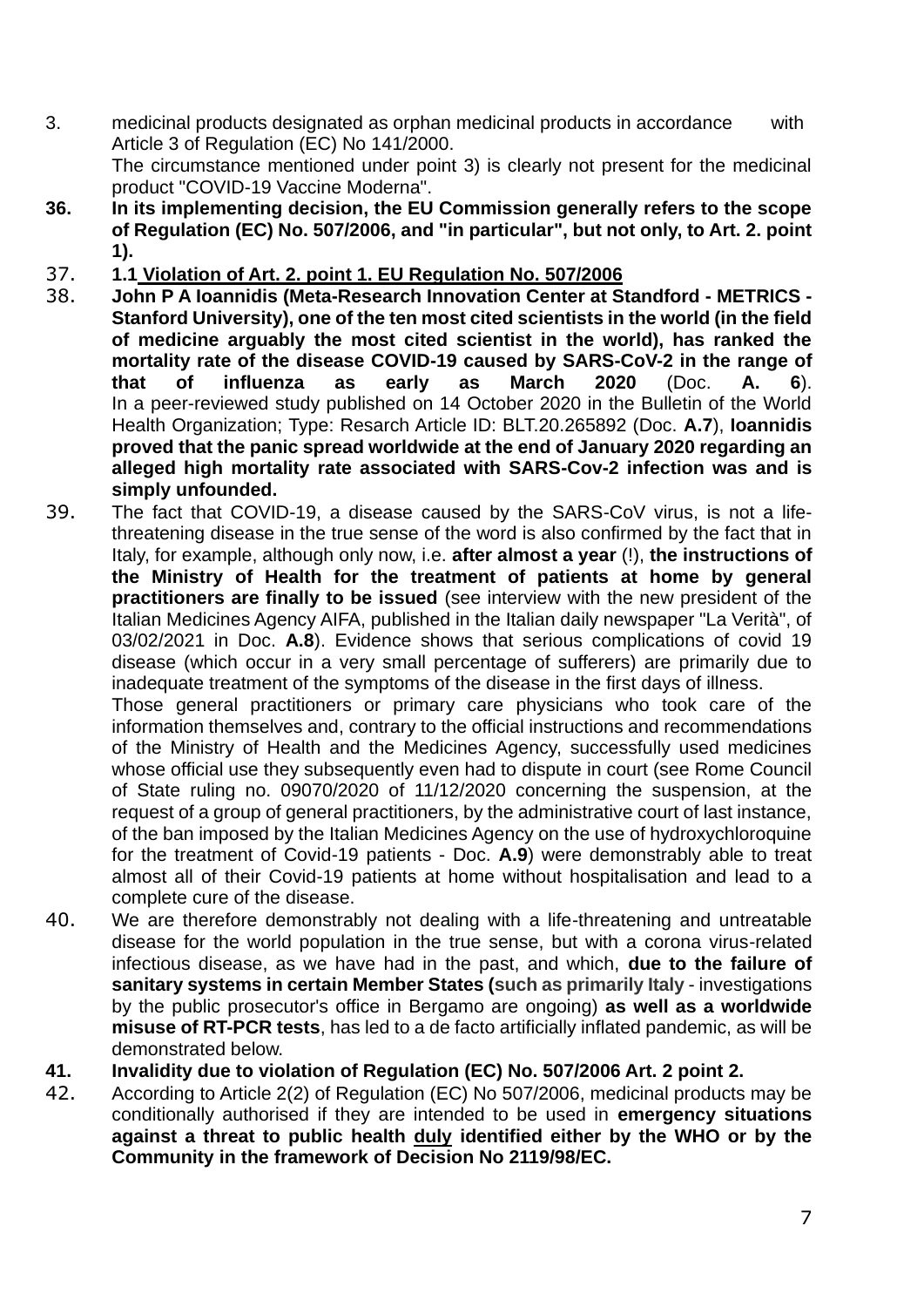- 43. The WHO declared the pandemic status of SARS-Cov-2 on 30 January 2020, which allegedly endangers the world population (Doc. **A.10.1**).
- 44. The question of whether a "threat to public health" has been properly established is to be determined in accordance with the provisions of the *International Health Regulations* 2005 (IHR) of the World Health Organisation. The provisions, which are to be interpreted in accordance with the Vienna Convention on the Law of Treaties, contain obligations binding under international law for both the WHO and the 196 contracting states to determine a "**public health emergency of international concern"** (PHEIC) by the WHO Director-General in accordance with Art. 12 IHR.
- 45. **The proper determination of a public health threat must therefore be assessed against the provisions of the IHR.** The Director-General is required by Art. 12(4) IHR to include the following **five criteria** in his decision:
	- **1. the information provided by the State Party;**
	- **2. the use of the decision scheme contained in Annex 2 of the IHR; 3. the advice of the Emergency Committee;**
	- **4. the scientific principles including available scientific evidence and other relevant information;**

**5. an assessment of the risk to human health, the risk of cross-border spread of the disease and the risk of disruption to international traffic.**

- 46. In accordance with this list of decisions, the Director General convened an Emergency Committee on 23/01/2020 due to the Sars-Cov-2 outbreak in China in accordance with Art. 49 IHR. This expert committee disagreed on whether a recommendation for the existence of a PHEIC could be made and adjourned the meeting for reassessment until 30/1/2020. At the 2nd meeting of the Emergency Committee, a significant increase in case numbers and further affected countries with confirmed cases was noted and it was explicitly pointed out that due to the notification of the virus sequence by China, other countries had the possibility of virus identification through **rapid development of diagnostic tools**. As a result, the Emergency Committee decided to propose a PHEIC, which was announced by the Director General on the same day (Doc. **A.10.2**).
- 47. On 13 January 2020, the WHO published a first PCR test guideline (A**.11.1**) based on the Corman-Drosten protocol of 13 January 2020 (Diagnostic detection of Wuhan coronavirus 2019 by real-time RT-PCR (A.**11.2**) - *see also Summary table of available protocols in this documents* (A.**11.3**), which shows that the Corman-Drosten-PCR-testprotocol (also referred to as "Charité protocol") was the first one published. On 23 January 2020, this Corman-Drosten protocol was published by the authors (including Christian Drosten) in the scientific journal Eurosurveillance (Europe's journal on infectious disease epidemiology, prevention and control since 1996) (**A.11.4**). Since 17 January 2020, laboratories worldwide have been working on the basis of this protocol established by Corman, Drosten and others, for the 'detection' of the SARS COV-2 virus and commercial PCR kits based on it.
- **48. Due to the fact that this very PCR test protocol was designed with a number of so-called amplification cycles far exceeding the scientific gold standard (see below) and other gross scientific errors, the so-called "case numbers", i.e. the number of persons tested positive for "SARS-Cov-2", have already increased explosively towards the end of January 2020.**
- 49. The alleged crisis situation of the worldwide threat to public health due to the SARS-CoV-2 virus was ultimately represented by a **worldwide misuse of the PCR tests**. This misuse and misrepresentation has resulted in an enormous number of people worldwide claimed by the authorities to be infected with SARS-Cov-2 at the time of the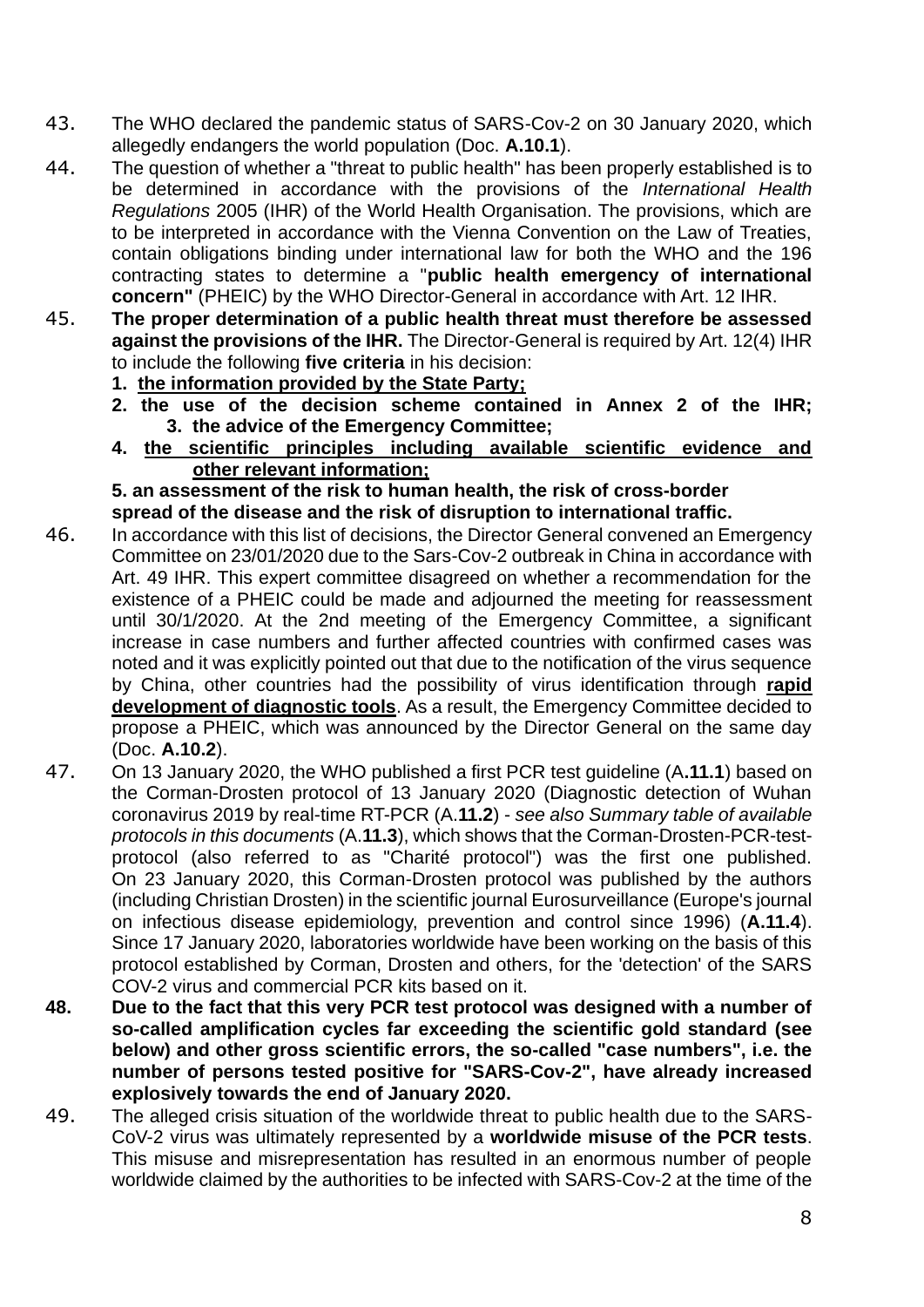test, but who were not, as well as an enormous number of people worldwide who have allegedly died from the disease caused by SARS-Cov-2 infection (Covid-19).

50. It is necessary for further understanding to briefly explain what a PCR test is, and specifically how a Corona PCR test works.

PCR stands for **Polymerase Chain Reaction**. It was developed in 1983 by Kary Mullis, who died in 2019 (and was awarded the Nobel Prize in Chemistry for PCR in 1993).

**The PCR is a system with which specific DNA sequences can be multiplied or copied outside the living organism,** *in vitro***.** To do this, enzymes and building blocks are used that are also responsible for duplicating DNA in the body's cells. The DNA that is to be multiplied is often referred to as the initial DNA. At the beginning of the process, it is put into a reaction vessel together with the multiplication enzymes and building blocks.

The reaction mixture includes the individual "**DNA letters**" adenine, guanine, thymine and cytosine, as well as chemicals that ensure the reaction environment. Then there is a so-called **DNA polymerase**, an enzyme that can assemble these building blocks. Then there are the **primers**. These are very short, single-stranded pieces of DNA. They form the starting point at which the polymerase begins to assemble the DNA building blocks.

The DNA is put into a reaction vessel, for example, a small tube, together with the DNA letters, the polymerase and the primers.This tube is then placed into a so-called **thermocycler:** a device that can automatically change the temperature and both heat and cool the tube during PCR.

The **basic principle of PCR** is relatively simple and is based on the fact that the various steps of the polymerase chain reaction each only take place at certain temperatures.

If the primer does not find an exactly matching DNA segment, it cannot attach. **The primers are therefore gene-specific.** In the case of the Corona tests, they should be matched to certain genes of the SARS-CoV-2 virus. Namely, genes that occur in this form **only in SARS-CoV-2**. The fact that this unfortunately looks different in reality is explained later.

The reaction is initiated by raising the temperature of the DNA to 94°C, which causes the two strands of the double strand to separate from each other (denaturation). When cooling down, the primers can now bind to the matching regions of the single strands. After this attachment phase, with temperatures in the range of 60°C, which depend individually on the primers, the extension of the DNA follows, at about 72 °C. Starting from the primers, the polymerases attach a new strand to the exposed strands of the initial DNA, and new double strands are formed. **One initial double-stranded DNA becomes two.**

This completes the **first cycle of PCR**, consisting of denaturation, addition, and extension. To further amplify the DNA, the temperature of the thermal cycler is simply raised again to 94°C and the process begins again. The amount of DNA grows increasingly exponentially, because each time a larger number of templates are available for amplification. Hence the term "**chain reaction". Thus, 2 first become 4, then 8, then 16 copies etc., until after 20 cycles, the initial DNA has already produced over 1 million copies, and after 30 cycles, over 1 billion copies. Hence the term "chain reaction". From a certain threshold value (cycle threshold; ct), the number of copies is recorded as positive in the measuring device, i.e. the more initial DNA was in the reaction, the faster the CT is reached. Since infectious events require the presence of several thousand source pathogens to form an infectious dose, the ct is reached at a maximum of 25 cycles. A** 

9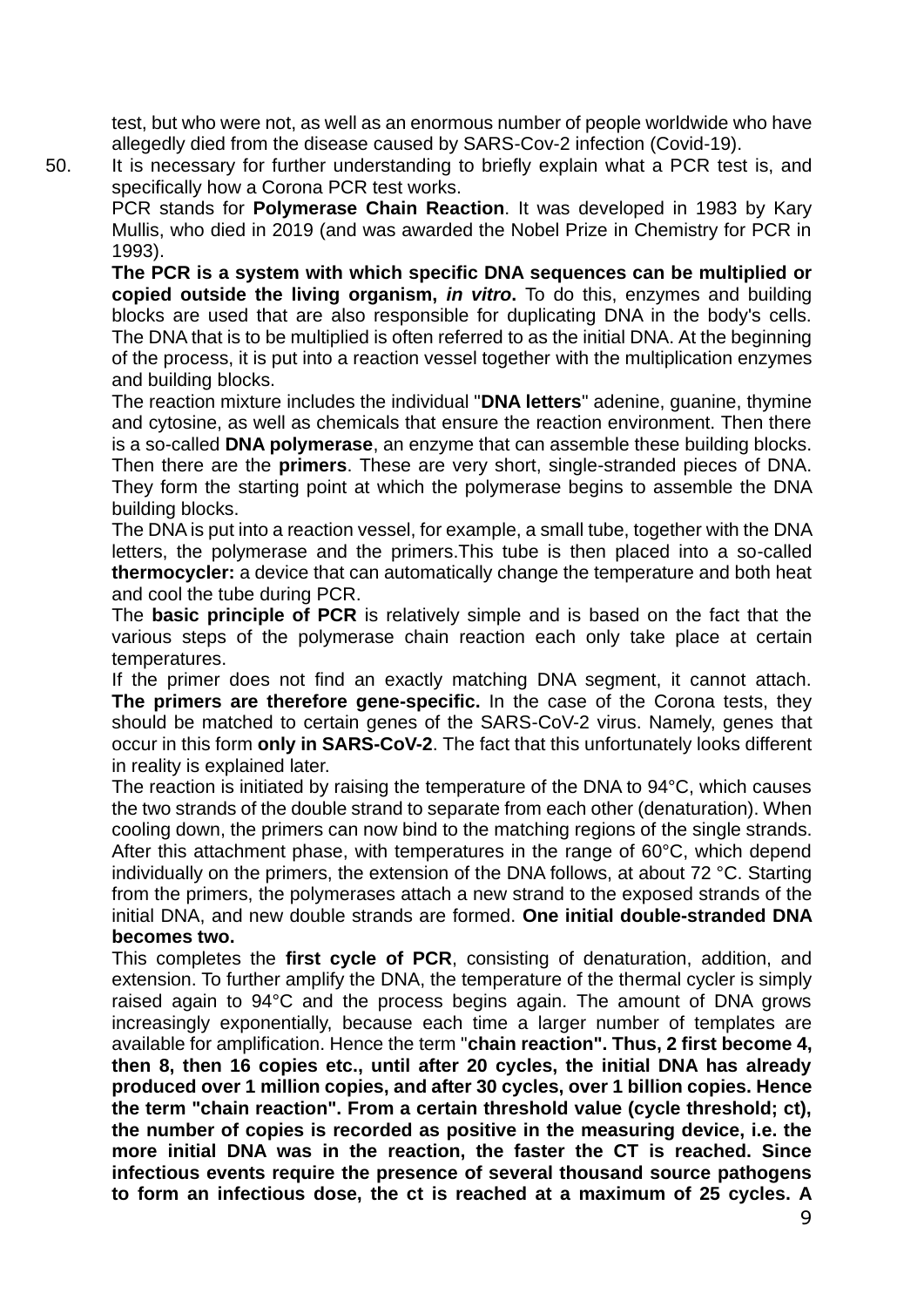**tolerance range of up to 30 is possible, and is consistent with publications in the case of SARS-CoV-2, that from ct30 onwards, no correlation of the PCR result with infectiousness exists.**

However, the corona virus does not have DNA, but RNA.Hence, the genetic material exists in a different form, and the **Corona test** is therefore not a simple PCR, but an **RT-PCR (RT stands for reverse transcriptase). This is an enzyme that can transcribe RNA into DNA**. This happens in a step before the actual PCR, but in the same reaction vessel.

Just like polymerase, reverse transcriptase needs a primer to help it find a starting point. Starting from the primer, the reverse transcriptase then attaches the complementary DNA building blocks to the viral RNA. **The resulting DNA strand, the so-called copy DNA (cDNA), thus contains the same genetic information as the virus genome.**

After the separation of the DNA-RNA double strand by heating, the DNA strand is used as a template for PCR. After that, the cycles run as in any normal PCR. However, the corona test has another special feature. It is a so-called **real-time PCR** (abbreviated with a q or r; in the Corona test, for example, RT-qPCR, sometimes also qRT-PCR). This means that you can already see during the runtime whether there are SARS-CoV-2 genes in the sample. This works via fluorescence.

51. **Scientists worldwide who are familiar with microbiology and with the PCR test have pointed out from the beginning that you cannot detect a virus with the PCR test, but only nucleic acids that remain as fragments of viruses. The tests can therefore say nothing about the infectiousness of a person who has tested positive, unless there is also a clinical diagnosis. And if a person without symptoms is tested, logically no statement about the presence of an infection is possible. The term "new infection", which is used worldwide in this context, is simply incorrect. Only small amounts of viruses or their fragments are contained in the samples taken from the mouth and throat of humans. They have to be multiplied to make them visible. These fragments can also result from a previous infection that has already been overcome, namely when the immune system has successfully fought the viruses and the person concerned has recovered and is no longer infectious.**

**The more viruses that are still in the body, the fewer cycles of replication are needed for recognition. Hence this number - the so-called Ct value - obviously provides important diagnostic information. However, it is not usually reported by the laboratories.**

**The number of cycles needed is inversely proportional to the viral load**.

**52. All these facts were and still are not taken into account by the authorities; laboratories do not report the number of cycles needed for detection. WHO is finally demanding that they be reported.**

**On 14/12/2020** (Doc. **A.12.1), the WHO issued recommendations for users of RT-PCR tests for the first time (and obviously much too late), as it had received feedback from users about an increased risk of false SARS-CoV-2 results when testing samples with RT-PCR reagents on open systems**. *Named in the process are problems that have been pointed out by independent scientists and people with mathematical common sense for many months.* **"***The design principle of RT-PCR means that patients with high levels of circulating virus (viral load) will require relatively few cycles for virus detection and therefore the Ct value will be low. Conversely, a high Ct value in samples means that many cycles were required for virus detection. In certain*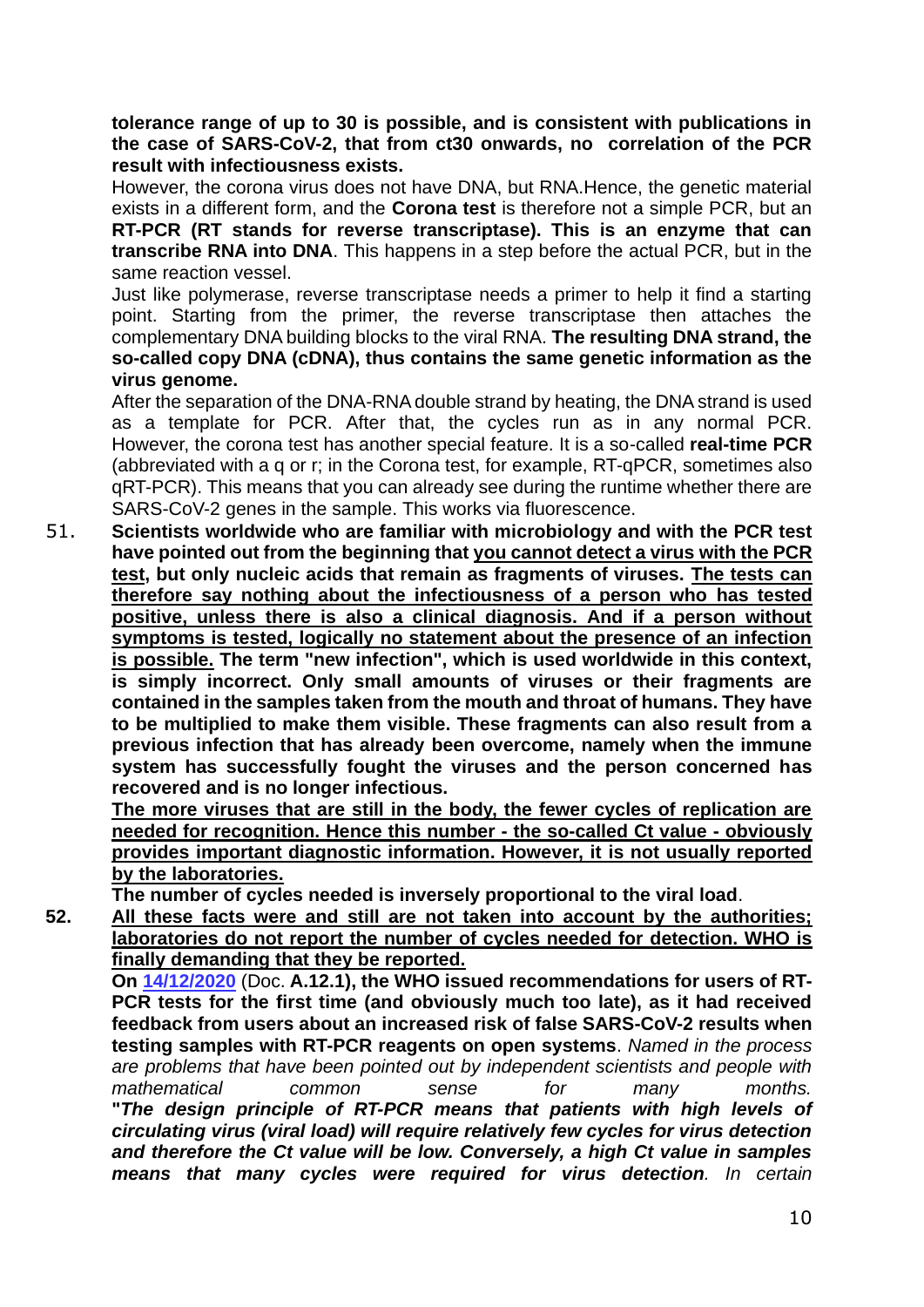*circumstances, the distinction between background noise and the actual presence of the target virus is difficult to establish."*

And further:

*"Report the Ct value in the report to the requesting health care provider."* And on the large proportions of false positives:

*"As with any diagnostic procedure, the positive and negative predictive values for the product in a given test population are important to note. As the positivity rate for SARS-CoV-2 decreases, so does the positive predictive value.* This means that the probability that a person with a positive result (SARS-CoV-2 detected) is actually infected with SARS-CoV-2 decreases as the positivity rate decreases, regardless of the specificity of the test product. *Therefore, health care providers are advised to consider test results along with clinical signs and symptoms, confirmed status of all contacts, etc."*

Hence it is **recommended not to rely only on the result of the PCR test, but also to consider clinical symptoms. With this, the WHO also says that there can be no such thing as "asymptomatically ill".**

Self-evidently, this part of the WHO's recommendation:

*"Users of RT-PCR reagents should read the instructions for use carefully to determine whether manual adjustment of the PCR positivity threshold is required to account for any background noise that may cause a sample with a high cycle threshold (Ct) to be interpreted as a positive result."*

- 53. **It is almost unbelievable: the RT-PCR test has now been used worldwide for twelve months to detect SARS Cov-2 infections. Renowned scientists have pointed out from the beginning that the PCR test is not suitable for detecting an infection, that far too high multiplication (amplification) cycles are run and that with a low prevalence (percentage of real infections in the population) there are very many false positive results anyway. The WHO is now also warning against this, although much too late and only at a time when, lo and behold, elsewhere (USA, UK) the first mRNA-based agents propagated as Covid "vaccines" had already been approved.**
- 54. In another clear recommendation published in its bulletin on 20/01/2021 (Doc. **A.12.2**), **the WHO again warns against false-positive results of the PCR test, as follows:** *The WHO Guideline for Diagnostic testing for SARS-CoV-2 states that careful interpretation of weak positive results is required. The cycle threshold (Ct) required for virus detection is inversely proportional to the patient's viral load. If test results are not consistent with the clinical picture, a new sample should be collected and retested using the same or a different NAT-technology.*

*WHO advises PCR test users that disease prevalence alters the predictive value of test results; as disease prevalence decreases, the risk of a false positive result increases. This means that the probability that a person with a positive result (SARS-CoV-2 detected) is actually infected with SARS-CoV-2 decreases with decreasing prevalence, regardless of the claimed specificity.*

*Most PCR assays are indicated as an aid to diagnosis, so healthcare providers must consider each result in combination with the time of sample collection, sample type, assay specifics, clinical observations, patient history, confirmed status of all contacts and epidemiological information.*

*Actions to be taken by IVD users:*

- 1. **Please read the instructions for use carefully and completely.**
	- 2. Contact your local representative if any aspect of the instructions for use is unclear to you.
	- 3. Check the IFU on each incoming shipment to identify any changes to the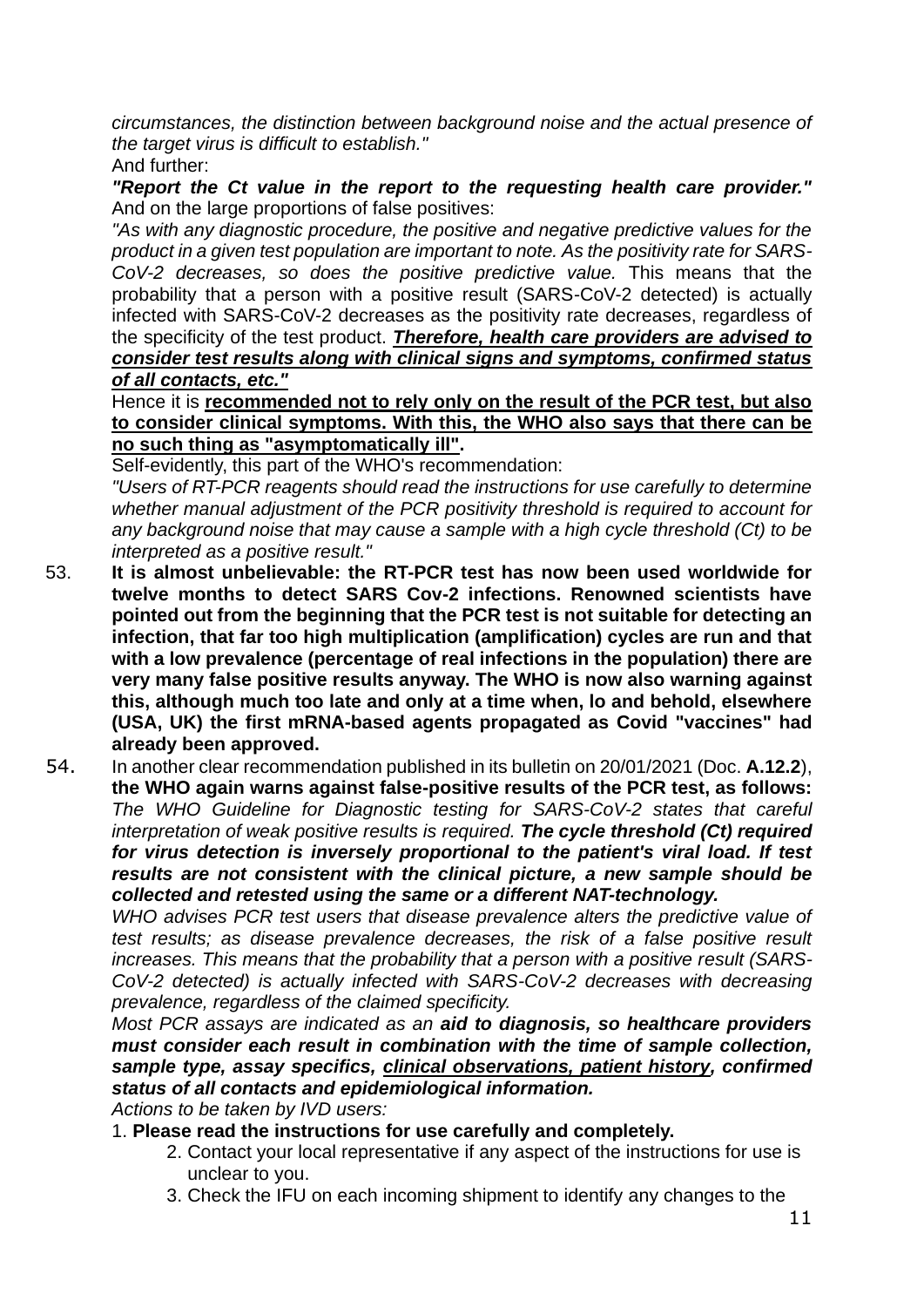IFU.

- 4. **Pass on the Ct value in the report to the requesting healthcare provider.**
- 55. In other words, t**he PCR test is only useful in the context of a clinical diagnosis as evidence of coronavirus infection.**

What this also says is that **tests on people without symptoms are simply pointless as a positive test result cannot correspond to the clinical picture, because the absence of symptoms means that there is no disease. Hence the mass tests often organised by various governments contradict the WHO guideline, since almost only people without symptoms are tested.** A fundamental **requirement for "official" and "legally binding" measurement technology, whether in industry, administration or health care, is that the measurement must be calibrated, reproducible and repeatable. It must be validated and the tolerances must be known and included in the evaluation of the measurement. None of this applies to the PCR test.**

56. **Although even the WHO has warned against the worldwide misuse of the PCR test, it blithely continues to be used by governments and authorities.** The people tested are not told which RT-PCR test product is applied to them, nor how high the CT value is:

**Most machines that evaluate the samples are set to a threshold of 37 to 40 cycles. Reduce this threshold to 30 cycles and the number of "confirmed cases" drops by 40 to 90 per cent, research in the US has shown, according to a New York Times report** (Doc **A.13.1). The rising "case numbers" in Italy, Austria, Germany and Europe in general would immediately look different with this scientifically based correction!**

As the Times of India reports (Doc. **A.13.2**), there, in contrast to Europe, more and more doctors are only sending the samples to laboratories that announce the Ct value with the result. If the Ct value is between 20 and 25, quarantine at home is sufficient. Below 20, on the other hand, immediate hospitalisation is carried out, as a more serious course of the disease is to be expected. Above 25, no measures are considered necessary for symptomless persons.

**If the Ct value is limited to 25, the "case numbers" are significantly reduced again. Epidemiologically, it would only make sense to record infectious people. However, this is not done.**

- 57. With the PCR test, an enormous number of false results are to be expected if, as happens in most of the EU, the basic rules for sensible testing are not observed. This may also be due to the fact that one of the few experts advising the EU Commission is precisely Christian Drosten, who is responsible for the Corman-Drosten PCR-testprotocol (Charité protocol), which is riddled with gross scientific errors- (**A.13.3**.).
- 58. On the subject of infectivity of people without symptoms, the results of the largest study to date from Wuhan are now available (Doc. **A.14**). It was conducted after the lockdown, which lasted from 23 January 2020 to 8 April 2020, in the Chinese city of 11 million. SARS Cov-2 nucleic acid screening (this is how the study refers to it because, as we know, **the PCR test does not test and detect a virus, but only parts of it, namely the nucleic acids)** was conducted throughout the city from 14 May 2020 to 1 June 2020.

10.6 million people over the age of 6 were invited to take the test, of whom 93%, or 9.9 million, showed up. The tests yielded a positive result in 300 people. All contacts of these positives were accurately noted and followed up. However, all 1,174 close contacts tested negative and were followed for 14 days with no change.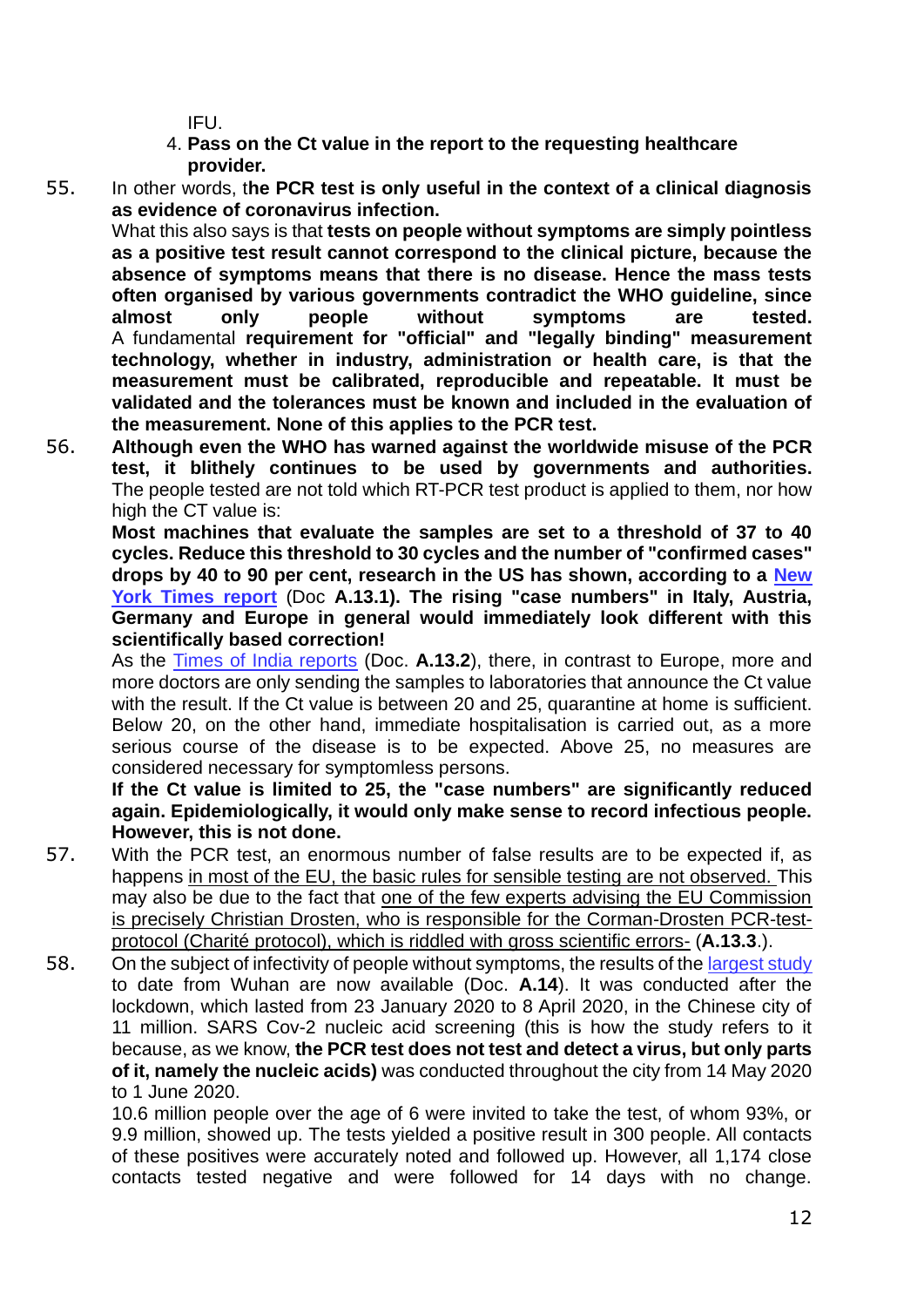The researchers point out that very few asymptomatic cases - 0.303/10,000 - were detected after the lockdown and there was no evidence of infectivity in these individuals. Virus culture also showed no evidence of replicable virus.

- **59. The PCR test is therefore not suitable for detecting an active infection, let alone infectiousness. However, the WHO's maintenance of the declaration of the alleged public health threat posed by SARS-Cov-2 is based on the numbers determined by this test.**
- **60. All "case numbers" generated solely by RT-PCR test results are not a basis for a "proper" determination of a crisis situation in the sense of a (global) threat to public health, and all executive and legislative actions based on them are unlawful or unconstitutional, respectively.**
- **61.** This has also already been established in a ruling by a court of appeal in Portugal (Doc. **A.15.1**).

In its decision of 11 November 2020, a Portuguese Court of Appeal ruled against the Azores Regional Health Authority, declaring the quarantine of four people unlawful. Of these, one person had tested positive for Covid with an RT-PCR test; the other three were considered to be at high risk of exposure. As a result, the regional health authority decided that all four were infectious and a health risk, so they had to be isolated; a procedure that has been regular practice among health authorities across the EU for the past year.

The lower court had ruled against the health authority, and the Court of Appeal upheld this decision with arguments that explicitly support the scientific view of many experts (such as the former Chief Science Officer of pharmaceutical giant Pfizer, Mike Yeadon) because of the lack of reliability of PCR tests.

The main points of the court's decision are as follows:

**A medical diagnosis is a medical act that only a physician is legally authorised to perform and for which that physician is solely and completely responsible. No other person or institution, including government agencies or courts, has such authority. It is not the responsibility of the health authority to declare someone sick or unhealthy; only a doctor can do this. No one can be declared sick or dangerous to health by decree or law, not even as an automatic, administrative consequence of the result of a laboratory test of any kind.** From this, the court concludes that *"when carried out without prior medical observation of the patient, and without the involvement of a medical practitioner registered with the Medical Council, who has assessed the symptoms and requested the tests/ examinations deemed necessary, any act of diagnosis, or any act of public health surveillance (such as determining whether there is a viral infection or a high risk of exposure, which combine the above terms) violates [a number of laws and regulations] and may constitute a criminal offence of unlawful professional conduct if those acts are performed or dictated by someone who lacks the capacity to do so, that is, someone who is not a licensed physician.*

The Portuguese Court of Appeal further stated the following:

"On the basis of the scientific evidence currently available, that test [the RT-PCR test] is not capable, in and of itself, of establishing beyond reasonable doubt whether the positivity actually corresponds to infection with the SARS-CoV-2 virus, for several reasons, two of which are of primary importance: The reliability of the test depends on the number of cycles used; the reliability of the test depends on the viral load present." Citing Jaafar et al. (2020; https://doi.org/10.1093/cid/ciaa1491 - Doc **A.15.2**), the Tribunal concludes that **"if a person tests positive by PCR when a threshold of 35**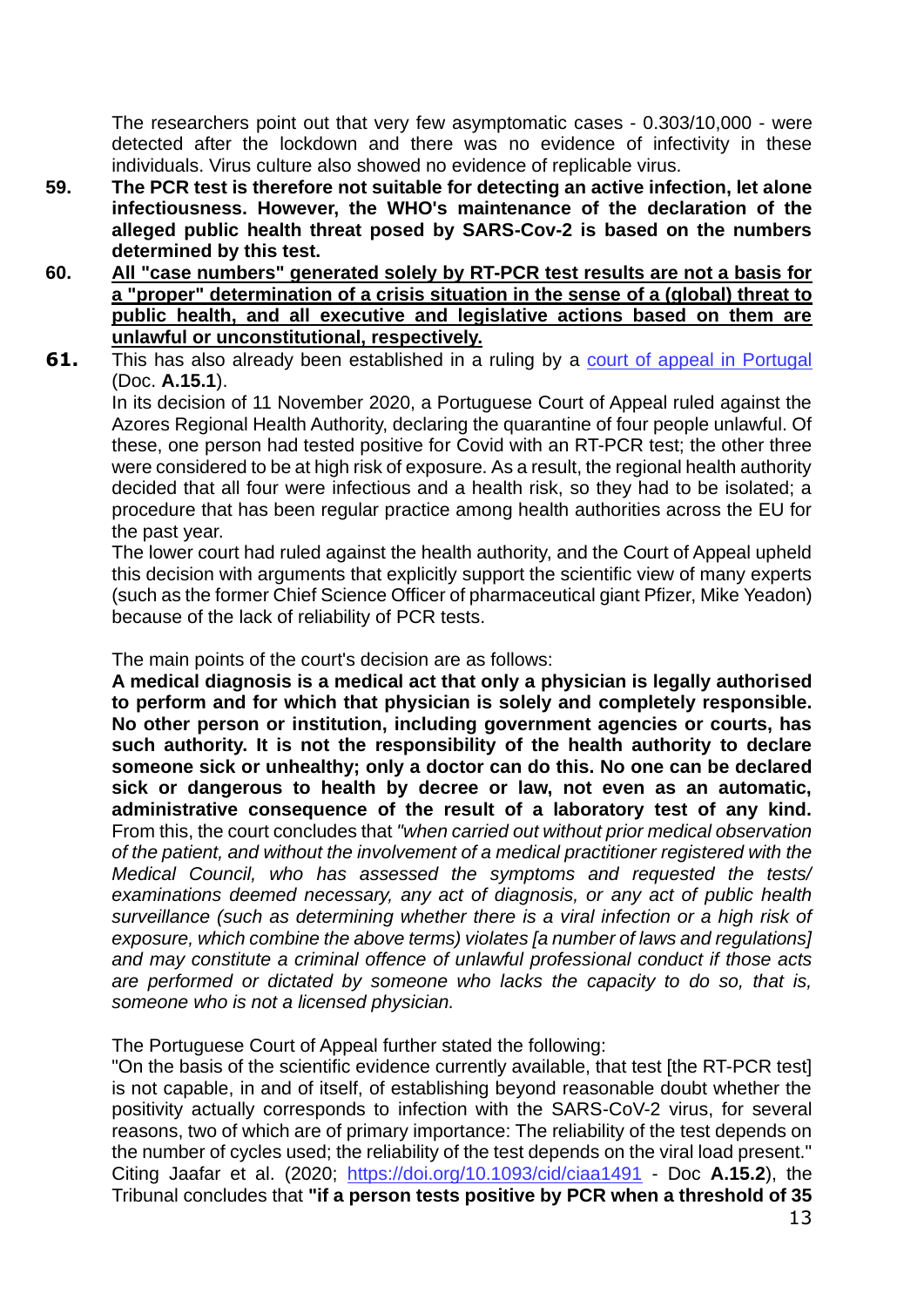**cycles or higher is used (as is the norm in most laboratories in Europe and the US), the probability that that person is infected is <3% and the probability that the result is a false positive is 97%".** The court also notes that the threshold for cycles used for PCR tests currently performed in Portugal is unknown.

Citing Surkova et al. (2020; https://www.thelancet.com/journals/lanres/article/PIIS2213-2600(20)30453-7/fulltext - Doc. **A.15.3**), the Tribunal further states that any diagnostic test must be interpreted in the context of the actual probability of disease as assessed before the test itself is performed, and expresses the opinion that *"in the current epidemiological landscape, there is an increasing likelihood that Covid 19 tests will yield false positive results, with significant implications for individuals, the healthcare system and society".* The court's summary of its decision against the regional health authority's appeal reads as follows:

*Given the scientific doubts expressed by experts, i.e. those who matter, about the reliability of the PCR tests, given the lack of information about the analytical*  parameters of the tests, and in the absence of a medical diagnosis proving the *existence of infection or risk, this Court can never determine whether C was in fact a carrier of the SARS-CoV-2 virus,or whether A, B and D were exposed to a high risk.*"

**62.** As can be seen just from the development of the pandemic in Italy, it was RT-PCR testing and subsequent regulatory action that led to a massive increase in deaths, both those with and without infection. Covid-19 disease and SARS infections have been detected in Italy as early as the summer of 2019, long before it was known what it was. The researchers investigated the presence of SARS-CoV-2-specific antibodies in blood samples from 959 asymptomatic individuals who participated in a lung cancer screening study between September 2019 and March 2020. The aim was to track the date of the Corona outbreak, its frequency and temporal and geographical variations in Italian regions.

The study, published on 11 November in the Tumori Journal (doc. **A.15.4**) and led by the director of the National Cancer Institute in Milan, Giovanni Apolone, says something absolutely unexpected: Antibodies to the new coronavirus were found in 14% of the samples tested from September 2019.

SARS-CoV-2 specific antibodies were detected in a total of 111 out of 959 people. Positive cases were clustered in the second week of February 2020, mainly in Lombardy.

This study shows an unexpectedly very early circulation of SARS-CoV-2 in asymptomatic individuals in Italy several months before the identification of the first patient, confirming the outbreak and spread of the coronavirus pandemic already in 2019.

The study also shows that the massive problems and deaths in Italy are not due to illness from the virus, but to the measures proposed by China and implemented by the Italian government, such as the lockdown. They led to Romanian nurses fleeing the country, leaving nursing homes without staff. The hospitals thus quickly became overburdened and the main source of infections.

- **63.** But that is not all. The Italian statistics agency ISTAT had already presented data in May 2020 (Doc. **A.15.5**) showing that almost half of the excess mortality in the period 20/02 to 31/03 was not due to Covid-19 but to other causes. Incidentally, the data from Austria and Germany also show something similar.
- 64. Northern Italy was one of the hotspots of the Corona crisis in Europe. The reason for this, however, is not the virus but the fact that the social and medical systems in northern Italy collapsed rather quickly and completely. Italian prosecutors are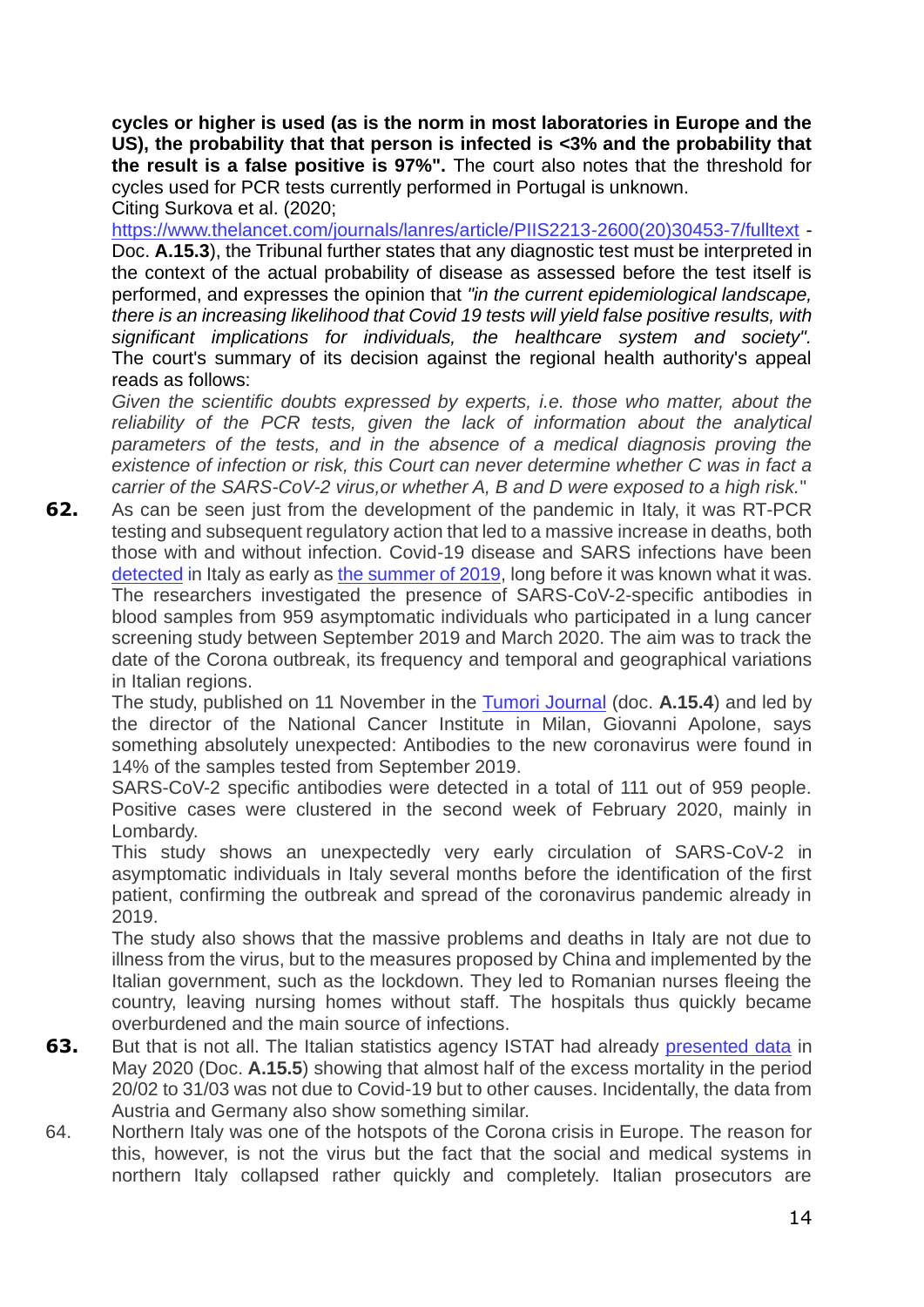conducting extensive investigations into this, after it is at least gross negligence that caused Italy to slide so unprepared into a "virus-heavy" period. A lot of staff, especially in the elderly care sector, came from Eastern Europe. They fled the country at the beginning of the border closures. Homes for the elderly were suddenly without staff and the inmates were shipped to hospitals after a few days without care. This led to the collapse of medical care in March, April 2020.

Also incomprehensible is the immediate requirement of cremation of bodies in Covid-19 deaths. Not only did this result in extremely important autopsies not being carried out, which would have immediately provided important insights into the actual effects of this viral disease, but it also "produced" images of the removal of coffins by the military, which can be explained by the fact that in Italy, the cremation of corpses is traditionally done much less frequently than in other countries, and therefore in the spring of 2020 the capacity simply did not exist for a sudden increase in "forced demand". And it was precisely this removal of coffins that had been piled up for many days that was then irresponsibly instrumentalised by politicians and the media for scaremongering.

Further incriminating factors in northern Italy include severe air pollution (EU Treaty infringement proceedings are pending), excessively frequent antibiotic resistance, a known high level of asbestos exposure due to former fibre cement production and textile industry as well as local on-site asbestos mining, and a particular genetic susceptibility to inflammatory diseases (favism, Lombardy subtype) and treatment errors (Italian public prosecutors are also investigating this).

**65. Due to serious scientific errors in the Corman-Drosten PCR-test-protocol (also called the Charité protocol** - doc. **A.11.4) - and massive conflicts of interest among the authors of the protocol, twenty-two scientists from all over the world demanded an urgent retraction of the scientific publication on the Corman-Drosten PCR test protocol from the scientific journal Eurosurveillance on 27/11/2020** (doc. **A.16.1**.)

**The basis for the RT-PCR test, which has been determining and limiting our lives since March 2020, is a study entitled** *"Detection of 2019 novel coronavirus (2019 nCoV) by real-time RT-PCR".* **It was submitted on 21 January by a number of authors, including Christian Drosten, Victor Corman, Olfert Land and Marco Kaiser** (Doc. **A.11.4**):

The Corman-Drosten study was submitted to Eurosurveillance on 21 January. Already on 22 January, the review was supposedly done - which, however, usually cannot be done in less than 4 weeks - and on 23 January, the study was published. This "warp speed" procedure, which is currently also used to develop vaccines, was facilitated by the fact that **Christian Drosten and Chantal Reusken were and still are both authors of the study and editors of Eurosurveillance.** But that is by no means all that existed in terms of conflicts of interest, which were only partially disclosed on 30 July when criticism of them grew louder. Olfert Landt is the managing director of TIB Molbiol, Marco Kaiser is a senior researcher at GenExpress and scientific advisor to TIB Molbiol, the company that claims to have been the "first" to produce the PCR kits based on the protocol published in the Drosten manuscript. According to its own account, the company had already distributed the test kits before the study had been submitted. The involvement of C.Drosten and V.Corman as heads of viral diagnostics and thus also of PCR diagnostics for SARS-CoV-2 at the commercial "Labor Berlin" of the Vivantes group (with Charité) and the considerable interest in high numbers of diagnostics that this entailed, is still unexplained.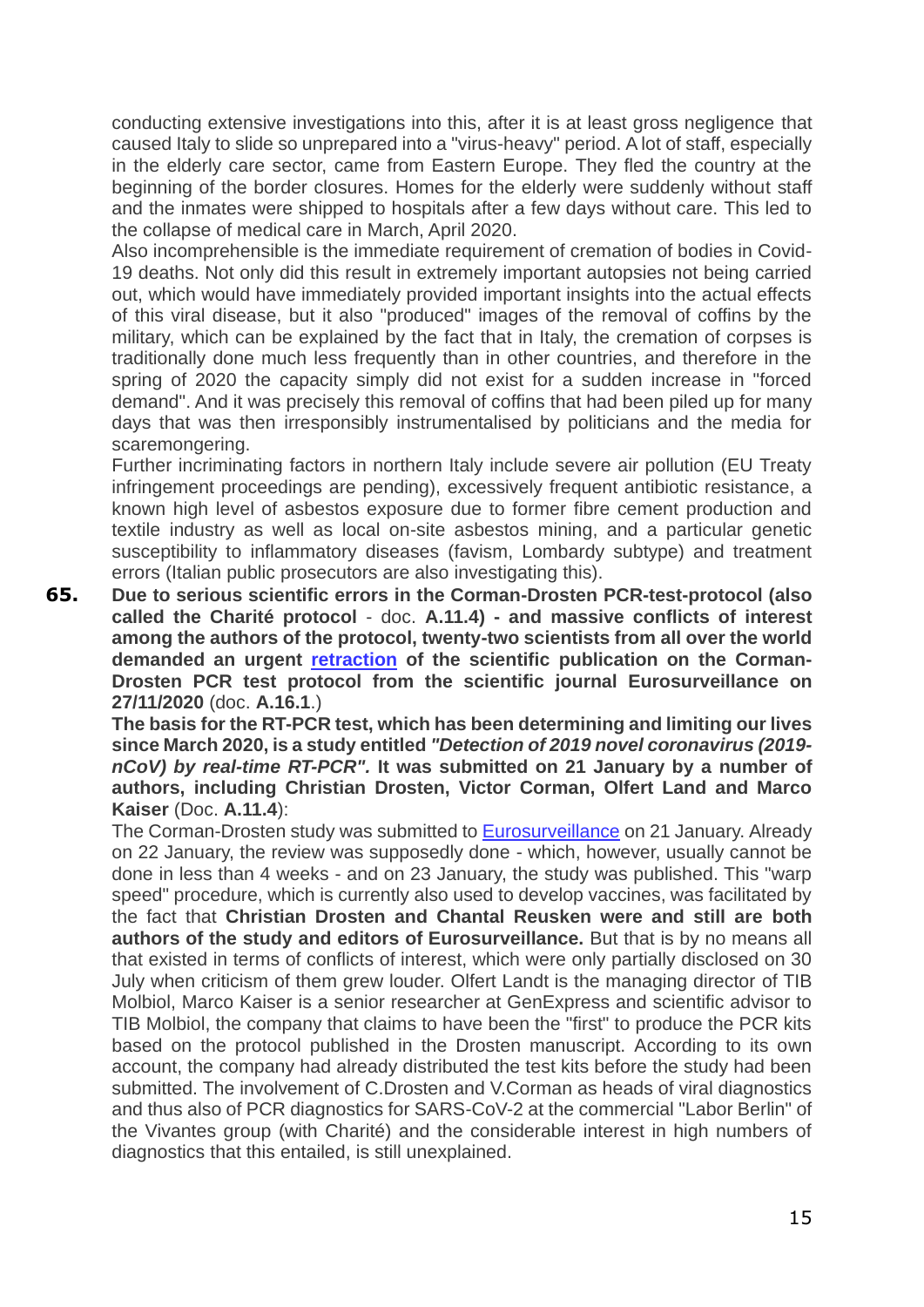According to the international group of scientists, the scientific errors are as follows:

- 1. the design of the primers is inadequate: inaccurate base composition, too low GC content, too high concentrations in the test. The only scientifically relevant PCR (N gene) is presented, but it is not verified and, moreover, is not recommended by the WHO for testing
- 2. the binding temperature is chosen too high, so that a non-specific binding is promoted, whereby other gene sequences than those of SARS-CoV-2 can also be detected.
- **3. the number of evaluation cycles is given in the paper as 45, a threshold up to which the reaction is considered true positive is not defined for the CT value. It is generally known that RTPCR tests above a cycle number of 30 regularly no longer allow conclusions to be drawn about contamination of the sample with the virus being sought.**
- 4. no biomolecular validation was carried out, therefore there is no confirmation that the amplificates are genuine, really arise and also detect the sequence sought.
- 5. neither positive nor negative controls have been carried out with regard to virus detection. In particular, there are no in-test controls.
- 6. there are no standardised operating procedures available to ensure that the test is repeated in user laboratories under the same conditions. **The test still does not have CE certification, which is mandatory for in-vitro diagnostics, so it is** *"not for human use, only for research"***.**
- **7. there is a risk of false-positive results due to the imprecise experimental design.**
- **8. in view of the very short period between submission and publication of the study, it is very unlikely that a peer review process took place at all. If a peer review did take place, it was inadequate because the errors pointed out, including formal errors, were not found.**

The twenty-two scientists have considerable cumulative expertise in the field in question. Among them is, for example, the ex-Chief Science Officer of Pfizer, Dr Michael Yeadon, the geneticist Kevin McKernan, the driving force behind the Human Genome Project -who holds several patents in the field of PCR diagnostics-, molecular geneticist Dr Pieter Borger, PhD, specialist in infectious diseases and preventive medicine Dr Fabio Frankchi, microbiologist and immunologist Prof. emerit. Dr Makoto Ohashi, and the cell biologist Prof. Dr Ulrike Kämmerer. On 11/01/2021, the scientists submitted a scientific integration of their request to withdraw the publication (doc. **A.16.2**).

- **66. This highly flawed Charité-protocol continues to be used on a massive scale worldwide, but especially in Europe, and so also in Italy.** See, as evidence of this, the response of the sanitary authorities of the Autonomous Province of Bolzano and the Autonomous Province of Trento (doc. **A.16.4**) to a request for disclosure submitted by a doctors' group for the purpose of creating transparency about the RT-PCR test products used (doc. A.**16.5**).
- **67. The WHO incomprehensibly only officially pointed out in December 2020 for the first time that PCR test results alone were no proof of a virus infection, after people who had been exclusively subjected to a positive PCR test had, for 11 months, been and are still being automatically declared as infected with SARS-CoV-2.**

**Despite repeated WHO instructions in December 2020 and January 2021, most**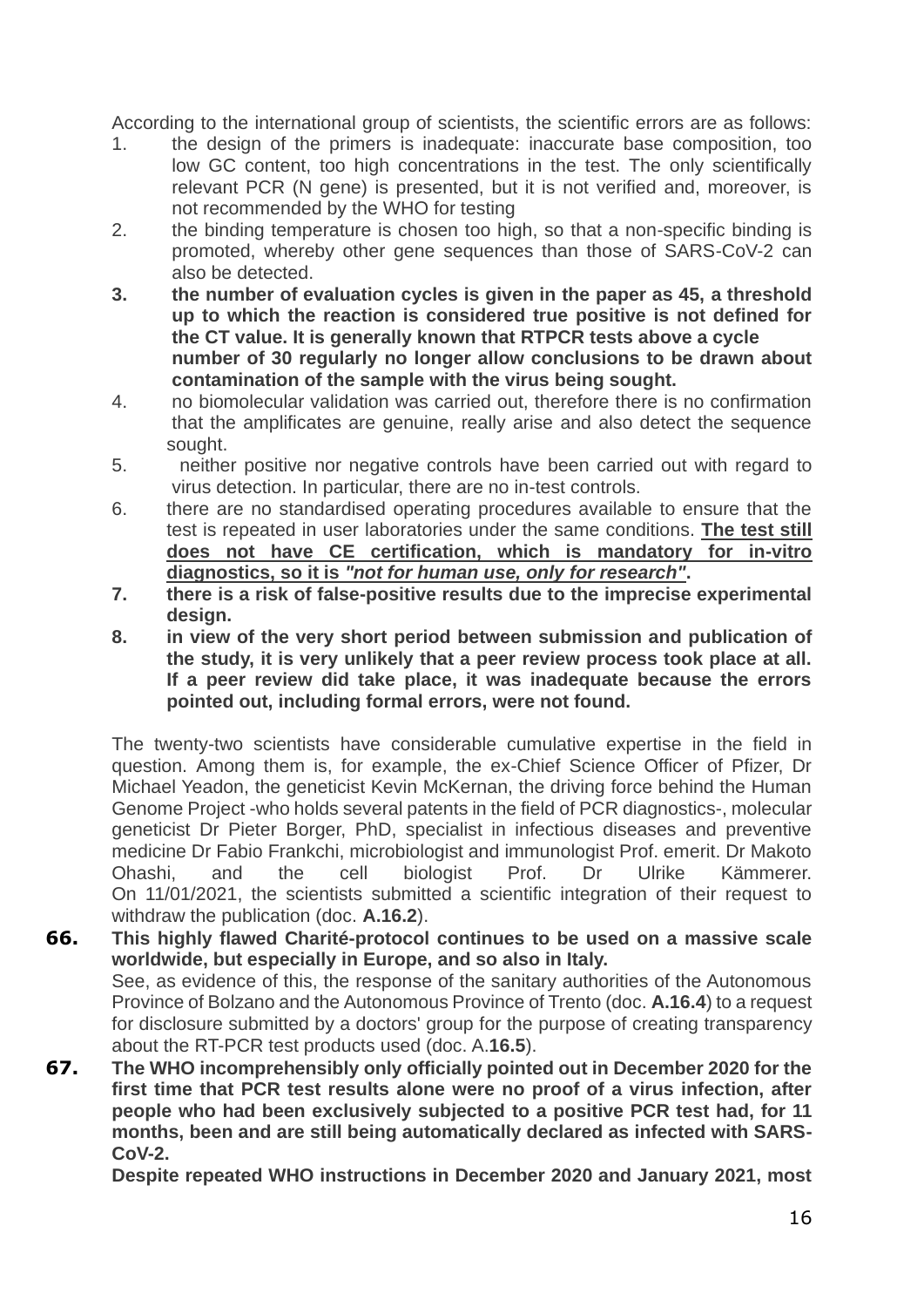**countries (with a few exceptions, such as India) continue with the unscientific and grossly unconstitutional practice of declaring people "SARS-CoV-2 infected" based on a PCR test result alone.<sup>1</sup>**

**68. At the time of approval of "COVID-19 Vaccine Moderna" on 06/1/2021, the shortterm recommendations of the Emergency Committee of 29/10/2020 (**Doc. **A. 17) were in force on the basis of the same invalid WHO data base, which depicted an incorrect infection rate.**

In view of the effective mortality rate of Covid-19, as presented and documented by top experts such as John P.A. Ioannidis, who have been indisputably recognised worldwide for decades, it is also incomprehensible how the WHO, in its "*Statement on the fifth meeting of the International Health Regulations (2005) Emergency Committee regarding the coronavirus disease (COVID-19) pandemic*" of 30 October 2020 (doc. **A.6** and **A.7**), concludes that the global risk associated with COVID-19 remains very high and the declaration of a Public Health Emergency of International Concern (PHEIC) could be maintained.

**69. Based on the above statements and the documents deposited in relation to them, it must be assumed that a large number of the allegedly positive SARS-Cov-2 test results recorded worldwide are simply false and therefore the WHO and the EU could not or have not made a proper determination of the crisis situation in the sense of a threat to public health according to Art. 2 Para. 2 Regulation 507/2006.**

Therefore, it has not yet been proven that Covid-19 disease, which can be severe in very rare cases, is a causal disease triggered by SARS-CoV-2, as only a correlation of disease and RT-PCR positivity has been used for assessment so far. Furthermore, it is clear that **the disease Covid-19 caused by SARS-Cov-2 is not a "life-threatening disease" and not treatable disease in the strict sense.** Therefore, **the mandatory conditions for a conditional marketing authorisation of a medicinal product laid down in Article 2 of Commission Regulation (EC) No 507/2006 of 29 March 2006 are not met for the substance "COVID-19 Vaccine Moderna" and the implementing decision of the European Commission contested here is unlawful for this reason alone and must therefore be declared null and void.**

## **70. 2. Invalidity due to infringement of Article 4 of Regulation (EC) No 507/2006**

 **\***

- **71.** Although a conditional marketing authorisation may be based on less extensive data, the **risk-benefit balance** as defined in Article 1(28a) of Directive 2001/83/EC should still be positive. In addition, the public health benefit of the immediate availability of the medicinal product on the market should outweigh the risk due to the lack of additional data (Recital 3 EC Regulation No 507/2006).
- **72. The granting of conditional marketing authorisations should be limited to those cases where only the clinical part of the application dossier is less comprehensive than usual. Incomplete preclinical or pharmaceutical data should only be allowed when a medicinal product is used in emergency situations against a threat to public health.** (Recital 4 EC Regulation No 507/2006). As stated above, the crisis situation consisting in the threat to public health has not been properly established.

<sup>&</sup>lt;sup>1</sup><sub>n</sub>WHO continues to assess the global risk level of the COVID-19 pandemic as very high ... *The Director General determined that the COVID-19 pandemic continues to constitute a PHEIC."*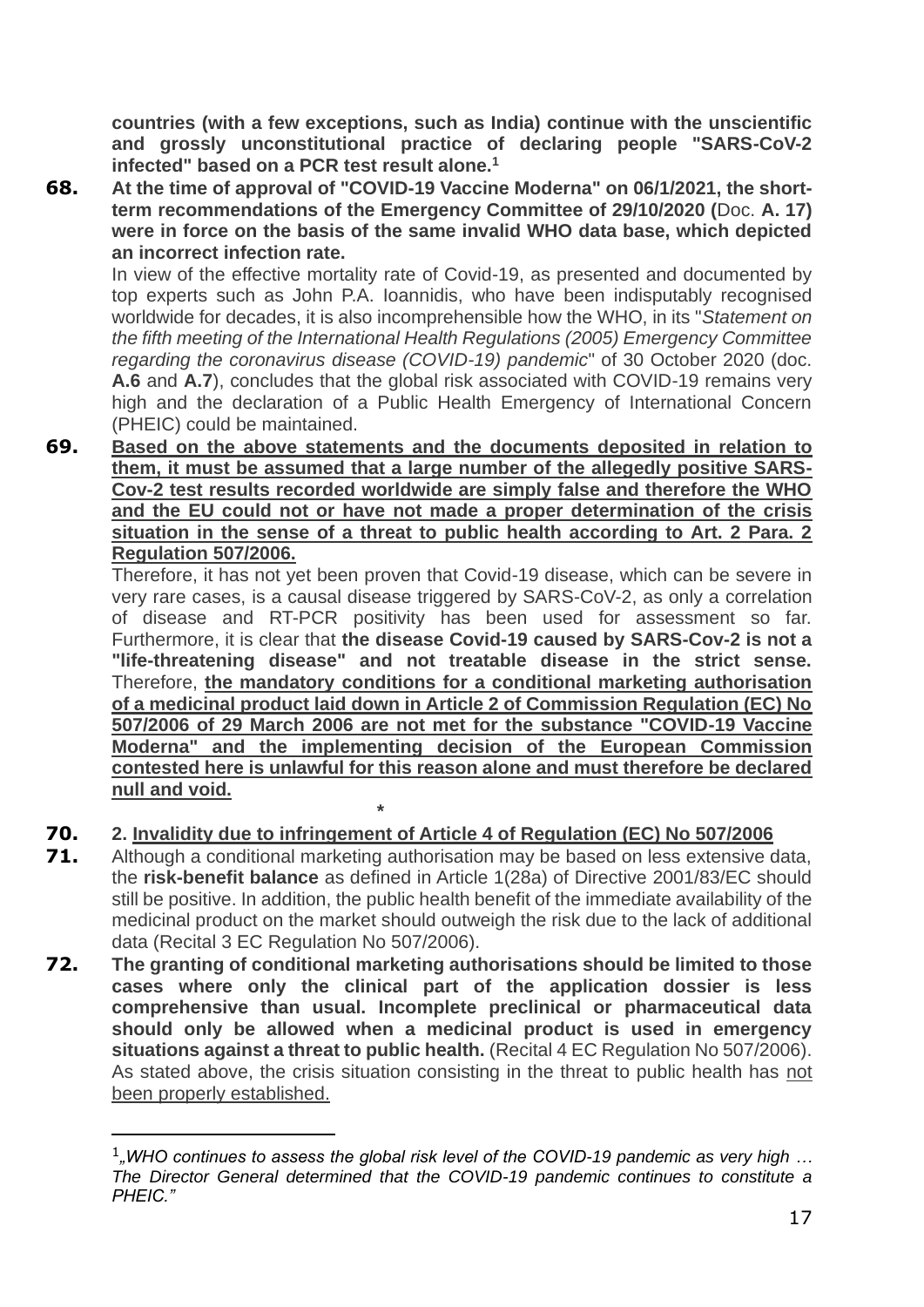- 73. Furthermore, the experimental active substance "COVID-19 Vaccine Moderna", based on genetic engineering, is intended for use on "healthy persons". To disregard not only clinical but also preclinical or pharmaceutical data prior to application is a gross violation of the precautionary principle.
- **74.** In order to strike a balance between closing gaps in medical care through easier access to medicines for patients on the one hand, and preventing the authorisation of medicines with an unfavourable risk-benefit ratio on the other, **it is necessary to link such authorisations to certain conditions. The marketing authorisation holder should be required to initiate or complete certain studies to demonstrate that the risk-benefit balance is positive and to answer open questions on the quality, harmlessness, and efficacy of the medicinal product** (recital 5 Regulation No 507/2006)
- **75.** As Regulation (EC) No 726/2004 applies to conditional marketing authorisations, unless otherwise provided for in this Regulation, the procedure for the assessment of a conditional marketing authorisation is also in line with the usual procedure laid down in Regulation (EC) No 726/2004 (recital 8 Regulation No 507/2006). Conditional marketing authorisations are valid for one year and renewable in accordance with Regulation (EC) No 726/2004.
- **76. Patients and healthcare professionals should be clearly informed that the authorisation is conditional. It is therefore necessary that this information is clearly stated in the summary of product characteristics of the medicinal product concerned and in its package leaflet.** (Recital 10 Regulation No 507/2006). **77. Article 4 (Conditions):**

**1. A conditional marketing authorisation may be granted if the Committee considers that all the following conditions are met, although comprehensive clinical data on the safety and efficacy of the medicinal product have not been submitted:**

- **a. The risk-benefit balance of the medicinal product as defined in point 28a of Article 1 of Directive 2001/83/EC is positive;**
	- **b. The applicant is expected to be able to provide the comprehensive clinical data;**
	- **c. a medical care gap can be closed,**
	- **d. the public health benefit of the immediate availability of the medicinal product on the market outweighs the risk due to the lack of additional data.**
- **78. In emergency situations, a conditional marketing authorisation may be granted in accordance with point 2 of Article 2, provided that the conditions set out in points (a) to (d) of this paragraph are met, even if complete pre-clinical or pharmaceutical data have not yet been submitted.**
- **79. In the present case, as stated above, this crisis situation was never identified "in a proper manner".**

2. for the purposes of paragraph 1(c), **a health care gap** means that there is **no satisfactory means of diagnosis, prevention or treatment of a condition authorised in the Community** or, even if there is, that **the medicinal product concerned** does not confer **a significant therapeutic benefit on the patients affected by that condition.**

- **80. 2.1 Invalidity for failure to demonstrate a positive risk-benefit balance according to Article 1(28a) of Directive 2001/83/EC**
- 81. In order to determine the risk-benefit balance, both components, i.e. the benefit and the risk, must be able to be assessed as well as assessed on the basis of the facts.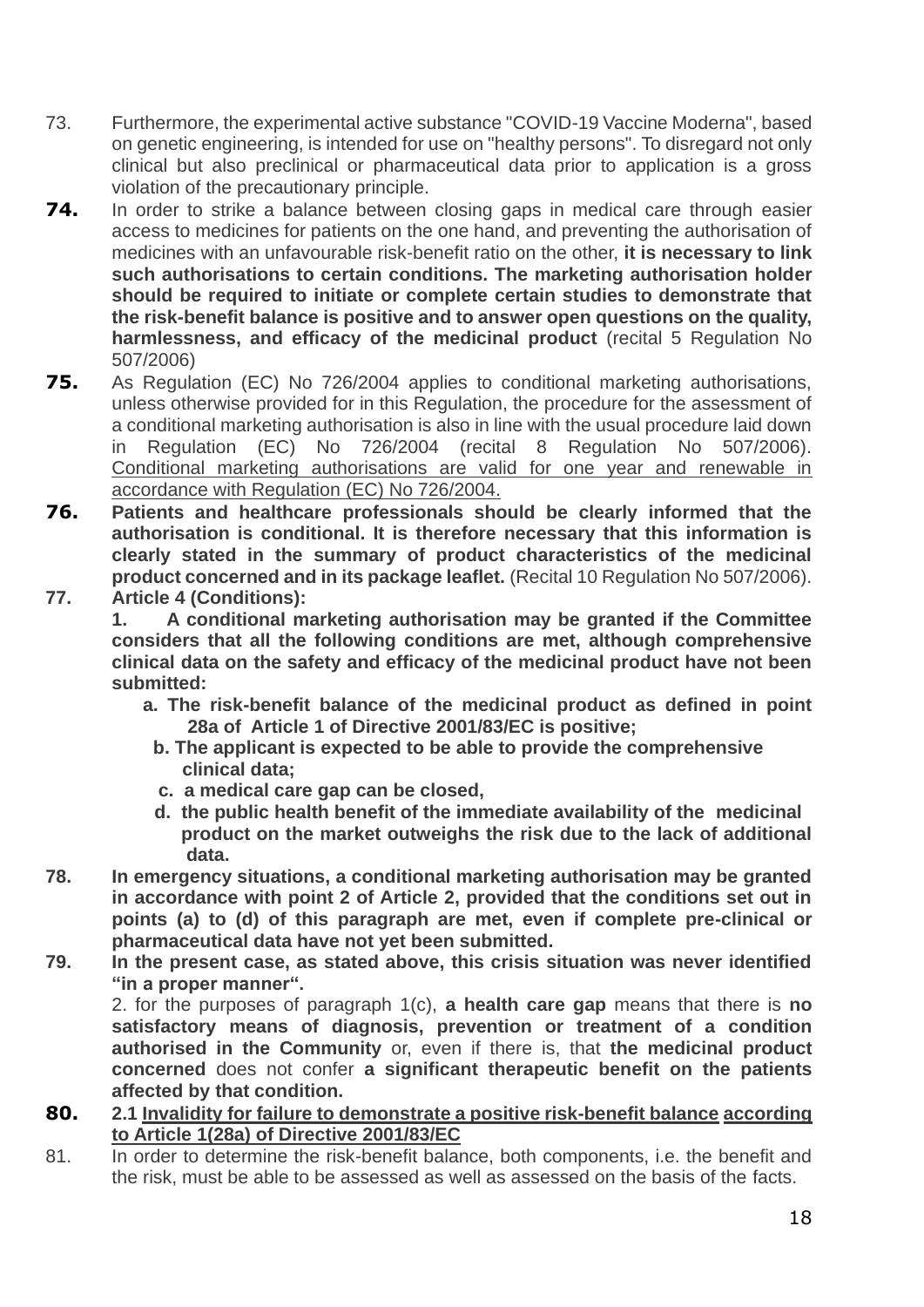## **82. 2.1.1 Non-existence of a demonstrable benefit**

83. Contrary to Moderna's statements that "COVID-19 Vaccine Moderna" had an efficacy level of 94 percent (see, for example, Apotheken Umschau of 28/01/2021- Doc. **A.18 .1**), **the scientist and co-editor of the British Medical Journal (BMJ), Peter Doshi, already expressed great doubts about this in November 2020 (Doc. A.18.2) and then, in an article published on 4 January 2021, scientifically substantiated these doubts again in detail as follows** (Doc. **A.18.3**): *"Five weeks ago, when I* [raised questions](https://blogs.bmj.com/bmj/2020/11/26/peter-doshi-pfizer-and-modernas-95-effective-vaccines-lets-be-cautious-and-first-see-the-full-data/) *about the results of Pfizer's and Moderna's covid-19 vaccine trials, all that was in the public domain were the* [study protocols](https://restoringtrials.org/2020/09/18/covid19trialprotocolandstudydocs/) *and a* [few](https://investors.pfizer.com/investor-news/press-release-details/2020/Pfizer-and-BioNTech-Announce-Vaccine-Candidate-Against-COVID-19-Achieved-Success-in-First-Interim-Analysis-from-Phase-3-Study/default.aspx) [press](https://investors.modernatx.com/news-releases/news-release-details/modernas-covid-19-vaccine-candidate-meets-its-primary-efficacy) [releases](https://investors.pfizer.com/investor-news/press-release-details/2020/Pfizer-and-BioNTech-Conclude-Phase-3-Study-of-COVID-19-Vaccine-Candidate-Meeting-All-Primary-Efficacy-Endpoints/default.aspx)*. Today, two* [journal](https://doi.org/10.1056/NEJMoa2034577) [publications](https://doi.org/10.1056/NEJMoa2035389) *and around 400 pages of summary data are available in the form of* [multiple](https://www.fda.gov/media/144416/download) [reports](https://www.fda.gov/media/144673/download) [presented](https://www.fda.gov/media/144245/download) [by](https://www.fda.gov/media/144434/download) *and* [to](https://www.fda.gov/media/144246/download) [the](https://www.fda.gov/media/144452/download) [FDA](https://www.fda.gov/media/144453/download) *prior to the agency's emergency authorization of each company's mRNA vaccine. While some of the additional details are reassuring, some are not. Here I outline new concerns about the trustworthiness and meaningfulness of the reported efficacy results*

#### *"Suspected covid-19"…*

*However, if confirmed covid-19 is on average more severe than suspected covid-19, we must still keep in mind that at the end of the day, it is not average clinical severity that matters, it's the incidence of severe disease that affects hospital admissions. With 20 times more suspected covid-19 than confirmed covid-19, and trials* [not designed](https://www.bmj.com/content/371/bmj.m4037)  [to assess](https://www.bmj.com/content/371/bmj.m4037) *whether the vaccines can interrupt viral transmission, an analysis of severe disease irrespective of etiologic agent—namely, rates of hospitalizations, ICU cases, and deaths amongst trial participants—seems warranted, and is the only way to assess the vaccines' real ability to take the edge off the pandemic.*

*There is a clear need for data to answer these questions, but Pfizer's 92-page report*  didn't mention the 3410 "suspected covid-19" cases. Nor did its [publication](https://doi.org/10.1056/NEJMoa2034577) *in the New England Journal of Medicine. Nor did any of the reports on Moderna's vaccine. The only source that appears to have reported it is FDA's review of Pfizer's vaccine… Vaccine efficacy in people who already had covid?*

*Individuals with a* known history of SARS-CoV-2 infection *or* previous diagnosis of Covid-19 *were excluded from Moderna's and Pfizer's trials. But still 1125 (*3.0%*) of participants in Pfizer's trials were deemed to be positive for SARS-CoV-2 at baseline. Vaccine safety and efficacy in these recipients has not received much attention, but as increasingly large portions of many countries' populations may be "post-Covid," these data seem important.*

*By my count, Pfizer apparently reported 8 cases of confirmed, symptomatic Covid-19 in people positive for SARS-CoV-2 at baseline (1 in the vaccine group, 7 in the placebo group,*

*But with only around* [four](https://doi.org/10.1016/S1473-3099(20)30783-0) *to* [31](https://bnonews.com/index.php/2020/08/covid-19-reinfection-tracker/) *reinfections documented globally, how, in trials of tens of thousands, with median follow-up of two months, could there be nine confirmed covid-19 cases among those with SARS-CoV-2 infection at baseline? Is this representative of meaningful vaccine efficacy, as CDC seems to have endorsed? Or could it be something else, like prevention of covid-19 symptoms, possibly by the vaccine or by the use of medicines which suppress symptoms, and nothing to do with reinfection?*

*We need the raw data. Addressing the many open questions about these trials requires access to the raw trial data. But no company seems to have shared data with any third party at this point … Moderna's data sharing statement states data "ma be available upon request once the trial is complete". This translates to sometime in mid-to-late 2022, as follow-up is planned for 2 years."*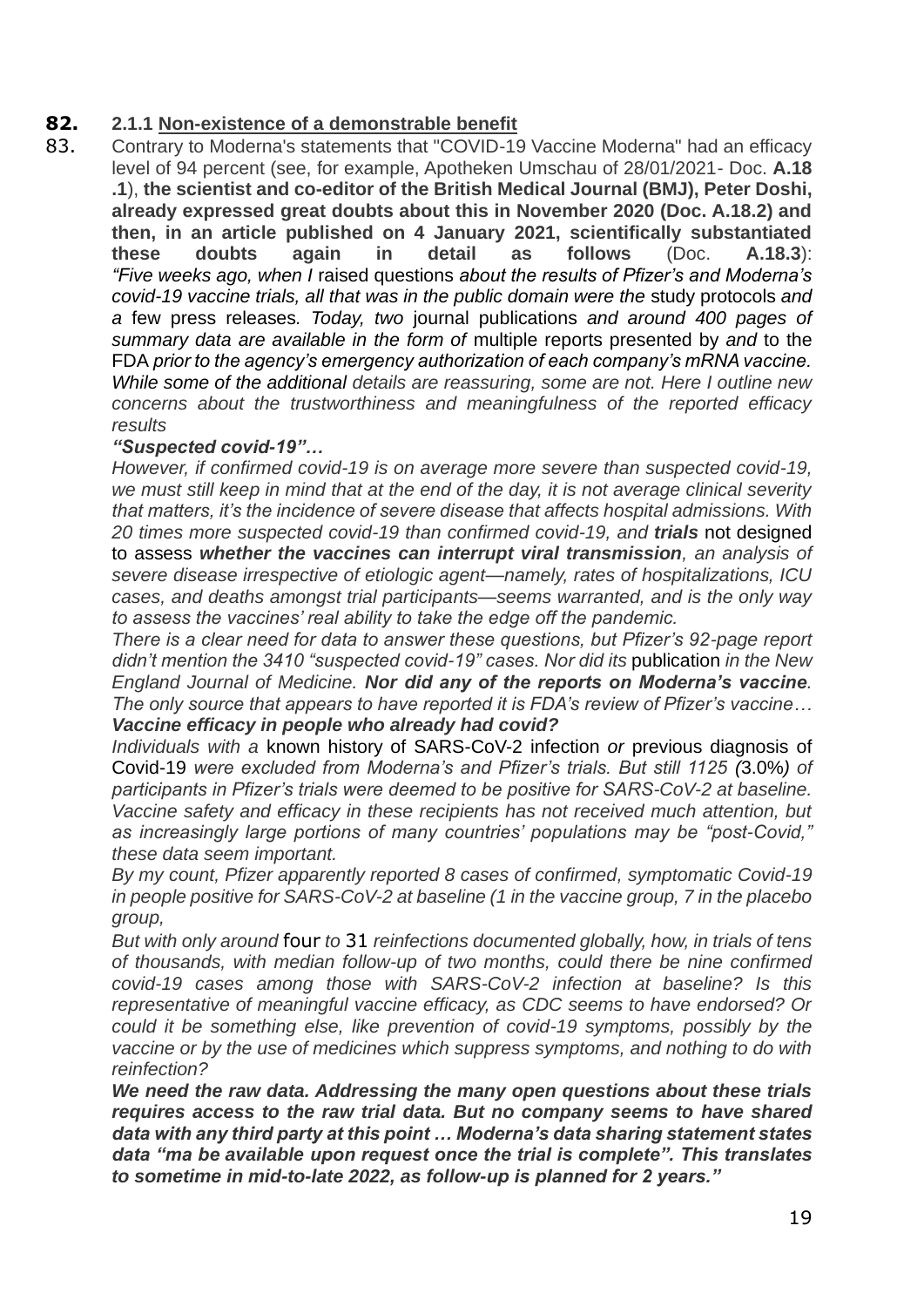- **84. Based on the officially available data, scientists therefore conclude that the efficacy of "COVID-19 Vaccine Moderna" is far lower than the reported 94 per cent.**
- 85. **Furthermore, there is no proof that people "vaccinated" with "COVID-19 Vaccine Moderna" cannot become infected and cannot be carriers of the SARS-COV-2 virus.** In the first place, **the studies are likely designed in such a way that this proof cannot be provided at all.** In his article published in the BMJ on 21/10/2020, Peter Doshi literally stated "...*But what does it mean exactly when a vaccine is declared "effective"? ...Peter Hotez, dean of the National School of Tropical Medicine at Baylor College of Medicine in Houston, said, "Ideally, you want an antiviral vaccine to do two things ... first, reduce the likelihood you will get severely ill and go to the hospital, and second, prevent infection and therefore interrupt disease transmission." Yet the current phase III trials are not actually set up to prove either. None of the trials currently under way are designed to detect a reduction in any serious outcome such as hospital admissions, use of intensive care, or deaths. Nor are the vaccines being studied to determine whether they can interrupt transmissions of the virus".* (Doc. **A.18.4**).

**The Moderna Chief Medical Officer himself** warned in an interview on 24/11/2020 (https://twitter.com/axios/status/1331090810666844161) **against over-interpreting the results of the "modest" clinical trials.** Literally, he stated "*So far, it is not clear whether the vaccine will prevent you from potentially carrying the virus temporarily and infecting others".*

**The "vaccine" manufacturer itself thus confirms that there is no data that the "vaccine" also prevents the transmission of the virus** (Doc. **A.18.5**)

- 86. The Robert Koch Institute explicitly states the following on its homepage: "*It is not yet known how long the vaccine protection lasts. Protection also does not start immediately after vaccination, and some vaccinated persons remain unprotected. In addition, it is not yet known whether the vaccination also protects against colonisation with the pathogen SARS-CoV-2 or against transmission of the pathogen to other people. Therefore, despite vaccination, it is necessary to protect oneself and one's surroundings by observing the AHA + A + L rules (distance rules, MNS).*" (Doc. **A.25**).
- **87. The proof of benefit, in the sense of a positive therapeutic effect of the active substance "COVID-19 Vaccine Moderna", has therefore not been provided and for this reason alone the conditional authorisation is contrary to EU law.**
- 88. **2.1.2 Significant risks not identified and thus undetermined and currently indeterminable risk**
- 89. According to Article 1 No. 28 Directive 2001/83/EC, a risk associated with the use of the medicinal product is defined as follows: " - *any risk relating to the quality, safety or efficacy of the medicinal product for the health of patients or for public health."*
- 90. **According to Annex I (Summary of Product Characteristics) to the European Commission's implementing decision contested here** (Doc. **A.2.2**), point 4.5 **(***Interactions with other medicinal products and other interactions), "no studies have been conducted to detect interactions."*

Considering the fact that the so-called. Given the fact that the so-called Covid "vaccines", such as "COVID-19 Vaccine Moderna", are primarily intended for the protection of the elderly and the population with health problems, and that this population group usually takes one or more medicines on a regular basis**, the fact that the interactions of "COVID-19 Vaccine Moderna" with other medicines are not known must be taken into account, that the interactions of "COVID-19 Vaccine Moderna" with other medicinal products have not been tested, must**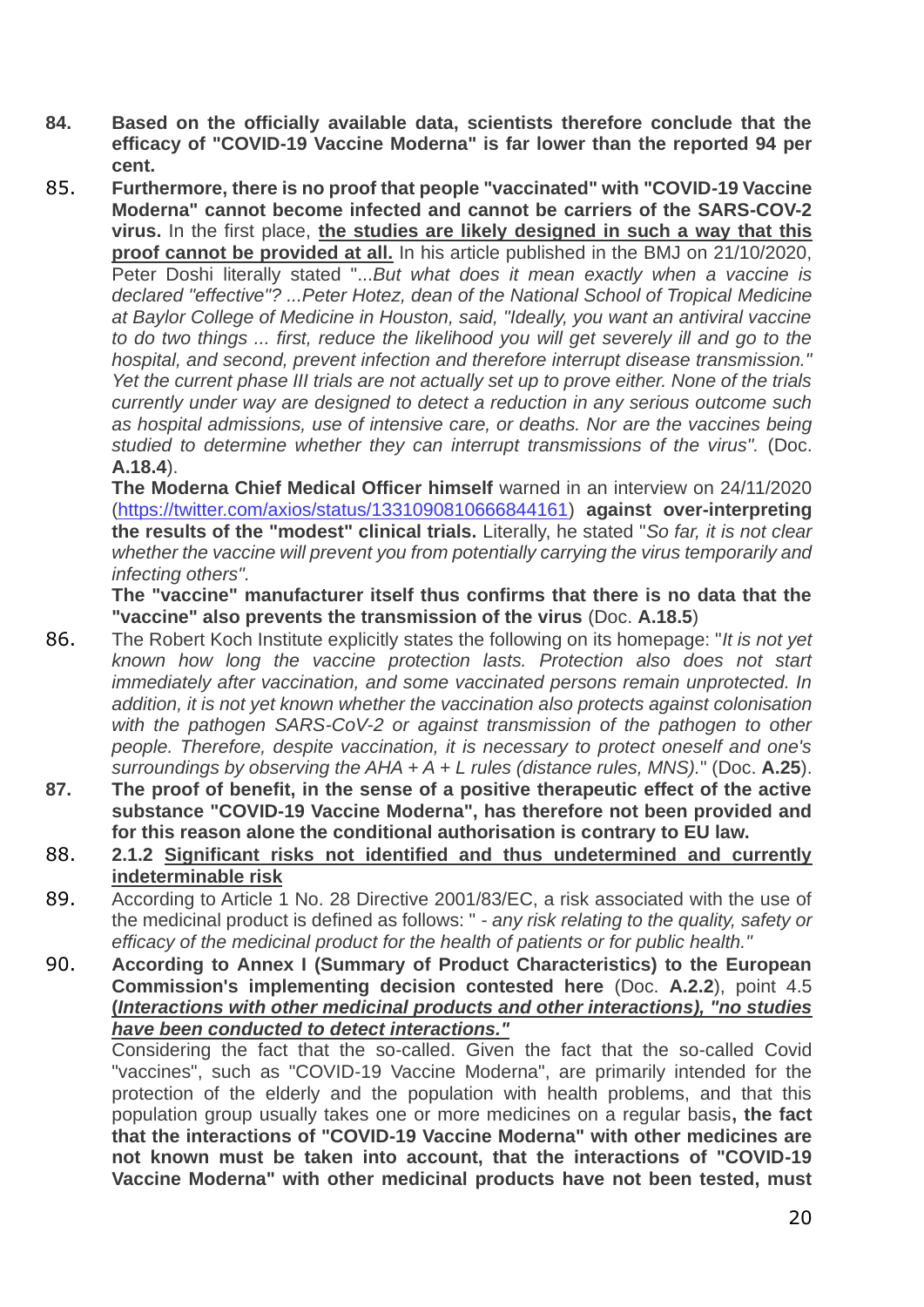#### **lead to the conclusion that the risks emanating from "COVID-19 Vaccine Moderna", for this reason alone, are currently in no way ascertainable, let alone assessable and evaluable.**

This circumstance alone should therefore have led to a rejection of the application for authorisation!

- **91. 2.1.3 Failure to take into account significant risks, which would never allow a conditional marketing authorisation for a medicinal product intended for a fundamentally healthy population.**
- 92. Substantial risks associated with the administration of the active substance "COVID-19 Vaccine Moderna" have already been submitted to the EMA in a petition submitted on 1/12/2020 by Dr.Wolfgang Wodarg and Dr. Mike Yeadon, concerning the then imminent approval of the first mRNA-based active substance "Comirnaty" by BioNTech (Doc. **A.19**).
- 93. Unfortunately, this petition was ignored, as was the warning sent electronically, also by plaintiffs, primarily to the EU Commission and the EMA on 19/12/2020 (Doc. **A.4)**.
- 94. From the scientific assessment prepared by Prof.Dr.rer.nat. Stefan W. Hockertz, toxicologist, immunologist, and pharmacologist, European reg. toxicologist (doc. **A.20.1**), the following is stated with regard to the risks of administration of the active substance "COVID-19 Vaccine Moderna" that have not been taken into account (page numbers quoted refer to EMA open assessment report - doc. **A.1**):**"**Basically, the use of the word "vaccine" for mRNA1273 by Moderna is misleading and promotes a positive mindset in the reader about the product in terms of protective effect. According to the scientific definition, the new technique of introducing mRNA into human cells counts as gene therapy, and the vaccine therefore constitutes a **gene therapy product**. As defined by the FDA, human gene therapy is the modification or manipulation of the expression of a gene or **the alteration of the biological properties of living cells for therapeutic purposes**. Since the adverse events and especially the long-term side effects of gene therapy products have not even begun to be studied, **it is inappropriate** to speak of mRNA1273 as a protective vaccine in the classical style. For the sake of simplicity and for a better comparison of the expert opinion with the original report of EMA, the term "vaccine" will continue to be used in the following. **Nevertheless, it should be kept in mind that this is a gene therapy product that alters human cells.** [https://www.fda.gov/vaccines-blood](https://www.fda.gov/vaccines-blood-biologics/cellular-gene-therapy-products/what-gene-therapy)[biologics/cellular-gene-therapy-products/what-gene-therapy](https://www.fda.gov/vaccines-blood-biologics/cellular-gene-therapy-products/what-gene-therapy)...

### **The applicant assures that all specimens of clinic phase 3 trail will be followed up 24 months after the second vaccination**

Long-term damage from the vaccination cannot be determined due to the massively shortened observation time of the clinical phase study. It is known that **side effects of a vaccination can also occur far in the future**.p.15; "The applicant intends to continue the ongoing pivotal phase 3 study P301 with all participants to be followed until 24 months after the second dose to obtain long-term data and to ensure sufficient follow-up to support a standard marketing authorisation." …

#### **Product impurities:**

#### **Impurities of the mRNA:**

The first batches of the vaccine, which included the early clinical trial batches, had higher purity than the proposed limits and from some batches of the current vaccine administered to clinical trial III participants. The lower RNA purity values measured in some batches are not acceptable to the EMA.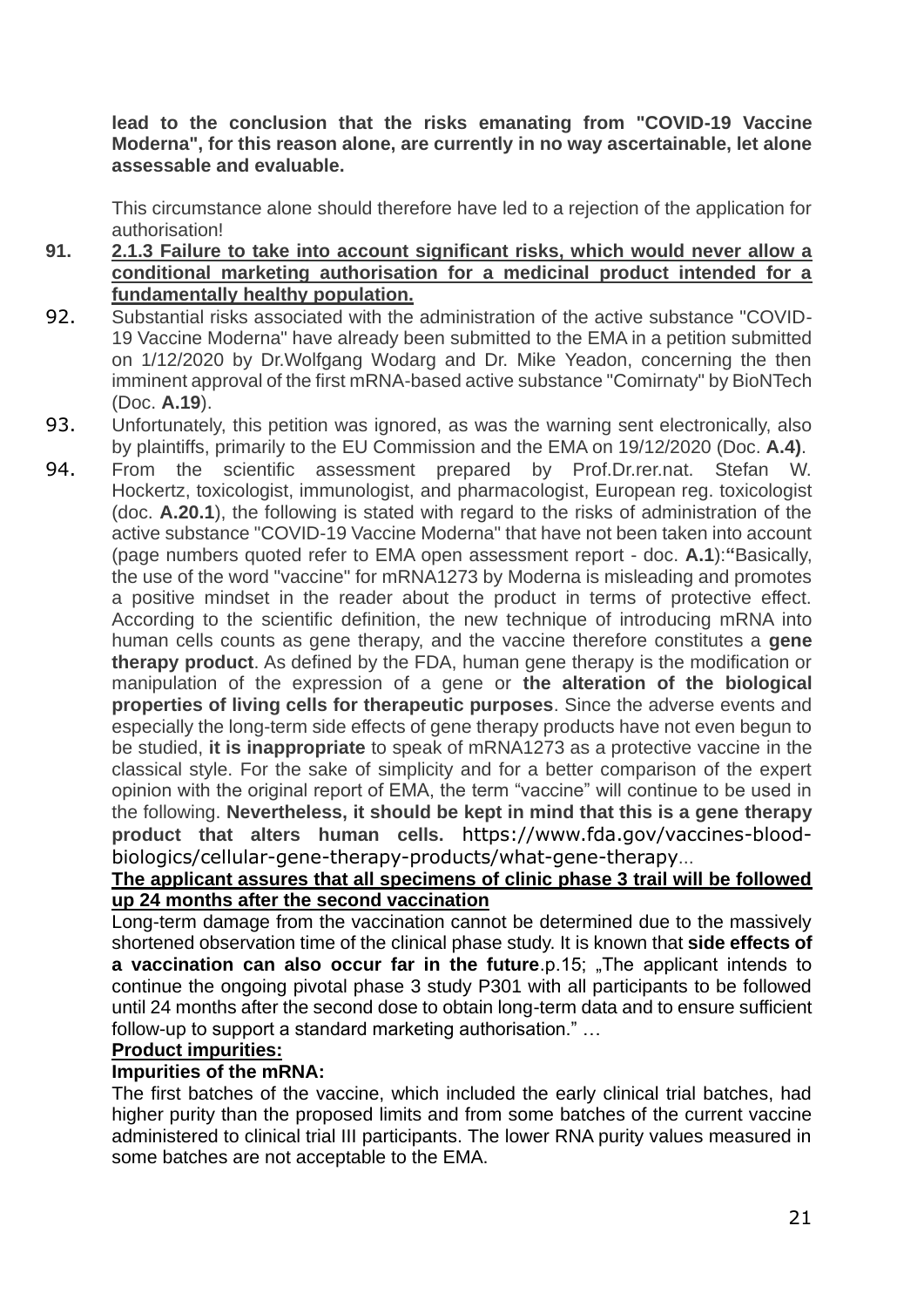Currently, too little batch analysis data is available from the commercial manufacturing process to provide more accurate information on the effect of the lower RNA purity vaccine. Once this information is available, the specifications and limits will still be adjusted after approval by Moderna.

In the Phase II study, comparable neutralizing antibody responses were observed in subjects receiving effective doses of 40 g and 79 g. In addition, the non-clinical setting showed that lower purity batches were as effective as higher purity batches. Considering the totality of the data, the EMA justifies the proposed lower purity limit.

#### **If doses of 40g and 79g are effective, why inject 100g of RNA twice. More RNA needs more lipids and solvents leading to higher toxicity and harm of the body (see below)?**

#### **Multiple protein bands:**

There were multiple protein bands produced from the mRNA. These additional protein bands should be compared with respective positive and negative controls. EMA is not sure if other proteins/peptides are formed in addition to the spike protein. If this occurs, a protein sequence analysis must be performed to exclude possible homologies with other peptides that could lead to molecular mimicry (**protein mimicry leads to autoimmune diseases**). Moderna has to analyse the additional bands and data have to be submitted to EMA.

p.19:" Additional bands are observed by an in-vitro translation assay. To further elucidate the nature of these additional bands, data should be provided. Furthermore, additional details should be provided for the *in vitro* translation method and the negative and positive controls used, since the number and intensity of unspecific bands observed still leaves some uncertainty regarding the possible translation of additional proteins/peptides. In this context additional characterisation data or a scientific justification are requested (**REC**)."

**Impurities through dsRNA:**It must be ensured that the contamination with doublestranded dsRNA always remains at a low level, since **dsRNA has an immunostimulatory effect. What is the control strategy and what is the level of dsRNA contamination in the final product?**p. 20: "… it is emphasised that the control strategy should ensure that dsRNA levels will always be at a sufficiently low level when the manufacturing process is run within the registered process parameter ranges, considering its potentially immune-stimulatory properties.

#### "**Impurities in lipid SM-102:**

**Impurities of lipid SM-102 were detected.** It is likely that these impurities are also found in the final product. The nature of the impurities has not clearly been described, so that one cannot make any statement about what damage to the body might occur. Moderna describes the impurities as product-related substances and process-related impurities (elemental impurities, solvent residues, peroxides, water content, and inorganic impurities). Although vaccination is already underway**, there is a lack of data to assess the risk of hazardousness for the body. All impurities should be evaluated with different toxicological risk assessments.** In addition the applicant will perform an assessment of mutagenic impurities based on ICH M7.

Moderna should test intermediates and the final product for impurity of benzene, which may be present e.g. in toluene or acetone. The applicant undertook to submit a risk assessment for the presence of benzene in SM-102. **Benzene is one of the substances proven to cause cancer in humans**. Epidemiological studies have shown clear links between occupational exposure to benzene and the occurrence of leukemias and lymphomas. In animal studies, benzene also leads to the development of tumors in other tissues and organs.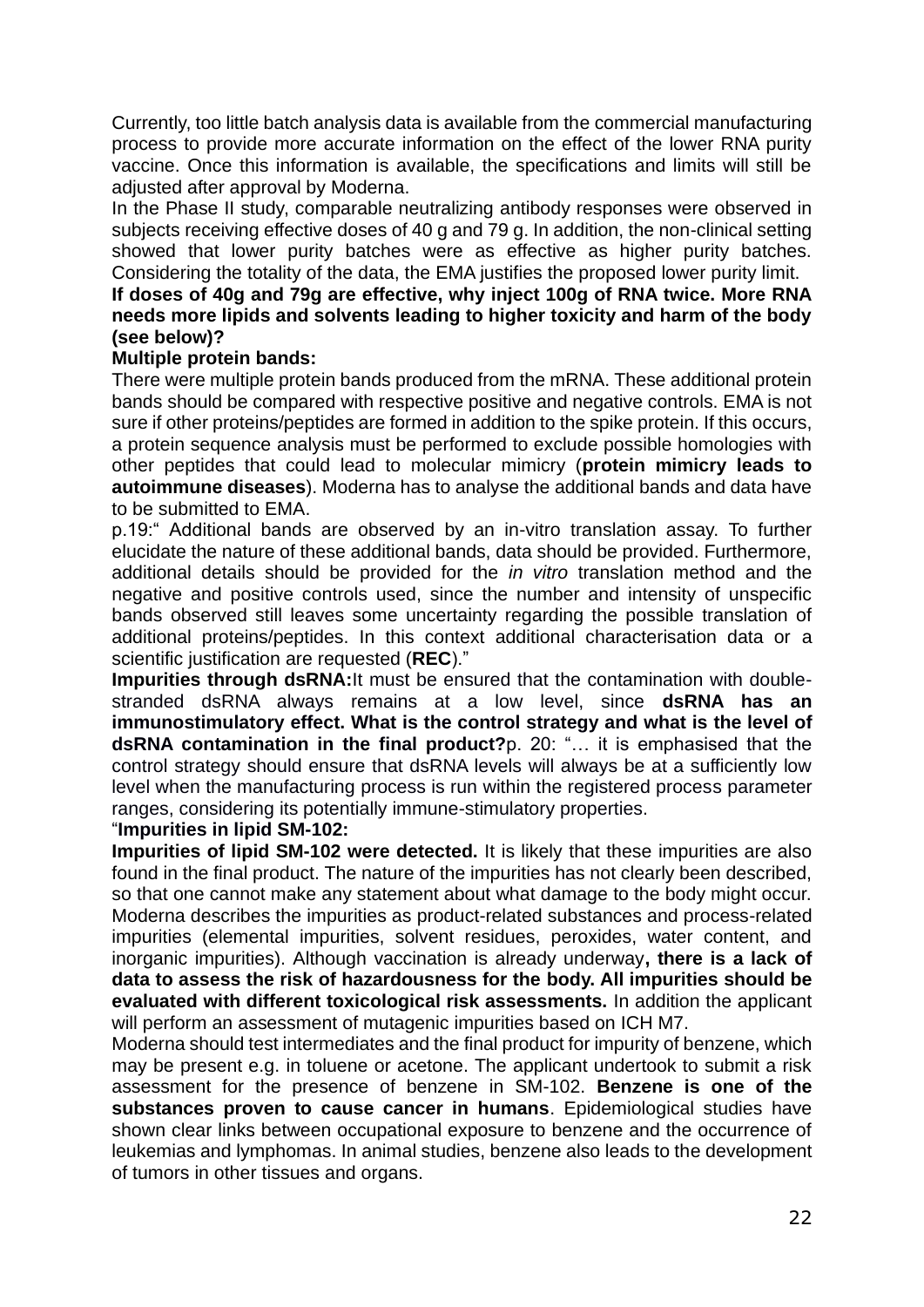p. 23: "The information provided on potential impurities in SM-102 comprise product related substances and process related impurities (elemental impurities, residuals solvents, peroxides, water content and inorganic impurities). The applicant will provide an evaluation of mutagenic impurities based on ICH M7 **(REC)**." p.23: "A test on benzene, which might be present in e.g. toluene or acetone should be performed on the final excipient or on a suitable intermediate if not otherwise justified. The applicant committed to present a risk assessment for the presence of benzene in SM-102 **(REC)**."

### **Impurities in lipid PEG2000-DMG:**

During the synthesis of PEG2000-DMG, **polydispersity as a form of impurity was detected**. To measure polydispersity by gel-permeation-chromatography as a measure of the width of molecular weight distributions is very important for the correct interpretation and comparison of different, during synthesis obtained, molecular weight distributions of polymers. The provided information of the results of the gelpermeation-chromatography was not sufficient since the reporting of impurities in the batch analysis data does not match the current characterization data.

The possible presence of **mutagenic impurities** in PEG2000-DMG should be evaluated and the results will be **submitted not after approval, because mutagenicity is a dangerous toxicological risk for people**. Polydispersity and numerical limits should be included in the post-approval specification for PEG2000- DMG. **The current reporting of impurities is not acceptable.** Also, characterization data for impurities that are currently under "**content unknown**" should be provided **only after** approval.p. 25:" The polydispersity was analysed by GPC Information on the impurity profile has been provided. That information is not sufficient since reporting of impurities in the batch analysis data is not consistent with the current characterisation data. Potential presence of mutagenic impurities in PEG2000-DMG should be evaluated and the results will be provided post-approval **(REC)**…. The specification is currently not acceptable. Polydispersity should be included in the specification for PEG2000-DMG post-approval. Numerical limits for specified and unspecified impurities will be included in the PEG2000-DMG specification postapproval. The current reporting of impurities is not acceptable. Characterisation data for impurities which are reported under 'content of unknown' should be provided postapproval **(REC)**."

#### **Possible contamination of nitrosamines:**

There is no quantitative risk assessment for nitrosamines in the nanoparticle or in the final product. Nitrosamines are considered to be **strong carcinogen** that may produce cancer in diverse organs and tissues including lung, brain, liver, kidney, bladder, stomach, esophagus, and nasal sinus.

p. 34: "The applicant provided a preliminary risk evaluation regarding potential nitrosamine contaminations in the finished product, which is considered acceptable, but should be complemented with a quantitative risk assessment, especially focusing on nanoparticle constituents. (**REC**)."

#### **10. Contamination of DNA:**

EMA allows a waiver of in-process control testing for plasmid DNA residues and plasmid DNA copy number. The percentage of covalently closed circular DNA is routinely monitored after chromatography. However, this method has not yet been validated and requires further monitoring. In articular, residues of linearized plasmid DNA have not been satisfactorily tested because analytical data from sufficient batches are lacking.

**The risk of integration of linear DNA residues into the host cell genome and thus the development of cancer cells is not discussed.**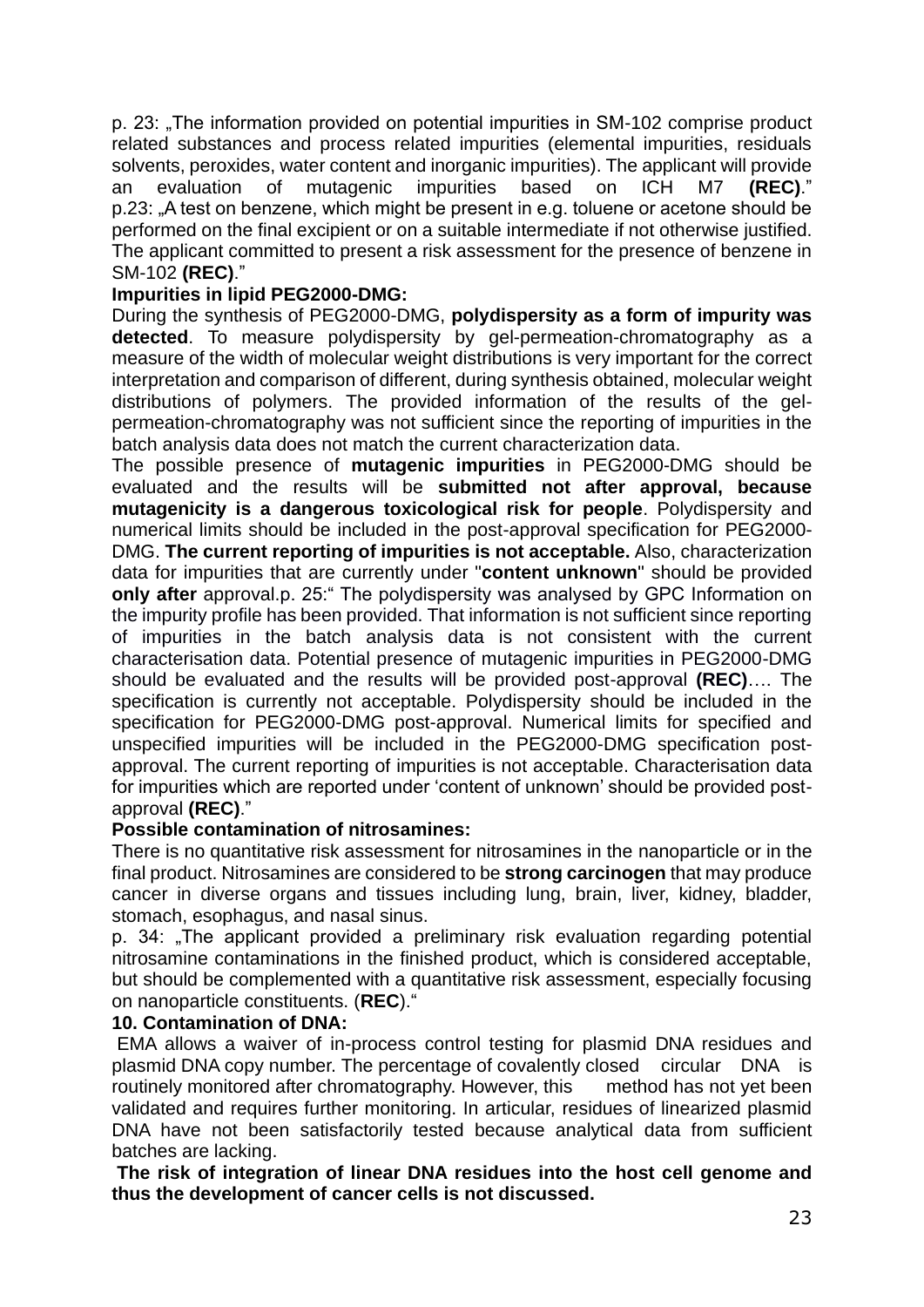p.18: "The linearised plasmid DNA is considered as the starting material. The manufacture is described in sufficient detail, covering: Origin of the DNA sequence, plasmid map, generation of the host cell line, transformation and purification of the host cell line, plasmid cell banking system and stability testing and the linearised plasmid DNA is in principle thoroughly tested. Specifications are in general appropriate for authorization, however, will be reviewed after a sufficient number of batches has been produced (**REC**).

The omission of an in-process control test for plasmid retention and plasmid copy number is sufficiently justified. Percent covalently closed circular DNA (%cccDNA) is routinely monitored post-polishing chromatography. However, evidence regarding qualification/validation of methods used for release testing should be provided (**REC**). Furthermore, sources for all appropriate reference materials/assay controls for plasmid and linearised DNA plasmid manufacturing are requested (**REC**). …

#### **Comparison of process A vs process B:**

#### **1.Batch comparison:**

Analytical comparison data from different batches from different processes were generated and compared. **No definitive conclusions can be made regarding the comparability of the processes for Scale A (clinic) and Scale B (commercial).** The final validation report including an assessment of comparability will be requested. Differences are based on description and justification of process changes including locations, scales, raw materials, process equipment, and evaluation of process performance in terms of critical process parameters and IPCs, as well as statistical evaluation of comparability of release test results.

The EMA did not verify that the characterization data of the commercial batches manufactured by Lonza are identical to the batches from the clinical trial. The comparability studies have yet to be performed.The final specifications for lipidnanoparticles and the final product have not yet been analysed and implemented. Moderna must first collect analysis data from the batches now being produced for folk vaccination.

#### **People are being vaccinated with substances where it is not yet possible to say whether the vaccine from commercial production is identical to the vaccine from the clinical phase.**

p. 28: "Analytical comparability data were generated with four Phase 1/Phase 2 and six Phase III pilot scale A batches from Moderna, TX; three pilot scale A PPQ batches from Catalent intended for clinical/emergency use authorisation/commercial use outside EU, and one scale B batch from Rovi, Spain (EU finished product manufacturer intended for commercial use). A similar approach to comparability was used across manufacturing processes. Comparability between the processes has been shown by a) comparison of the processes and description of the changes, b) extended characterisation (physico-chemical properties, particle size, and impurities) of Phase 1/2 and Phase 3 clinical lots and PPQ lots up to Scale A and c) batch release results. Further Scale A to Scale B comparability will be based on description and justification of process changes including sites, scales, raw materials, process equipment and evaluation of process performance with respect to CPPs and IPCs as well as statistical evaluation of comparability of release testing results. Extended analytical characterisation testing is not performed at the level of the finished product as part of comparability studies as finished product characteristics are the same as for mRNA-loaded LNP intermediate. Nonetheless, results are available for one commercial scale B lot manufactured at the finished product manufacturing site for the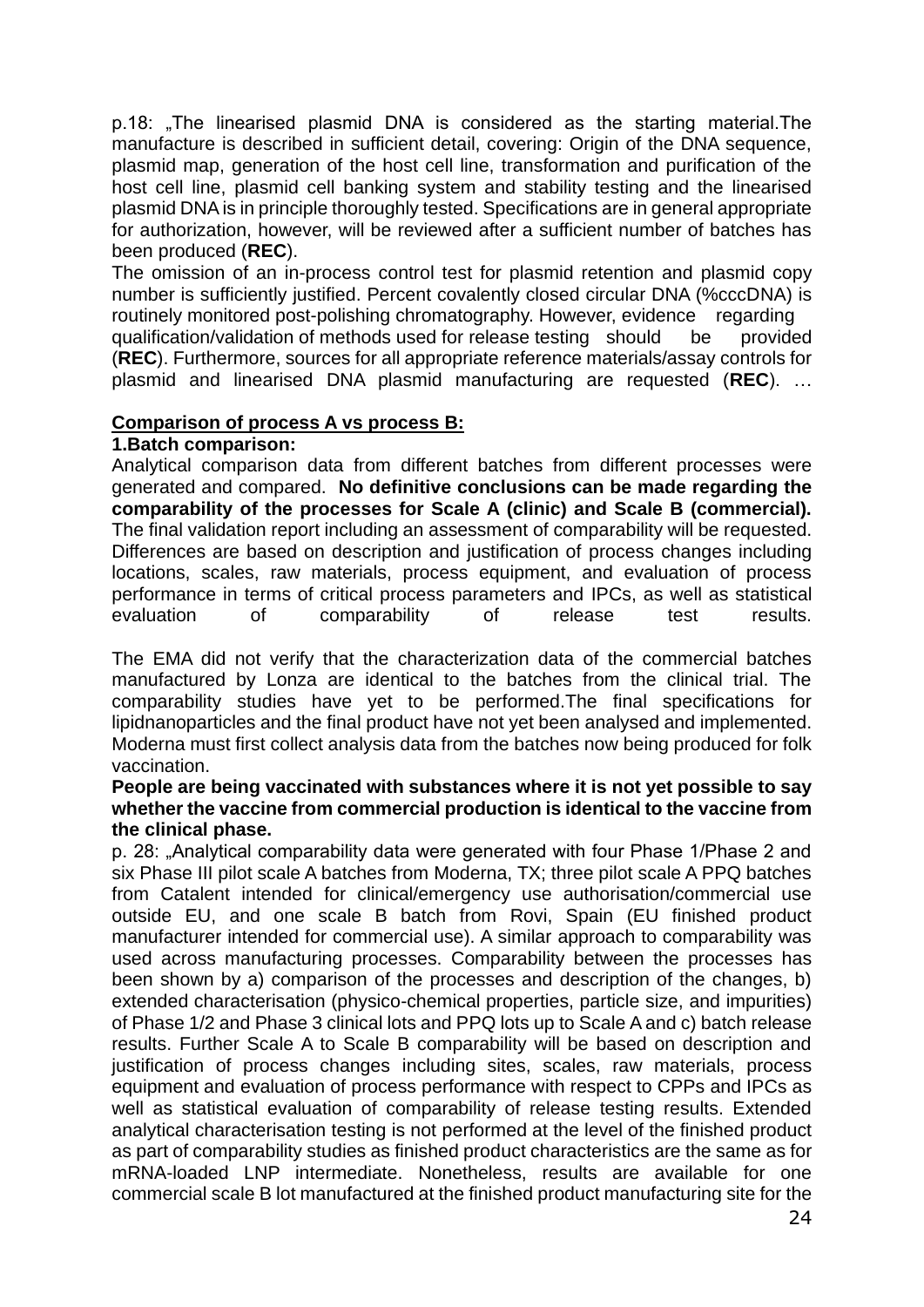EU market (Rovi, Spain) therefore, although there is sufficient comparability information to justify approval in this pandemic, no final conclusion can be drawn with regard to Scale A to Scale B comparability. The final validation report including an assessment of comparability is requested (**Specific obligation 2**)." p. 27: "The applicant committed to provide comparability results including extended characterisation data using the full panel of characterisation methods from all PPQ batches manufactured by Lonza AG, CH demonstrating that the commercial product manufactured at the Lonza, Visp site is representative of the material used in the clinical trials. (**Specific Obligation 2**)."

p. 32: "As mentioned earlier, a commitment to tighten the specifications when more batch analysis data from routine manufacturing are available has been provided. The applicant should establish final specifications for LNP and the finished product no later than 30-06-2021 (**Specific Obligation 3**).

### **Non-clinical aspects**

### **1. Secondary pharmacodynamics:**

 **No studies** on secondary pharmacodynamics have been performed.

Secondary pharmacodynamics measures the relationship between amount of drug and corresponding adverse response of the body to it. It is **excessively important to know how the drug affects the organism**, which is not related to the primary target effect.

#### **2.Safety pharmacology:**

**No studies** on safety pharmacology have been performed.

Safety pharmacology is important to identify and investigate potential adverse pharmacodynamic effects of new chemical entities on physiological functions in relation to exposure in the therapeutic range and beyond.

#### **3. Pharmacodynamic drug interactions:**

**No studies** on pharmacodynamic drug interactions have been performed.

That means, there are no studies concerning the behaviour of the vaccine on an organism that shows physiological changes due to diseases, genetic mutations, aging or influence of other drugs.

p. 43: "No studies on the secondary pharmacodynamics, safety pharmacology, and pharmacodynamics drug interactions have been performed, which is in accordance with applicable guidelines."

#### **Pharmocokinetic (PK)**

#### **No ADME studies have been performed**.

ADME (Absorption, Distribution, Metabolism, Excretion) describes the availability/utilization of the vaccine in the organism. One examines how the vaccine is absorbed, distributed in the body, metabolized by the metabolism and how it is excreted. All four points affect the strength and timing of the vaccine's effect on cells and tissues. It is not acceptable that EMA claimed that ADMA studies are not relevant to investigate the development and licensure of a new vaccine.

**A vaccine with completely new technology needs to be closely monitored** in every direction, including, in particular, how the components of the vaccine are absorbed, metabolized and broken down by the body and whether any residues are excreted which can contaminate the environment and pollute supplies such as drinking water.

p. 47: "No dedicated ADME studies with mRNA-1273 were conducted, which is acceptable as generally nonclinical PK studies are not relevant to support the development and licensure of vaccine for infectious diseases. However, distribution studies should be conducted in the case of new formulations or novel excipients used."

## **Distribution study:**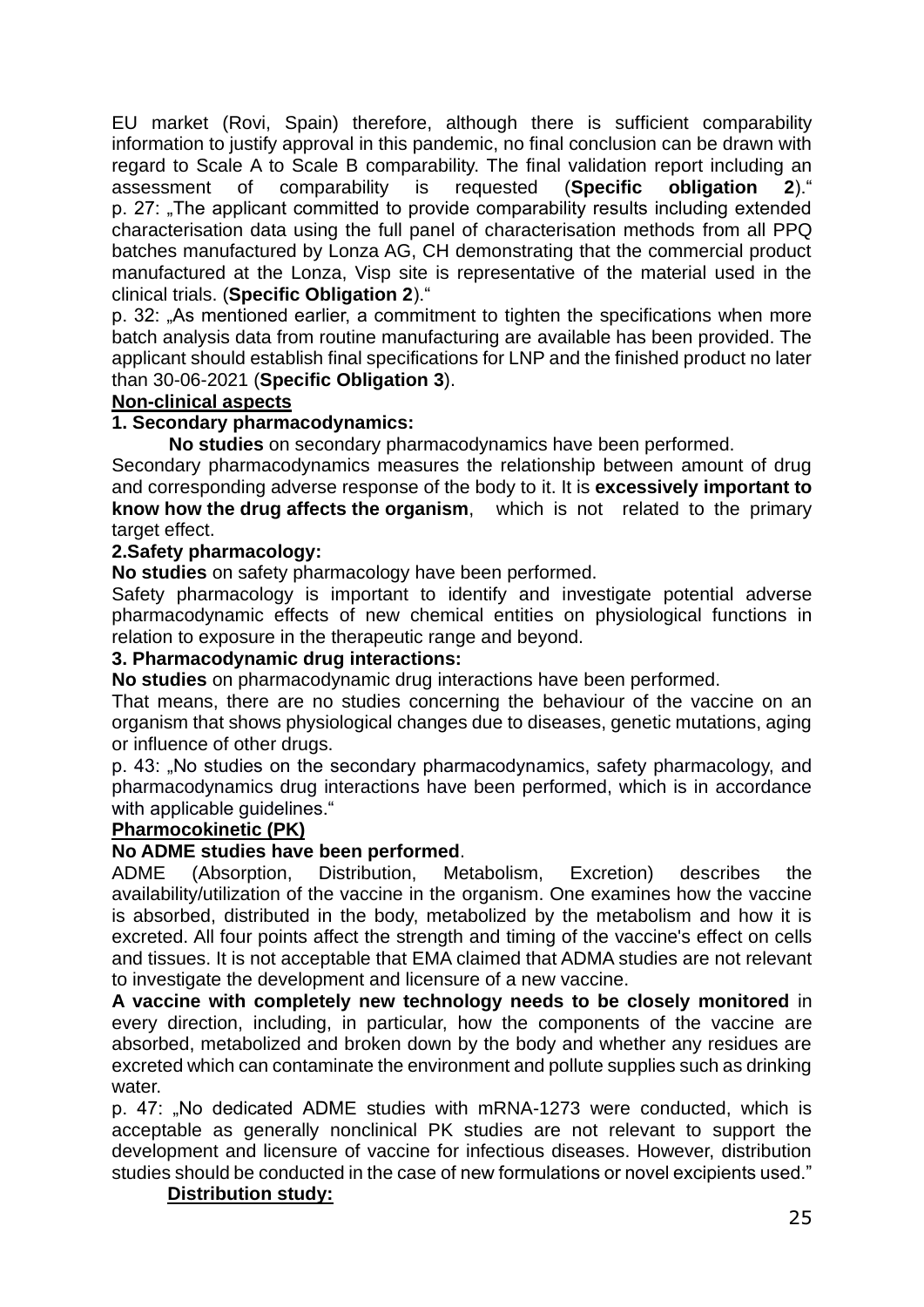a) the distribution study was **not performed with the original vaccine** but with another RNA, mRNA-1647, in a **non-GLP way** (GLP = good laboratory practice) as 100 g **single-dose** IM injection in Sprague Dawley rats.

The mRNA-1647 contains six different mRNAs but the same composition of lipidnanoparticles (LNP). Although the composition of the LNP determines the tissues which they penetrate, the amount and length of the six mRNAs dictate the particle size and thereby also **the intake quantity and toxicity of the LNP/mRNA-complex** by the cells which will be different from the original vaccine mRNA-1273.

5 rats were sacrificed for each timepoint (2, 8, 24, 48, 72 and 120 hours after injection). Thereafter, they looked for the presence of mRNAs in the blood and in different organs:

In most organs (except kidney) the mRNAs were found already after the shortest timepoint of 2 hours (peak between 2-24 hrs); in particular mRNA was found at the injection site of the muscle, the plasma, lymph nodes, **heart, lung, male sex organ, liver, spleen, eye, and brain**.

Due to the toxic effect of the LNP/mRNA-complexes on cells (see below) there will be massive damage on multiple organs especially the heart and the brain which are quite sensitive tissues. **Importantly, here is the evidence that the vaccine can cross the blood-brain barrier.**

Page 47

The half-life of the mRNAs in muscle was 14.9hr, in proximal lymph nodes 34.8hr, in distal lymph nodes 31.1hr, in spleen 63hr. Uptake of the vaccine by the cells were fast because in plasma the half-life was only 2.7-3.8hr.

There is **no information available how long the vaccine is present in the body** since investigations were stopped at 120hr post-injection. Such substances normally decompose exponentially in the body and residues remain in the body for a relatively long time. There are publications available which measured the presence of luciferase mRNA in mice/rats which were still visible at 35 days. The exact time until degradation was not measured since a different mRNA was taken, which may lead to **a different stability time**. Likewise, the **RNA was injected only once**. To make a better comparison with the current folk vaccination, it would have been necessary to inject twice. The components of the vaccination then linger much longer in the body and, accordingly, greater damage could also be recorded.

#### **b) No distribution, metabolism, and pharmakokinetics were performed on the novel toxic lipid component SM-102**.

However, data were generated with a structural homolog lipid SM-86. Efficient metabolism via ester hydrolysis and rapid elimination of the remaining aliphatic acid head group via biliary (bile) and renal (kidney) clearance were reported within 168 hours. Due to structural similarity between SM-86 and SM-102, Moderna just hypothesised that SM-102 distributes similarly and is efficiently and rapidly metabolized and eliminated via the bile and kidneys. **A hypothesis is not evidence**.

There are no information about the presence of the toxic cationic lipid in several organs and how this lipid is metabolised in those organs. In terms of the vaccine from BioNTech it is hypothesised that the cationic lipid ALC-0315 has a **half-life of 20-30 days and needs 4-5 months for 95% elimination. This very long terminal half-life leads to a high risk for permanent organ damage and development of autoimmune diseases**.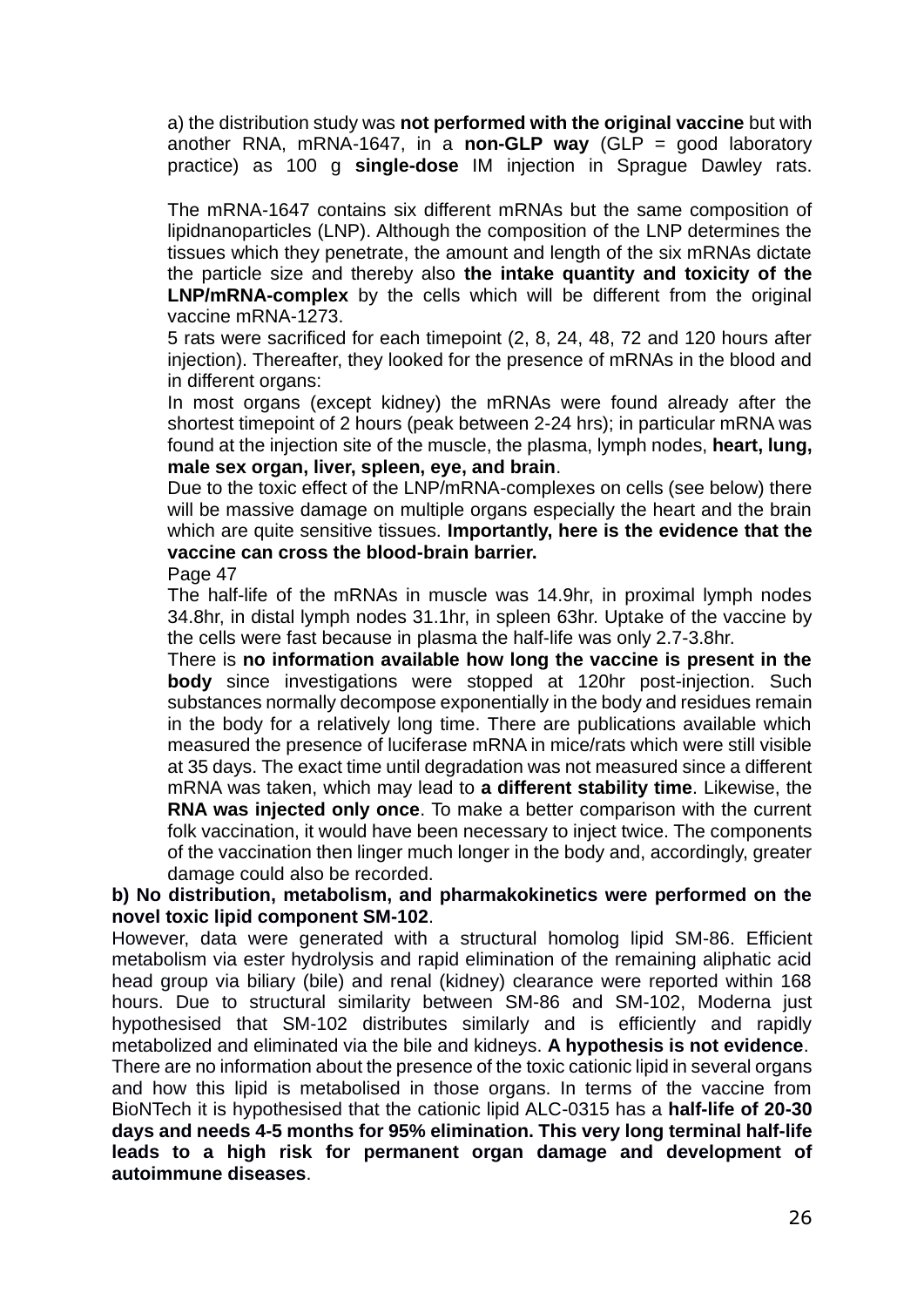Also, the method of application of the lipids is also important in how the lipids are distributed throughout the body. An injection into the vein spreads faster than an injection into the muscle. It was not clearly described in the text how the injection took place, but it is assumed that an IV injection was performed which is not comparable to the present vaccination.

p. 53: " Distribution, metabolism, and PK of the novel lipid component SM-102 have not been extensively studied in dedicated studies. However, data with SM-86, a close structural analogue, have been generated. These data show consistent biodistribution compared to the mRNA administered with the LNP. Furthermore, efficient metabolisation via ester hydrolysis and rapid elimination of the remaining aliphatic acid head group via biliary and renal clearance were reported. Quantitative Whole-Body Autoradiography (QWBA) confirmed the biodistribution of SM-86 and revealed no persistence of the lipid component in any tissue beyond 168 hours. Because of the reported structural similarity between SM-86 and SM-102, it is assumed that SM-102 will distribute similarly and will be efficiently and rapidly metabolised and eliminated via biliary and renal routes. SM-102 pharmacokinetics after IV administration of similar PEG2000-DMG containing LNPs were determined to be very similar to

those parameters observed for SM-86. Altogether, these data do not suggest accumulation of SM-102 upon repeated dosing."

### **Toxicology**

It is not clear which organs were analysed for adverse effects.

Moderna refers to **adverse effects in the spleen** in toxicological studies in rats. They claim that no adverse effects were observed in the brain/CNS and eye but they **do not describe the method of analysis and the timepoints of investigations. Also, longterm damage was not investigated at all.**

Page 48

They have performed 7 toxicology studies. Only one of them addressed the original vaccine (mRNA-1273). In the other 6 studies they used other mRNAs together with the LNPs and therefore these data are worthless for the preparation of authorization. For all studies the LNPs were identical in composition to the vaccine.

**Importantly, according to EMA, the study with the original vaccine was not conducted in compliance with GLP (good laboratory practice) and has significant procedural/methodological limitations.**

#### **A study without a GLP standard is useless for an evaluation of the toxicity of the vaccine mRNA-1273.**

This is stated in the guidelines for non-clinical development of vaccine products. EMA overrides these guidelines and accepts the results of this study, stating that there were no clear differences in toxicity from the other 6 studies with other mRNAs which were done in line with GLP-compliance.

EMA assumes that the antigens produced, which are different in each study, cause the same immunological reactions and also the same adverse effects. They categorically exclude that there could be, for example, also adverse effects with interactions between spike antigen and other cell molecules that would not exist with the other proteins produced**. In fact, EMA excludes the possibility of a spike antigen typical adverse effect in the body.**

**p. 48/49:** "The product-specific Study 2308-123 was not conducted in GLPcompliance, and exhibits major procedural/methodological limitations. In principle these aspects would render this study inadequate for evaluating the repeated dose toxicity of mRNA-1273 to the extent recommended in relevant guidance on non-clinical development of vaccine products. However, as no clear differences in toxicity are observed between study 2308-123 and the repeated dose toxicity studies conducted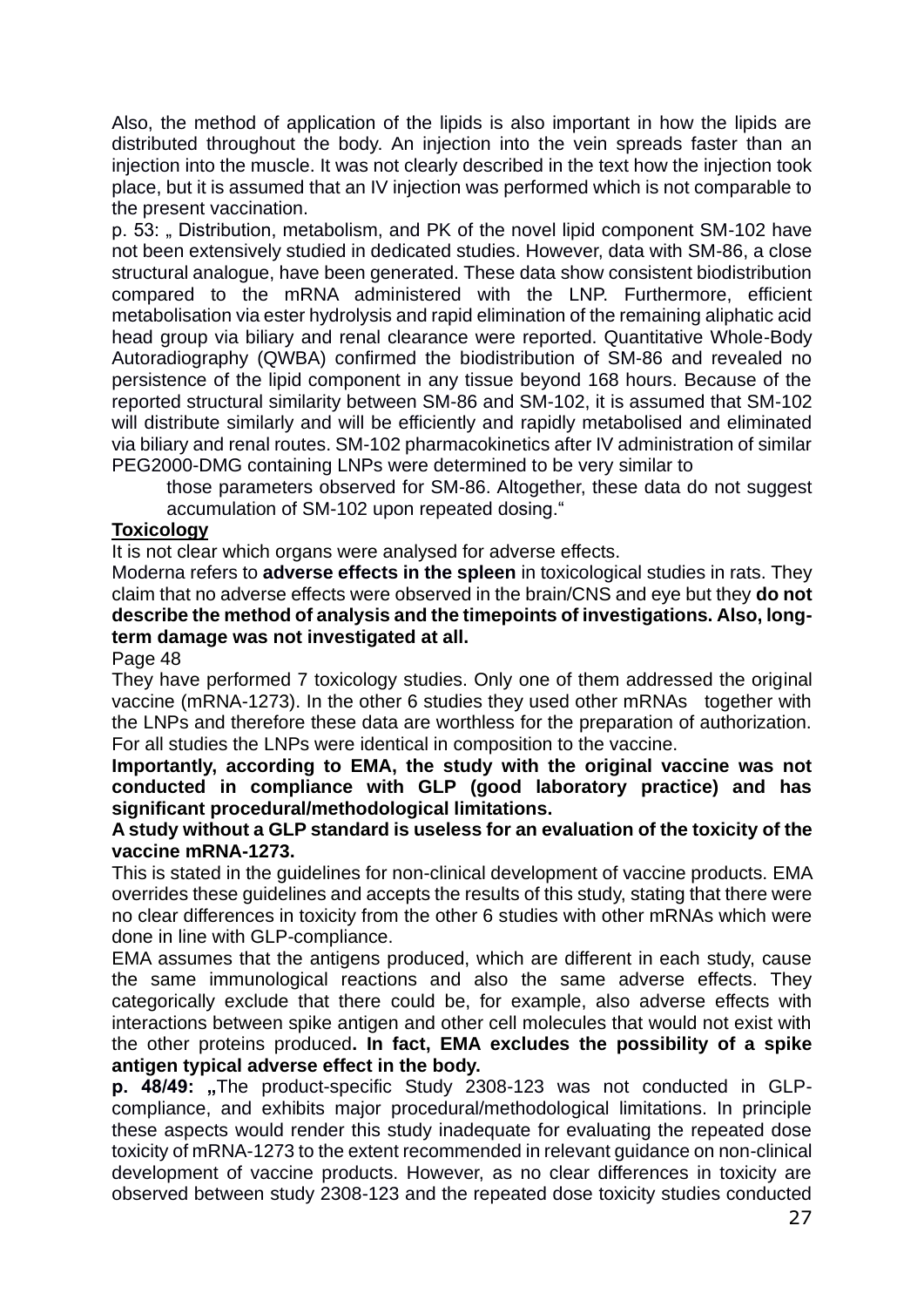with other LNP-mRNA products, the latter studies are considered sufficient to support clinical development and MAA.

The six submitted non-product-specific (but LNP-specific) repeated dose toxicity studies were conducted in GLP-compliance and meet the recommended criteria set out by relevant guidelines. Considering that the translated antigens of the evaluated mRNA-products are expected to elicit similar immunologic reactions, and considering that all these products are based on the same LNP technology, the extent of the submitted repeated dose toxicity programme is deemed acceptable. In the light of this statement, the GLP and procedural/methodological limitations of study 2308-123 are accepted."

In general, all nanoparticles are toxic to cells. The toxicity of nanomaterials is directly related to the size, surface area, surface activity, shape, and composition (Cassee et al. 2002; Yang et al. 2009). The small size of nanomaterials makes it possible to cross the cell membrane and organelles such as mitochondria and increase the chance of escape from the cellular clean-up system. The small size also causes more interactions with cells and biomolecules that are similar in size with the nanomaterials. Due to the ability to bind and interact with biological agents, the mechanism of interaction between nanoparticles and living systems has particular complexities, which, depending on the operating environment, are due to a change in their surface properties.

To generate a nanoparticle with a lipid envelope is a type of technique that can be used to introduce RNA or DNA into cells. It is a standard method in research on *in vitro* cell cultures to turn genes on or off. **It requires thoroughly testing beforehand in what ratio to mix RNA to lipids and how much of either component can be put on cells without cell death.** Too much amounts will lead to cell death, too little has no/little effect. It is always a balance between wanted effect (protein expression) and toxicity. Each cell type tolerates different amounts of RNA and lipids. This has to be tested beforehand **which is not possible in the body (e.g. vaccination)**.

After injections the nanoparticles go into all cell types. The cells that are robust tolerate the LNP, the cells that are sensitive will die. **Therefore, this technique is not applicable** *in vivo* **in this way – especially not for healthy people.** This kind of technique is used in cancer patients to destroy the cancer cells with help of oxidative cell stress through cationic lipids in the LNPs. **The benefit-risk-balance is completely different in cancer patients to what is done now on healthy people during vaccination**.

The positive charge of the cationic lipids interacts with negative molecules of other lipids, proteins and DNA in cells. **Interaction with lipid membranes is an attack on the outer cell structure.** The cationic lipids oxidize unsaturated free fatty acids in the membrane (lipid peroxidation). This leads to a loss of membrane integrity. The **membrane become permeable** and ions can freely cross the membrane. The ion balance e.g. calcium concentration is disturbed in the cell and **proteins lose their function**. Also, the interaction of cationic lipids to mitochondria membranes within cells leads to lipid damage and production of oxygen radicals (ROS) which are highly reactive oxygen compounds, e.g. superoxide, hydrogen peroxide, hydroxyl groups. ROS are normally produced during regular metabolism in the presence of oxygen in small amounts by the cells during energy production. The cells have different mechanism to balance and eliminate ROS by producing antioxidants or/and uptake of antioxidants from nutrients. **Interaction of cationic lipids with cell membranes causes too much ROS production and massive cell damage and oxidative stress**. Oxidative stress triggers further cell damage especially **DNA breaks** which are often irreversible since repair mechanisms fail due to the overload of ROS and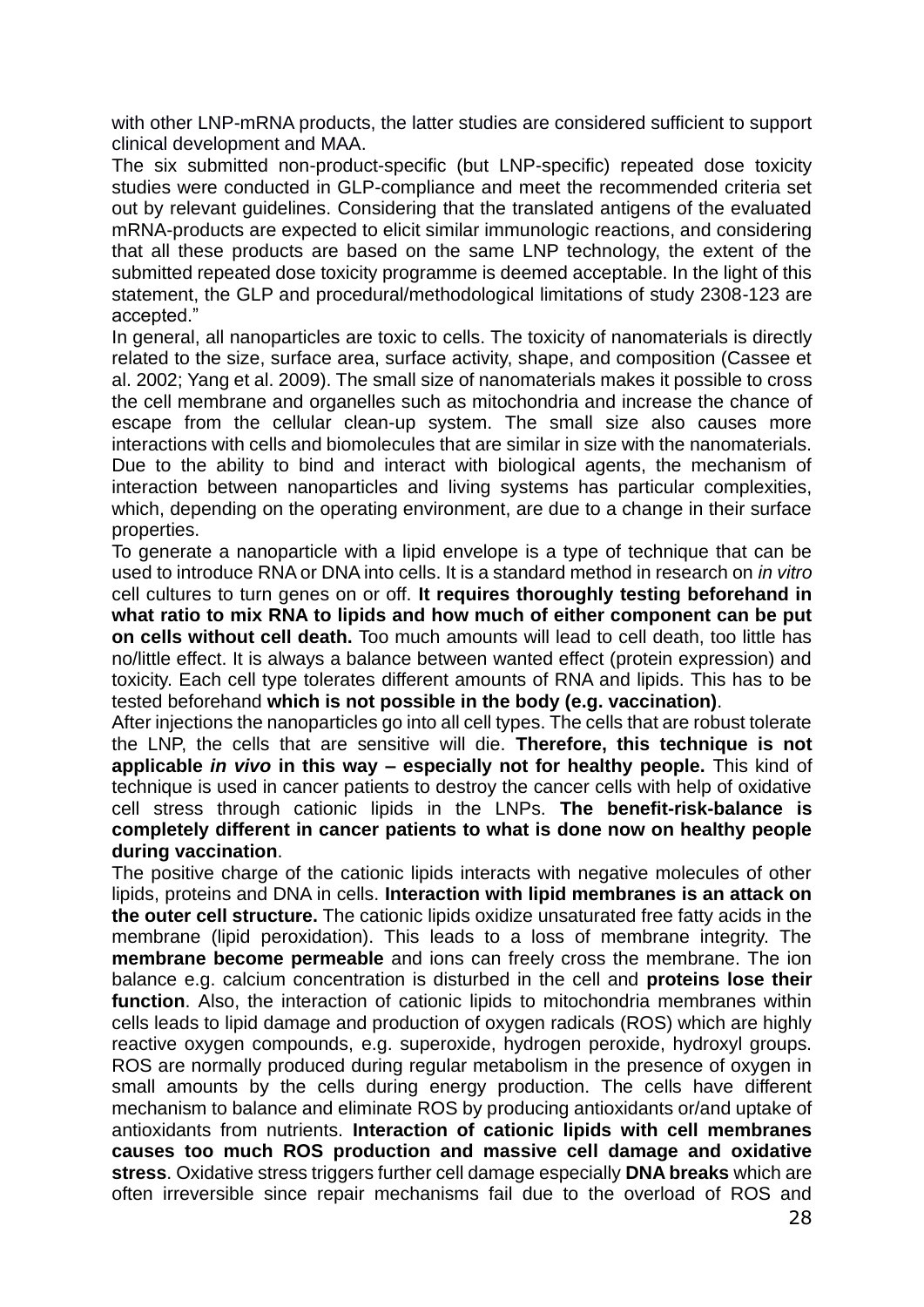oxidative stress. Consequences are **diseases like cancer** and tissue death (apoptosis, necrosis).

Furthermore, cationic lipids also change protein function by oxidizing amino acids in proteins. These modifications lead to a change of protein folding with **loss of function of these proteins and enzymes**. The damaged cell reacts with massively **release of cytokines**.

The main cellular constituents of blood are the erythrocytes, leukocytes and platelets. It is published that nanoparticles can easily access these cells and influence both their structure and function that can result in potentially toxic effects. The nanoparticles reach the blood system and come in direct contact with blood cells, endothelial cells and plasma proteins, where they can change the structure and critical functions of these blood components.

It is published that such **LNPs cause death of erythrocytes** *in vivo* which are very sensitive to oxidative stress. **The consequences are hemolysis and oxygen deficiency of the subjects.**

Also, plasma proteins can surround the surface of nanoparticles to form a protein/LNP complex and may even lead to increase cellular activation and **thrombotic complications** through nanoparticle-induced coagulopathy. In healthy individuals, the clot formation and fibrinolytic systems are highly regulated to ensure hemostatic balance, and any dysregulation can lead to impaired or weak clot formation (**poor hemostasis and rebleeding**) or overly strong occlusive clot growth (**thrombosis**). There are an increasing number of studies reporting that engineered nanoparticles may shift the hemostatic balance by perturbation of the coagulation system, **causing serious life-threatening conditions** such as deep vein thrombosis and disseminated intravascular coagulopathy. For example, disseminated intravascular coagulation, which is a common complication in cancer, may lead to multiple organ failure and even to death when left untreated, has been reported with intravenous administration of certain nanoparticles such as cationic dendrimers. **Therefore, it is very important that Moderna should make every effort to conduct thorough hemocompatibility studies on newly engineered nanoparticles that evaluate the interactions between the LNPs and all three cellular constituents of blood. These studies were NOT done, especially not in humans. It is possible to analyse those parameters. …**

In general, adverse reactions were observed at all concentrations tested and in all studies; dose dependence was frequently observed. **Adverse Events observed: ,,, heart palpitations, shortness of breath … degeneration of muscle fibers** … **vacuolization of liver cells** …**degeneration of liver cells … cell death**…. **There was no critical considerations about people with liver diseases such as hepatitis, liver cirrhosis, etc**… **reduction of the stem cells of the red blood cells** … **blood oxygen can be altered/reduced and harm organs. Low blood oxygen is one cause of heart attack and stroke.´… oxygen deficiency**. An undersupply with oxygen causes organ damage and can lead to **heart attacks and strokes**. Also, the condition of already **damaged organs worsens** … …all experiments were done **on healthy and young rats. What happens in the predamaged humans and elderly?** There were no critical considerations of clinical relevance in humans, and such analyses performed in animals **are not envisioned** in participants (with or without risk factors) in phase 3 clinical trial. **The consequences of overcoming the blood-brain barrier were not discussed. LNPs which reach the brain is extremely dangerous.** Nerve cells are very sensitive and die immediately after exposure to LNPs. This cell type shows no tolerance towards oxidative stress. LNPs in the brain is a reasonable explanation for the occurrence of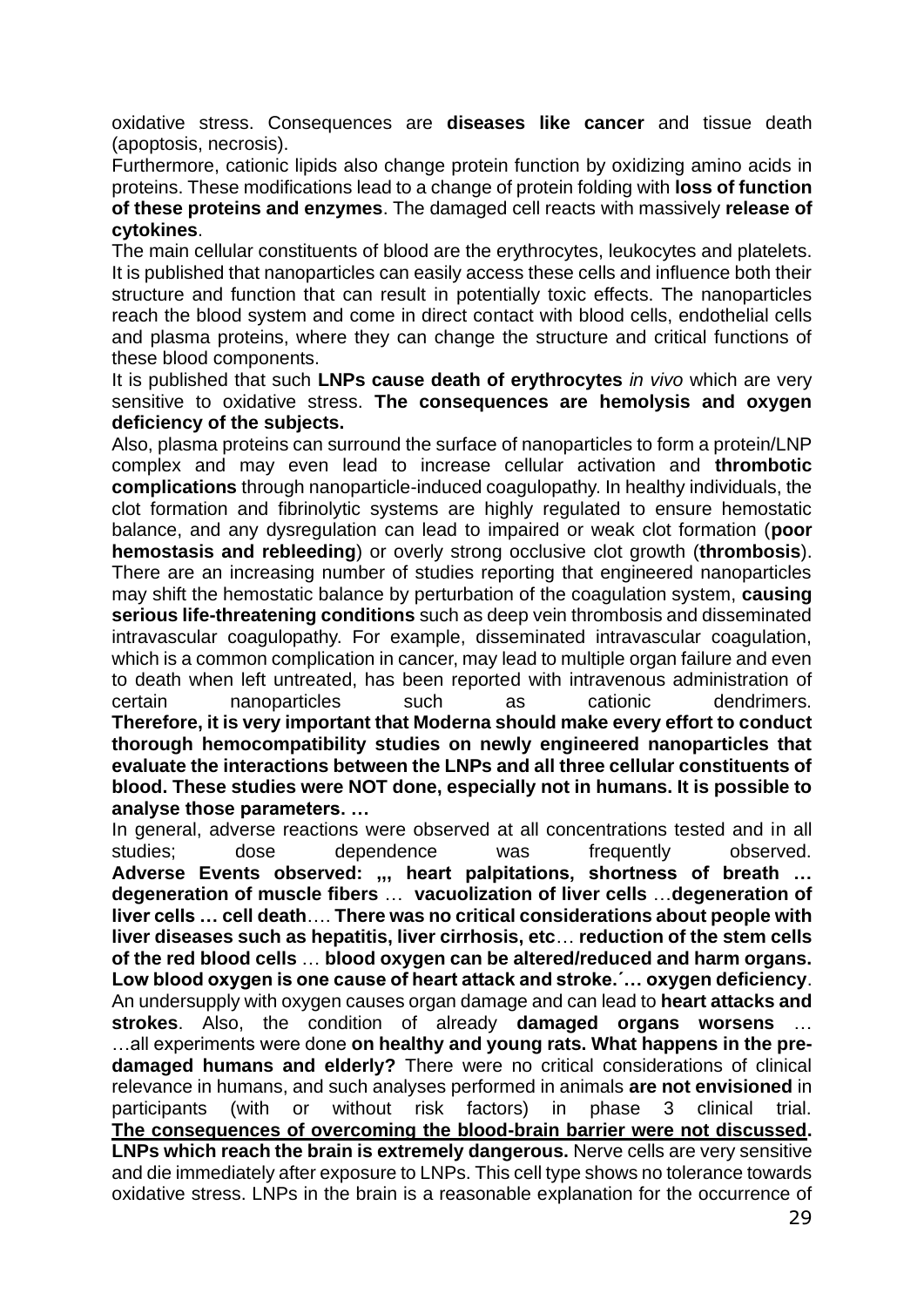**facial nerve paresis** in vaccinated individuals. Either the facial nerve is directly inflamed or the surrounding area is inflamed, causing swelling in the brain and pressure on the nerve. The nerve is then pressed against the bones where it squeezes through. This can lead to facial paralysis.The consequences of LNPs in the eye was not discussed. Damage of retina or eye nerve can lead to **severe eye diseases and blindness**.

## **Genotoxicology**

**CONCLUSION: Basically, genotoxicology has not been studied well enough, as evidence of DNA damage** *in vivo* **is available but has not been followed up. It is reasonable to assume that this preparation is genotoxic and mutagen. Carcinogenecity**

**No studies** on carcinogenesis have been performed.

**p. 50:** ..No carcinogenicity studies were submitted. This is scientifically acceptable and in line with relevant guidelines on non-clinical development of vaccine candidates. The components of the vaccine formulation are lipids and natural nucleosides that are not expected to have carcinogenic potential."

**There are several studies showing that LNPs can enter all organs and the cationic lipids cause oxidative stress. There have been numerous studies for over 20 years explaining in detail that oxidative stress leads to DNA damage and this is causative in development of cancer.**

There is an increased of autoantigen production due to massive cell damage by cationic lipids and the elimination of spike proteins from the cells by the immune system.

**There are several studies showing that LNPs can enter all organs and the cationic lipids cause oxidative stress. There have been numerous studies for over 20 years explaining in detail that oxidative stress leads to DNA damage and this is causative in development of cancer.**

# …

**Autoimmune diseases:** There was no discussion about the possibility to develop an autoimmune diseases after vaccination.

- a) There are hints that the spike protein can cause molecular mimicry in the body.
- b) There is an increased of autoantigen production due to massive cell damage by cationic lipids and the elimination of spike proteins from the cells by the immune system.

Autoantigens are formed by apoptosis which has to be cleared by the immune system. In case of overloading the clearing system (e.g. too much cell damage and apoptosis or in immune-supressed people or vulnerable people for autoimmune diseases) the degradation of the autoantigens is not sufficient. The accumulation of these autoantigens in the body leads to chronically excessive type I interferon release which, in turn, further triggers the inflammatory processes. At one point the autoantigens are targets for the formation of autoantibodies and activation of autoreactive cytotoxic T cells. This leads to further damages of tissues. **If the levels of autoantibodies are not decreasing and the tissues cannot recover an autoimmune disease can develop.**

#### **Hypersensitivity against PEGylated lipid PEG2000-DMG:**

Moderna uses a new PEGylated lipid which is not approved yet.**PEG triggers**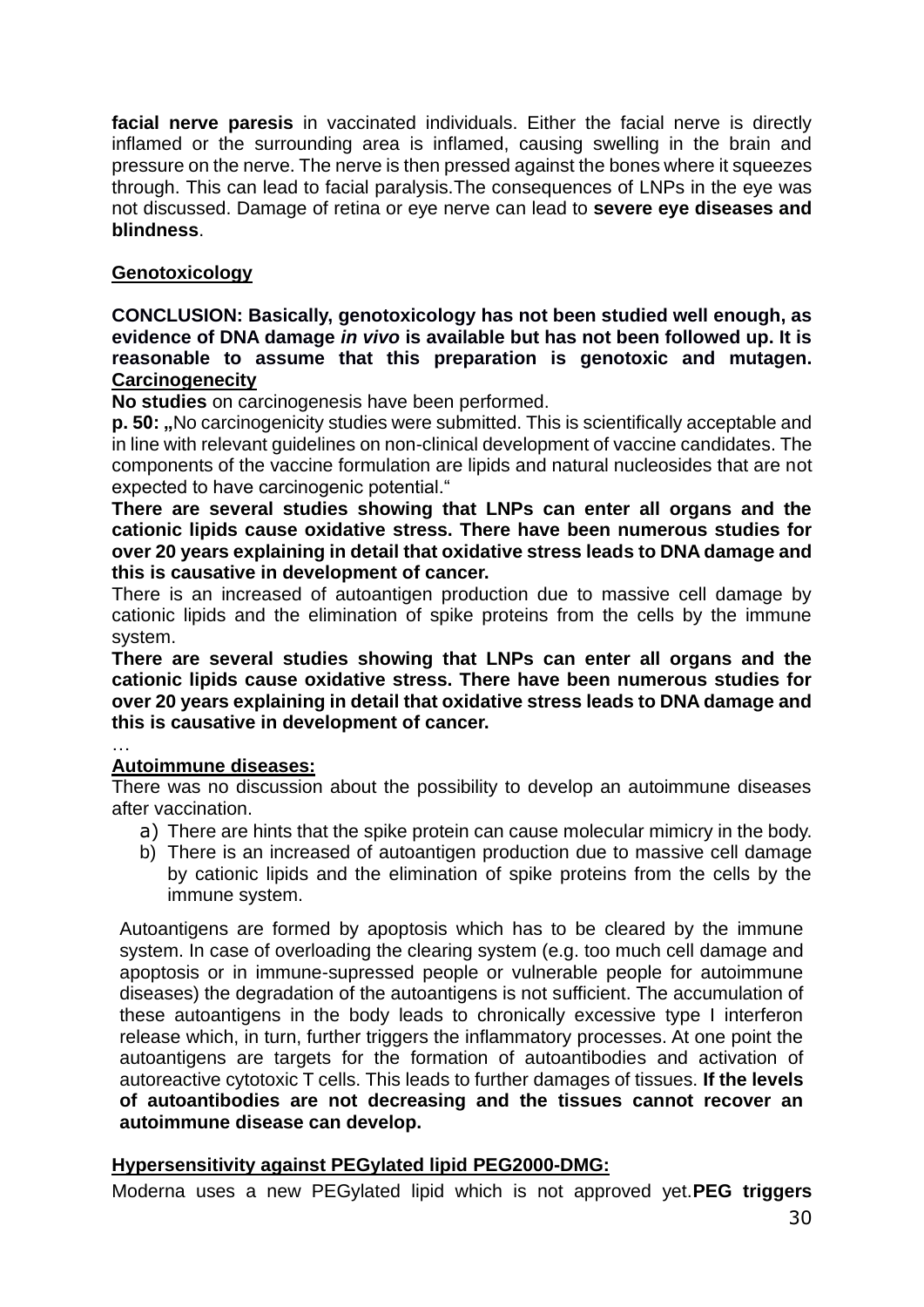**hypersensitivity and allergic reaction up to anaphylactic shock.** Subjects with previous formed antibodies against PEG display a hypersensitive reaction after receiving the vaccine. The antibodies cause a rapid elimination of LNP in the blood and the vaccination has failed then.

It is published that if one has already been in contact with PEG, it is possible that antibodies against PEG have been formed. The amount of PEG at the first contact does not play a role in the reaction at the second contact. As long as antibodies against PEG are present, the amount of PEG at the second contact determines how strong the immune reaction will be. ….

No immunogenicity data from the clinical phase III study were available for assessment at the time this report was written. The data cut-off was day 119 postvaccination for Phase 1, and day 57 for post-vaccination for Phase 2. **This means that immunokinetics over time and the correlation of protection/risk could not be characterised.**

Pages 71-79"

### 95. **The risks identified by the expert are serious.**

96. 3,266 cases of vaccine side effects, of which 1,621 severe vaccine side effect cases, 725 severe nervous system side effects were listed in the official database of the EU regarding "COVID-19 Vaccine Moderna" until 27/02/2021. It is known that only a fraction of the adverse reaction cases are recorded, after deaths and cases of severe adverse reactions in particular are all too quickly dismissed either with a previous illness, or advanced age, without effective clarification of the cause of death. In many member states, autopsies and other necessary investigations are systematically omitted, even in the case of concrete reports of obvious group deaths in old people's homes, after inoculation with these experimental genetically based substances. This in turn means that **pharmacovigilance, which must be particularly accurate for a drug with only limited marketing authorisation, is largely absent** (Doc. **A. 20.2**).

It is in no way comprehensible how the European Medicines Agency (EMA) could give a recommendation for the conditional approval of "COVID-19 Vaccine Moderna" against the background that this substance is to be used on the entire population and is currently already being used! This **grossly violates the precautionary principle enshrined in EU law, the fundamental right of EU citizens to physical integrity (Art. 3 EU Charter) as well as the Union's obligation to guarantee the highest standard of safety in public health (Art. 168 TFEU).**

**On 28 February 2021, a group of twelve international experts wrote to the European Medicines Agency (EMA) asking it to comment within 7 days on serious substantiated risks posed by genetically engineered substances such as "COVID-19 Vaccine Moderna" and, if the concerns cannot be allayed, to immediately withdraw the recommendation for conditional approval of these substances** (Doc. **A.20.3).** The experts write the following:

*"In particular, we question whether cardinal issues regarding the safety of the vaccines were adequately addressed prior to their approval by the European Medicines Agency (EMA).*

*As a matter of great urgency, we herewith request that the EMA provide us with responses to the following issues:*

*1. Following intramuscular injection, it must be expected that the gene-based vaccines will reach the bloodstream and disseminate throughout the body [1]. We*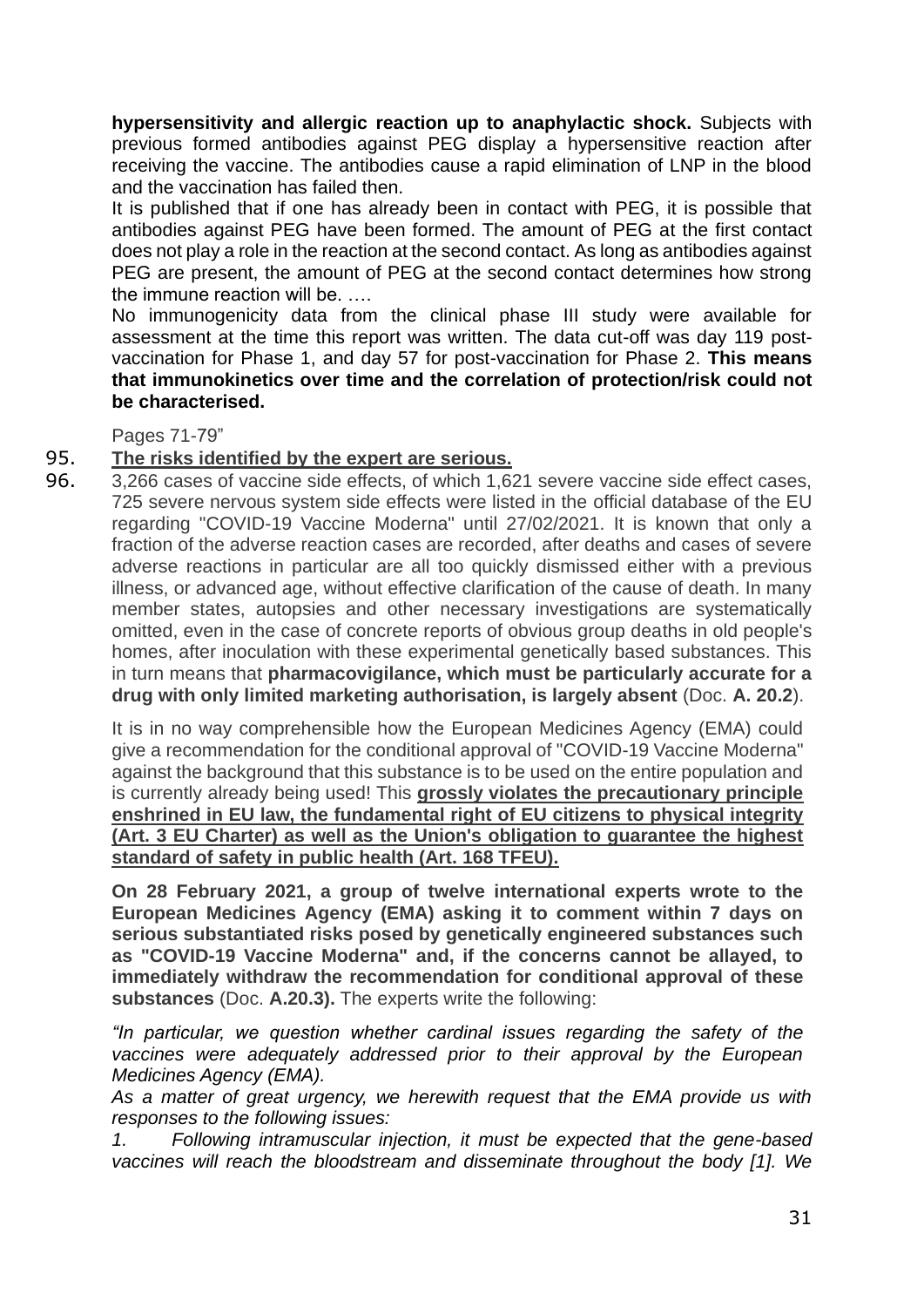*request evidence that this possibility was excluded in pre-clinical animal models with all three vaccines prior to their approval for use in humans by the EMA.*

*2 . If such evidence is not available, it must be expected that the vaccines will remain entrapped in the circulation and be taken up by endothelial cells. There is reason to assume that this will happen particularly at sites of slow blood flow, i.e. in small vessels and capillaries [2]. We request evidence that this probability was excluded in pre-clinical animal models with all three vaccines prior to their approval for use in humans by the EMA.*

*3. If such evidence is not available, it must be expected that during expression of the vaccines' nucleic acids, peptides derived from the spike protein will be presented via the MHC I - pathway at the luminal surface of the cells. Many healthy individuals have CD8-lymphocytes that recognize such peptides, which may be due to prior COVID infection, but also to cross-reactions with other types of Coronavirus [3; 4] [5]. We must assume that these lymphocytes will mount an attack on the respective cells. We request evidence that this probability was excluded in pre-clinical animal models with all three vaccines prior to their approval for use in humans by the EMA.*

*4 . If such evidence is not available, it must be expected that endothelial damage with subsequent triggering of blood coagulation via platelet activation will ensue at countless sites throughout the body. We request evidence that this probability was excluded in pre-clinical animal models with all three vaccines prior to their approval for use in humans by the EMA.*

*5. If such evidence is not available, it must be expected that this will lead to a drop in platelet counts, appearance of D-dimers in the blood, and to myriad ischaemic lesions throughout the body including in the brain, spinal cord and heart. Bleeding disorders might occur in the wake of this novel type of DIC-syndrome including, amongst other possibilities, profuse bleedings and haemorrhagic stroke. We request evidence that all these possibilities were excluded in pre-clinical animal models with all three vaccines prior to their approval for use in humans by the EMA.*

*6. The SARS-CoV-2 spike protein binds to the ACE2 receptor on platelets, which results in their activation [6]. Thrombocytopenia has been reported in severe cases of SARS-CoV-2 infection [7]. Thrombocytopenia has also been reported in vaccinated individuals [8]. We request evidence that the potential danger of platelet activation that would also lead to disseminated intravascular coagulation (DIC) was excluded with all three vaccines prior to their approval for use in humans by the EMA.*

*7. The sweeping across the globe of SARS-CoV-2 created a pandemic of illness associated with many deaths. However, by the time of consideration for approval of the vaccines, the health systems of most countries were no longer under imminent threat of being overwhelmed because a growing proportion of the world had already been infected and the worst of the pandemic had already abated. Consequently, we demand conclusive evidence that an actual emergency existed at the time of the EMA granting Conditional Marketing Authorisation to the manufacturers of all three vaccines, to justify their approval for use in humans by the EMA, purportedly because of such an emergency.*

*Should all such evidence not be available, we demand that approval for use of the gene-based vaccines be withdrawn until all the above issues have been properly addressed by the exercise of due diligence by the EMA.*

*There are serious concerns, including but not confined to those outlined above, that the approval of the COVID-19 vaccines by the EMA was premature and reckless, and that the administration of the vaccines constituted and still does constitute "human experimentation", which was and still is in violation of the Nuremberg Code."*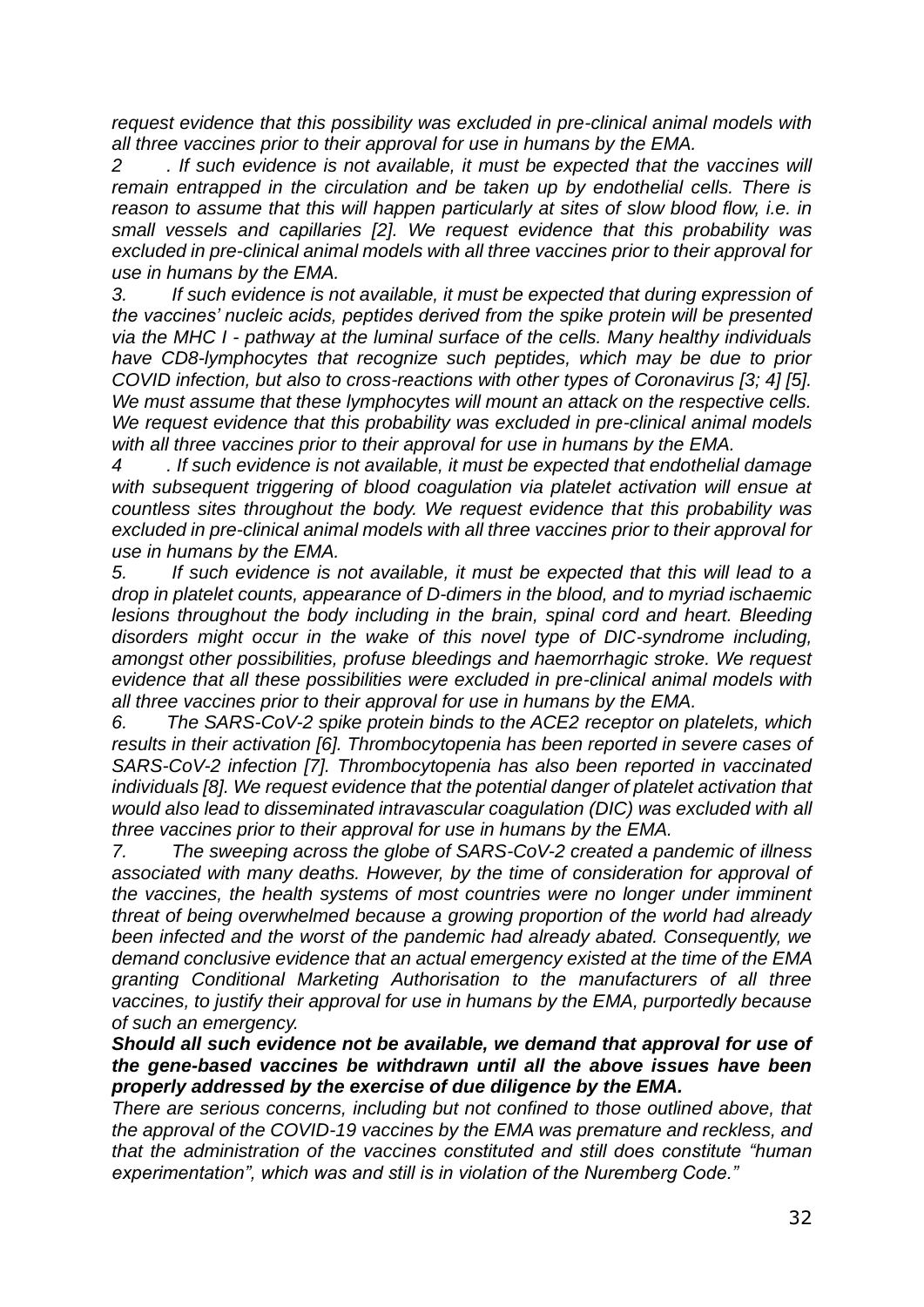**97. 2.2. invalidity due to non-existence of the condition according to Article 4 (1) b) of Regulation (EC) No 507/2006 - applicant is not expected to be able to provide the comprehensive clinical data.**

**98.** According to Article 4 (1) b) of Regulation (EC) No 507/2006, aconditional marketing authorisation can only be granted if the applicant is expected to be able to provide the comprehensive clinical data.

The applicant of the marketing authorisation of "COVID-19 Vaccine Moderna" is not expected to be able to provide comprehensive clinical data for the following reasons:

- 99. 1.) As already stated above under point 2.1.1, **the studies on "COVID-19 Vaccine Moderna" are designed by the applicant in such a way that it cannot be understood whether this "vaccine" prevents further infectivity or not.** Peter Doshi writes in the article published by him in the British Mediclal Journal (BMJ) on 4 January 2021: "... *trials not designed to assess whether the vaccines can interrupt viral transmission ...".* (Doc. **A.18.3).** This means that **the study designed by the applicant cannot provide comprehensive clinical data on the essential point of efficacy. For this reason alone, the condition for conditional authorisation set out in Article 4 (1) b) is not met!**
- 100. 2.) In view of the fact that "COVID-19 Vaccine Moderna" is in fact a substance that acts like a "gene therapy medicinal product"**, but the authorisation procedure applied and the studies conducted do not comply with the special provisions for so-called "advanced therapies" (Art. 4(1)(b)), the applicant is not entitled to a conditional authorisation. "(Commission Directive 2009/120/EC of 14/09/2009 and Regulation (EC) No 1394/2007 of 13/11/2007 on advanced therapy medicinal products), the applicant will by definition not provide the comprehensive clinical data for a medicinal product that in fact acts like a "gene therapy medicinal product".**
- 101. The implementing decision contested here is therefore unlawful for these reasons alone and therefore null and void.
- 102. **2.3 Nullity due to the non-existence of the prerequisite according to Regulation (EC) No. 507/2006 - Article 4 (1) c) - non-existence of a medical supply gap that can be closed by the authorised medicinal product.**

103.

It is obvious how, for almost a year now, it has been made difficult for treating physicians to use drugs that have long been on the market and have achieved very good results in the treatment of Covid-19 patients (provided the drugs are used correctly - e.g. not overdosed and not used in contraindications, e.g. favism, as was the case with Hydroxychloroquine, due to a fatal international indication that was allegedly issued in error).

104. As aready explained above, Italian family doctors, for example, had to go all the way to the last instance of administrative jurisdiction in order to obtain confirmation, based on evidence of very good therapeutic successes, that they were allowed to use Hydroxychloroquine on sick people in the early stages,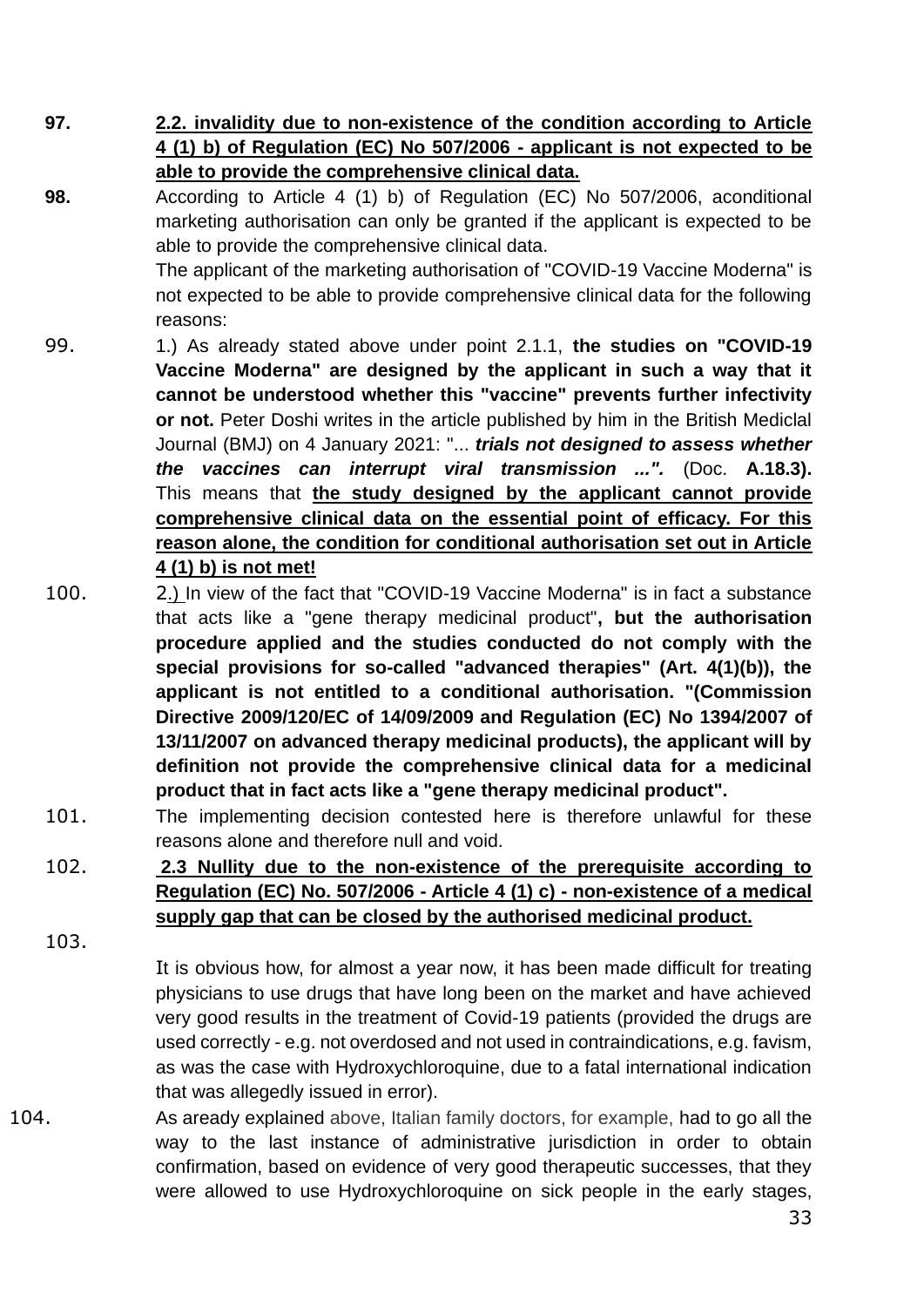contrary to the incomprehensible prohibition of the use of this drug by the Italian Medicines Agency, until the execution of the judgement (Doc. **A.9 -** Consiglio di Stato - Council of State - Rome Judgment No. 0970/2020 of 11/12/2020).

In their fight against the low-cost Hydroxychloroquine (doc. **A.22.1**) - which has also proven effective in the early treatment of high-risk patients thanks to its antiinflammatory and antithrombotic properties - opponents published a fabricated study in the Lancet (the Surgisphere scandal - doc. **A.21.2)** and conducted toxic overdose studies in intensive care patients (the "SOLIDARITY" and "RECOVERY" studies - Doc **A.21.3**).

105. But the drug "Ivermectin", which was highly successful in Covid-19, is very difficult to overdose and, unlike HCQ, it works as prophylaxis against infections, even in ICU patients.

> Dozens of studies and several metastudies have already established that the inexpensive Ivermectin is highly effective against covid (Doc. **A.21.4**). According to recent studies in several countries, the antiparasitic drug Ivermectin - a WHO essential drug - achieves up to 98% risk reduction (Doc. **A.21.5**) in Covid-19 in pre-exposure prophylaxis and up to 91% in early treatment. A recent study in France found a 100% reduction in severe and fatal Covid disease (Doc **A.21.6**), even in highrisk nursing home patients with an average age of 90 years. In addition, an analysis just published in the International *Journal of Antimicrobial Agents* found that African countries using Ivermectin as prophylaxis against parasites have a much lower (Doc **A.21.7**) - even near zero - incidence of Covid compared to other African and non-African countries.

> The very high reported efficacy of the low-cost Ivermectin against SARS-like coronavirus infections, compared to the very modest and fundamentally questionable efficacy and the absolutely intangible and assessable risks of "COVID-19 Vaccine Moderna", is clear evidence that "COVID-19 Vaccine Moderna", unlike Ivermectin, is not suitable to close a medical care gap.

> In this context, the specific question arises: **why is Ivermectin not widely used in the EU?**

> Based on the above findings, the US Front-Line Covid-19 Critical Care Alliance (FLCCC), for example, recommends Ivermectin for Covid-19 prophylaxis and early treatment (Doc. **A.21.8**).

> **Apart from the fact that there are drugs that have been shown to treat Covid-19 patients very effectively and that, as in the case of Ivermectin, can even be used prophylactically, it is also evident that EU Member State governments, including the European Commission, show no interest in recommending or promoting the use of other very inexpensive but effective substances to the population; this also applies to Vitamin D.**

106. In a Spanish randomized controlled trial (RCT - **Doc. A.21.9**), high-dose vitamin D (100,000 IU) reduced the risk of intensive care by 96%.

In a study (Doc. **A.21.10)** in a French nursing home, an 89% reduction in mortality was found in residents who received high-dose vitamin D just before or during Covid-19 disease.

34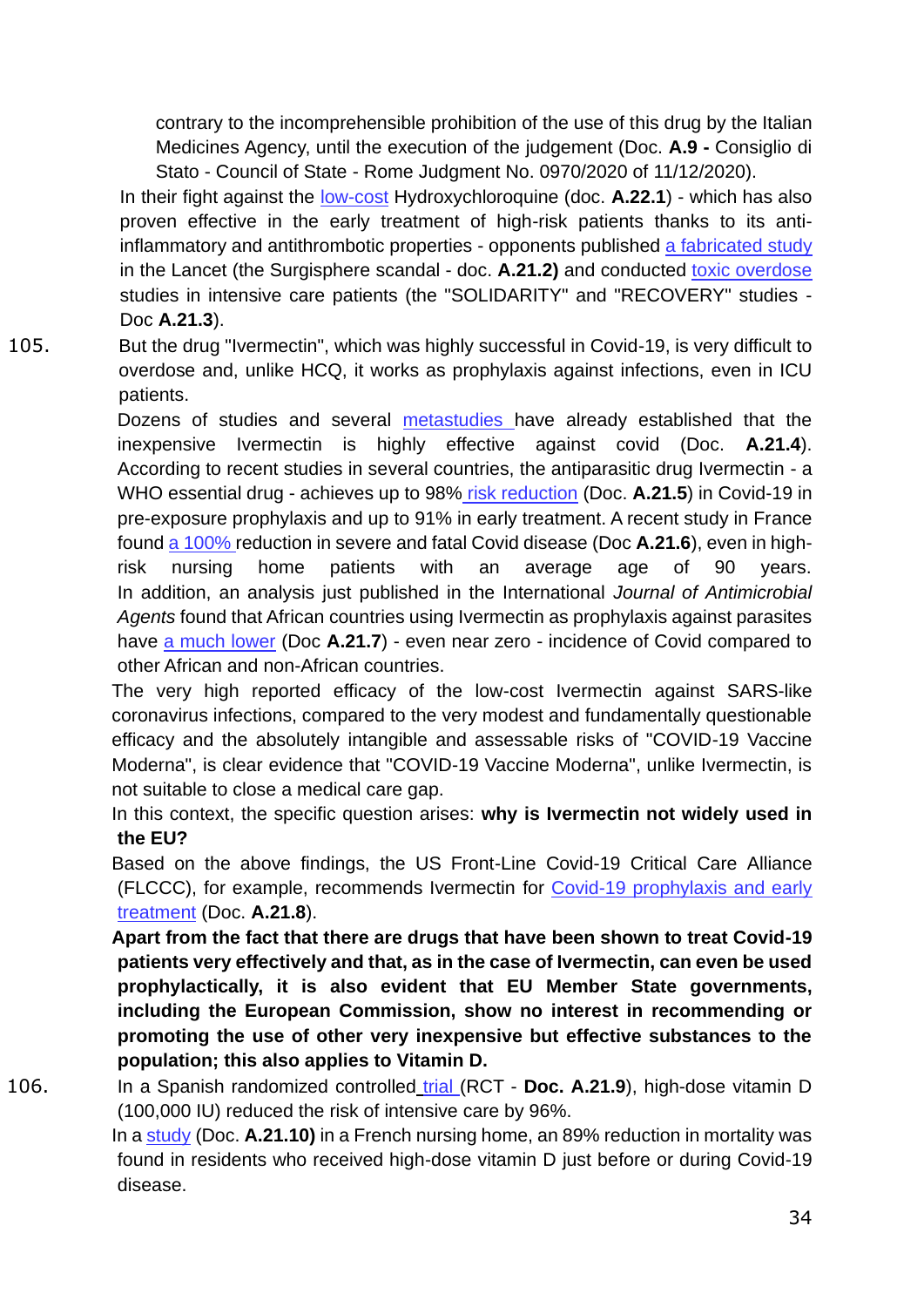A large Israeli study (Doc **A.21.11**) found a strong association between vitamin D deficiency and Covid 19 disease severity.

A 2017 meta-study (Doc. **A.21.12**.) found a positive effect of vitamin D on respiratory infections.

- 107. The use of zinc in combination with HCQ, for example, is equally successful. US physicians reported (Doc. **A.21.13.**) an 84% decrease in hospital admissions, a 45% decrease in mortality in already hospitalised patients, and an improvement in patients' condition within 8 to 12 hours based on early treatment with zinc, in addition to HCQ. A Spanish study (Doc **A.21.14**) found that low plasma zinc levels (below 50mcg/dl) increased the risk of in-hospital death in Covid patients by 130%.
- 108. **While European countries and the US continue their aggressive military roll-out of experimental, expensive and dangerous agents declared as vaccines but de facto functioning like gene therapy, India has developed an "amazingly" effective and safe COVID-19 treatment KIT that costs as little as \$2.65 per person and has helped put the nation's case and death rates into "steep decline".**

FLCCC has developed a treatment protocol (Doc **A.21.8)** that includes Ivermectin, which the group claims has resulted in up to 83% lower COVID-19 death rates than average in hospitals that have used it

**However, the Food and Drug Administration (FDA) in the US has for months denied emergency approval of Ivermectin for the treatment of coronavirus on the grounds that "further testing is needed". In Europe, the drug is largely ignored.**

109. In contrast, India has adopted the treatment protocol specified by FLCCC and now manufactures this product under the brand name "Ziverdo Kit", at the cost of only about \$2.65 per person.

> Although the U.S. National Institutes of Health (NIH) does not recommend treatment for SARS-COV-2 sufferers "unless the patient is hospitalised and requires oxygen", India has started treating coronavirus patients early, including the use of Hydroxychloroquine (HCQ).

> Dr Makarand Paranjpe and his wife, both 77-year-old Indian doctors, fully recovered from the COVID-19 virus last November with early treatment, reports TrialSiteNews (TSN - Doc **A.21.15**). She took Hydroxychloroquine and he took Ivermectin.

> *"We know that without any treatment, the virus enters the cells and multiplies," Paranjpe said. "This can cause diseases that become much more severe. Stopping that replication as early as possible is the simple function of these low-cost, safe treatments."*

> **Last March, as debates raged in the US over the merits of HCQ, India had already recommended it in its national guidelines, reiterating that it** *"should be used as early in the disease course as possible...and avoided in patients with severe disease."*

> Following the discovery of Ivermectin's effectiveness in treating the virus in June and subsequent extensive testing, the country's largest state, Uttar Pradesh (UP) (population 230 million), announced in August (Doc **A.21.16) t**hat it was replacing its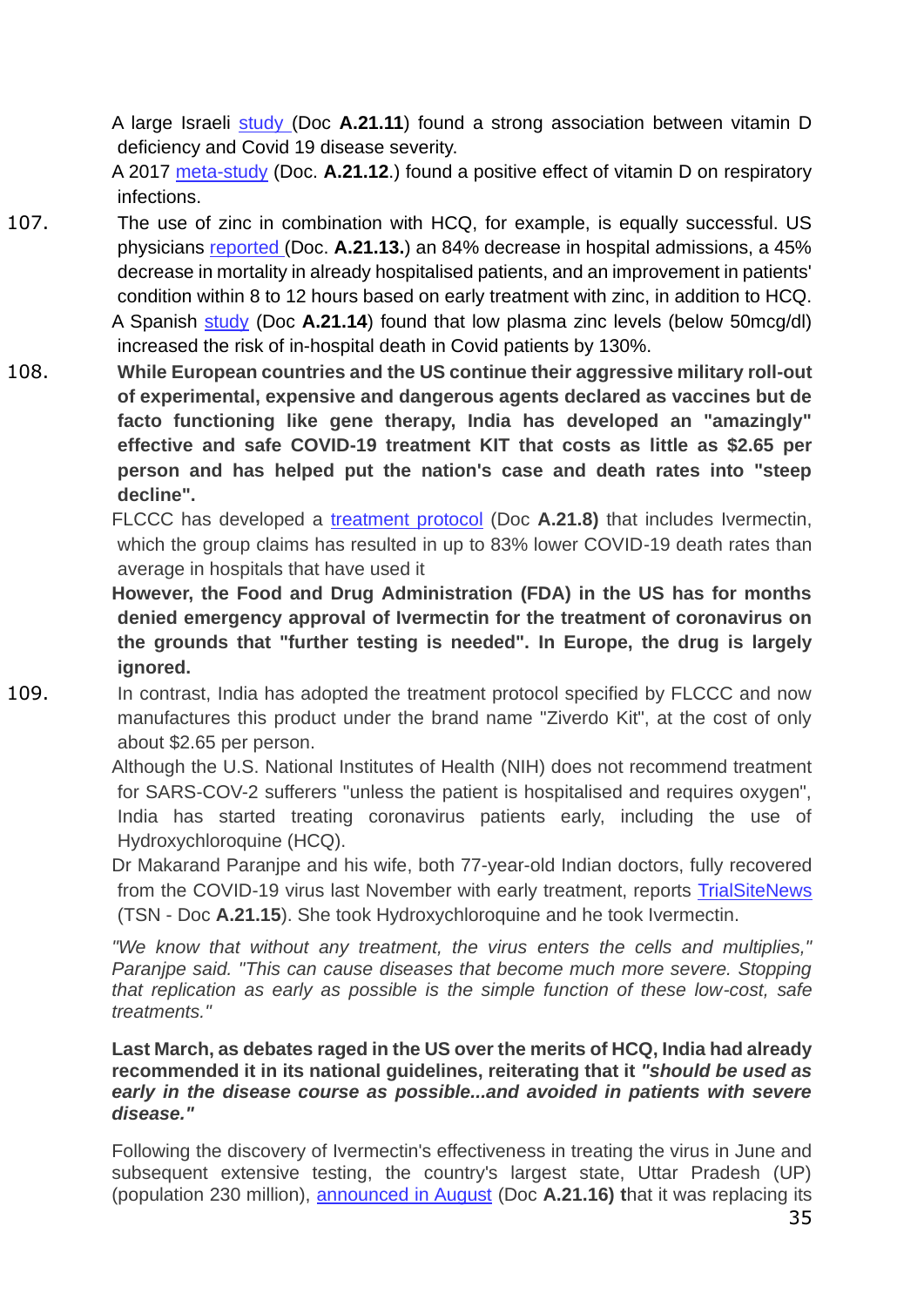HCQ protocol with Ivermectin for the prevention and treatment of COVID-19.

"By the end of 2020, Uttar Pradesh - which distributed free Ivermectin for home care had the second lowest mortality rate in India, at 0.26 per 100,000 population in December. Only the state of Bihar, with a population of 128 million, was lower, and Ivermectin is recommended there too," writes TSN's Mary Beth Pfeiffer.

Dr Anil K. Chaurasia, a physician in UP, confirms that from mid-September onwards, **"a marked decline in COVID cases and deaths was observed in India ... [and the] steep decline in cases and deaths is still continuing."**

**The same results apply to neighbouring Bangladesh, one of the most densely populated nations in the world, where doctors also use home Ivermectin therapy, and they have an even lower mortality rate, ranking 128th in the world.**

**Ivermectin has also been successful in other countries.**

**FLCCC cited similar results in Peru, Argentina, Brazil and several other South American countries demonstrating the effectiveness of Ivermectin.**

In its written testimony before the US Senate committee, for example, an FLCCC representative told the committee that in Peru "the peak of deaths occurred at the time distribution began" of Ivermectin, which the country had approved for COVID-19 treatment in late spring. **Every Peruvian state experienced a "rapid and sustained decline in both case numbers and patient death rates" when Ivermectin was circulated,** the FLCCC representative said.

**Despite this new and comprehensive evidence, however, the US and EU steadfastly reject Ivermectin as a means of combating coronavirus and instead continue to rely on high-risk experimental "vaccines" such as "COVID-19 Vaccine Moderna", with a very modest positive effect, if any, and which in effect act like a "gene therapy drug" that should never have been approved in a fasttrack procedure!**

Ivermectin has recently also been approved in Slovakia for the treatment of coronavirus patients in hospitals and can be obtained with a prescription from the pharmacy.

The Ministry of Health approved the therapeutic use of this drug for six months. It is to be used together with other treatments, said its spokeswoman Zuzana Eliášová, as reported by the TASR news agency.

The drug can be legally imported into Slovakia and administered to patients. With this step, the ministry fulfilled the demand of the Association of Slovak Anaesthesiologists, the daily Denník N. reported (Doc. **A.21.17**).

Ivermectin is also demanded and partly already used in other countries. Prof. Paul R. Vogt, Clinic Director of Zurich University Hospital and visiting professor at a university in Wuhan, had called for an emergency approval of Ivermectin in an urgent appeal to the Swiss Federal Council at the end of December (Doc. **A.21.18**), at least in such a way that people who want it can have regular access to the drug.

In Italy, a doctors' group that has already had to fight for the right to use Hydroxychloroquine for the treatment of Covid-19 patients in court up to the last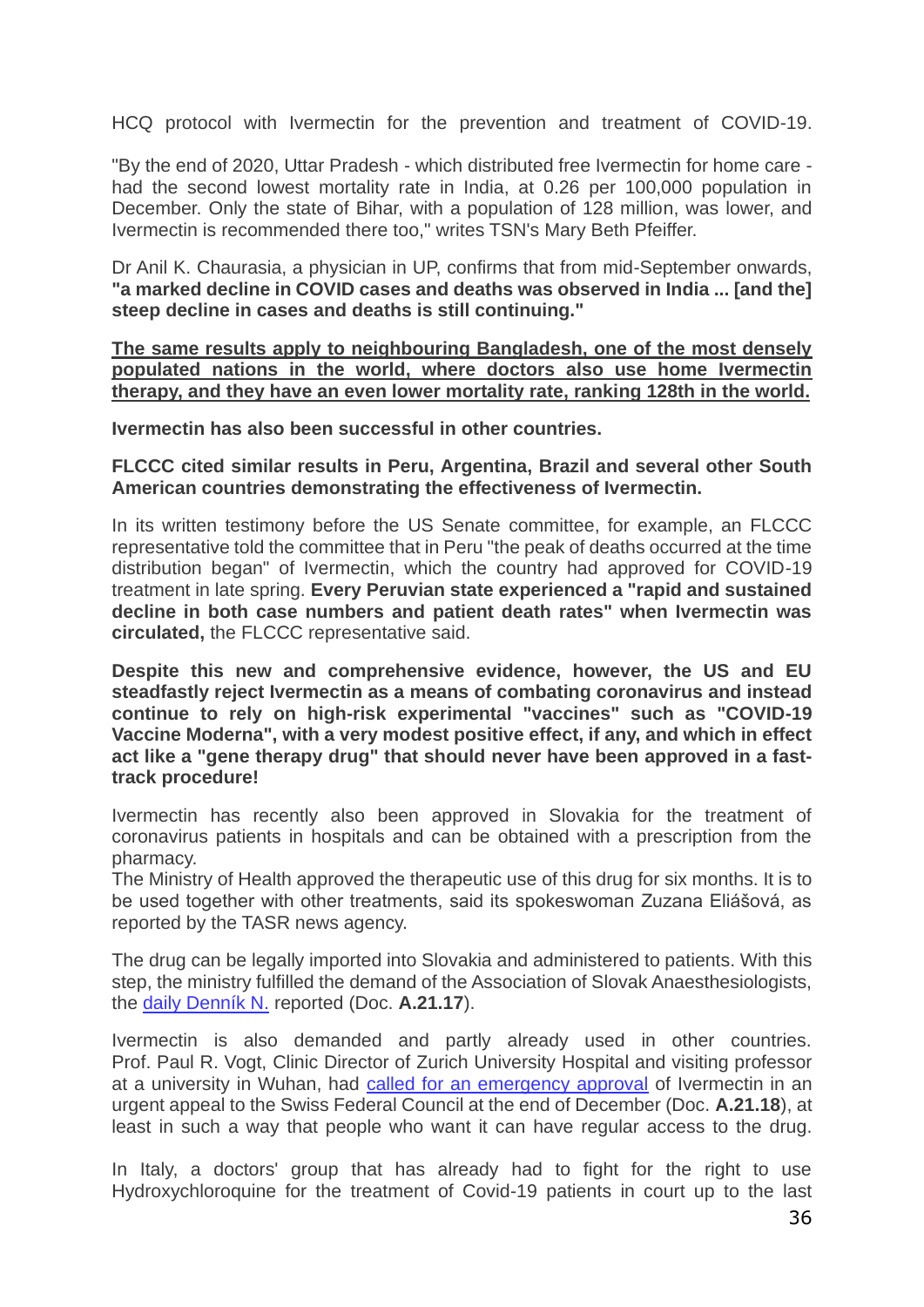instance (Doc. **A.9**) has long since called on the Italian health authorities to approve Ivermectin. To date, Italy, like other EU countries, continues, for reasons that are objectively (if one wants to assume the welfare of the population as the goal) incomprehensible, to prefer experimental genetic engineering-based active substances that are extremely questionable in their use and highly dangerous (which, contrary to their mode of action, are declared to be "vaccines"), over medicines that have gone through proper approval procedures and whose modest side effects have long been known.

- 110. **2.4 Invalidity due to non-existence of the condition according to Regulation (EC) No 507/2006 -Article 4 (1) d) - non-existence of the benefit to public health, brought about by the immediate availability of the medicinal product on the market, outweighing the danger due to the lack of additional data.**
- 111. Based on what has already been stated and documented above, the risk due to the lack of additional data far outweighs the de facto non-existent public health benefit of the immediate availability of "COVID-19 Vaccine Moderna" on the market. **This substance should never have been authorised in the procedure chosen for this purpose in view of the lack of preconditions and must be withdrawn from the market immediately.**
- 112. **3. Invalidity for breach of Regulation (EC) No 1394/2007 of the European Parliament and of the Council of 13 November 2007, Directive 2001/83/EC of the European Parliament and of the Council of 6 November 2001 on the Community code relating to medicinal products for human use, and Regulation (EC) No 726/2004 of the European Parliament and of the Council, of 31 March 2004, laying down Community procedures for the authorisation and supervision of medicinal products for human use.**
- 113. **3.1 Violation of the EU legal provisions for the authorisation of "advanced therapy medicinal products"**

114. According to Directive 2001/83/EC Art. 1 point 4, vaccines are

- active substances used to induce active immunity, or

- active substances used to induce passive immunity.

The aim of active vaccination is to establish long-term effective protection. For this purpose, killed or only fragments of the pathogens, or attenuated pathogens that can no longer cause a serious illness themselves are administered. The body is thus fooled into thinking it has an infection and reacts by producing antibodies and so-called memory cells. If one is infected with the real pathogen in the future, these can quickly become active and fight off the disease. For some diseases, it is possible to build up rapid protection through passive immunisation. This can be necessary if a person is currently in contact with a pathogen and there is no sufficient vaccination protection against this disease. For this, however, one must realise that one has been infected. In passive vaccination, concentrates of antibodies are injected, which usually come from people who are immune to the disease, e.g. through vaccination. In contrast to active vaccination, passive vaccination offers immediate protection, which, however, only lasts for a short time - about three months.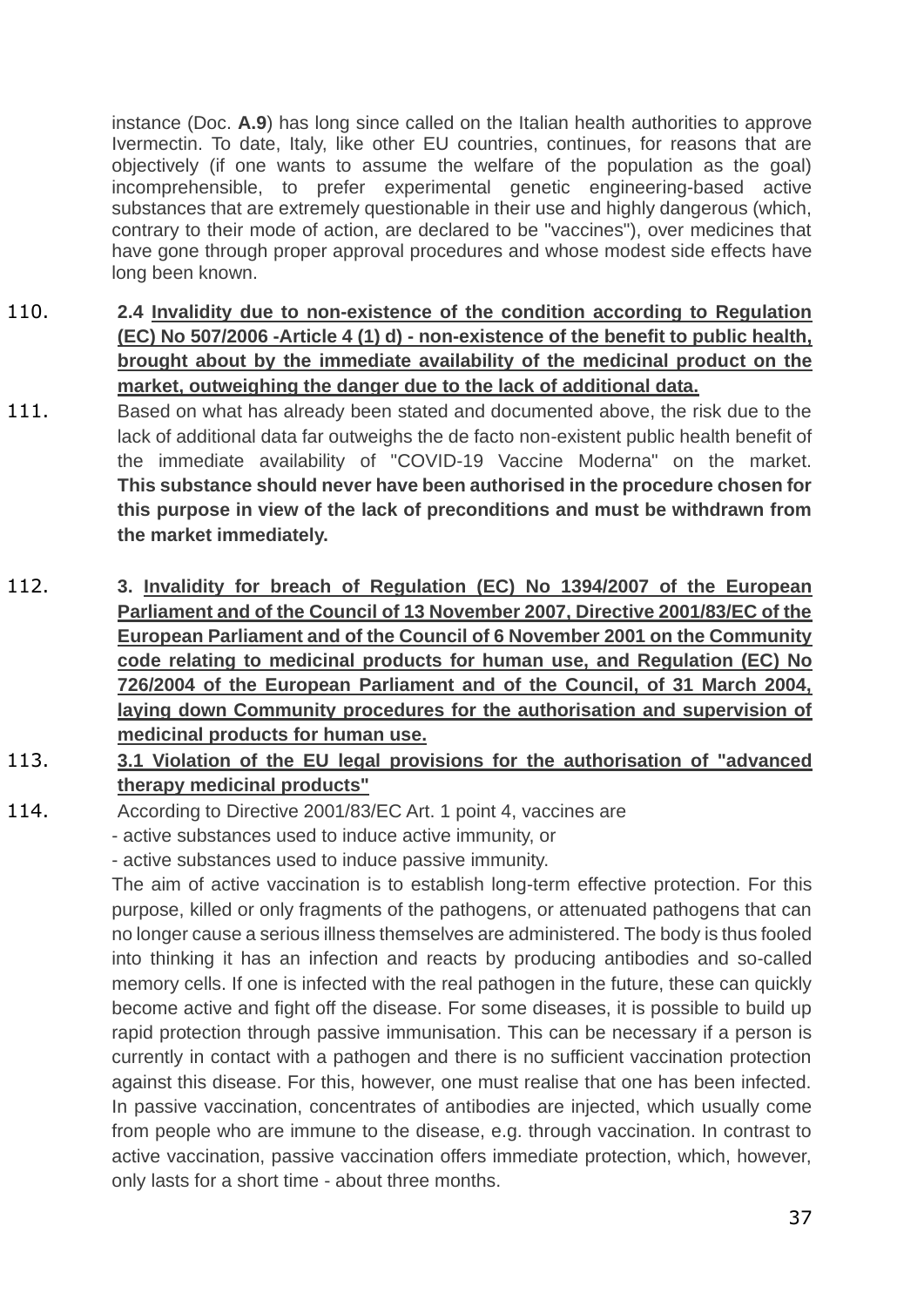115. Annex I to the implementing decision under appeal (Doc. **A.2.2)** literally states on page 4**:** *"The duration of the protective effect of the vaccine is not known and is currently being determined in ongoing clinical trials."*

116. **COVID-19 Vaccine Moderna" has been proven to lead neither directly nor successfully to active immunisation**.

> The Robert Koch Institute explicitly states the following on its homepage: "How long the vaccination protection lasts is not yet known. The protection also does not start immediately after vaccination, and some vaccinated persons remain unprotected. In addition, it is **not yet known whether the vaccination also protects against colonisation with the pathogen SARS-CoV-2 or against transmission of the pathogen to other people. Therefore, despite vaccination, it is necessary to protect oneself and one's surroundings** by observing the AHA + A + L rules (distance rules, MNS)." (Doc. **A.18.5).**

> **No active immunisation has been demonstrated for "COVID-19 Vaccine Moderna" and the objective of passive immunisation is also not present.**

- 117. **"COVID-19 Vaccine Moderna" as mRNA cannot directly trigger an immune response. However, such a direct immune response is a mandatory function for vaccines. "COVID-19 Vaccine Moderna" is a classical prodrug, i.e. the precursor of a drug, which must first be metabolised by the body's own functions - in this case protein biosynthesis - into the hoped-for functioning drug. This process is known and described for therapeutic drugs (prodrug), but not for vaccines (the term "provaccine" is unknown). This fact that "COVID-19 Vaccine Moderna" requires endogenous activation also rules out the possibility that this gene therapy drug is a vaccine. It is a gene therapy drug that is supposed to have immunostimulatory effects to alleviate severe consequences of infections caused by coronaviruses. The alleviation of disease symptoms are clearly functions attributed to medicines (including prophylactic), and not to vaccines. Therefore, the active ingredient "COVID-19 Vaccine Moderna" clearly does not fall under the term "vaccine" as defined in Directive 2001/83/EC of the European Parliament and of the Council, of 6 November 2001, on the Community code relating to medicinal products for human use.**
- 118. **In fact, the active substance "COVID-19 Vaccine Moderna" corresponds to the definition of a "gene therapy medicinal product" according to Annex I, Part IV (Advanced therapy medicinal products), point 2.1. of Directive 2001/83/EC.** Gene therapy medicinal product means a biological medicinal product which has the following characteristics: (a) it contains an active substance which contains or consists of a recombinant nucleic acid used in or administered to human beings for the purpose of regulating, repairing, replacing, adding to or removing a nucleic acid sequence (b) its therapeutic, prophylactic or diagnostic effect is directly related to the recombinant nucleic acid sequence it contains, or to the product resulting from the expression of this sequence.
- 119. **"COVID-19 Vaccine Moderna" works exactly according to this principle. The active substance "COVID-19 Vaccine Moderna" should therefore have been subject to the specific requirements laid down in Part IV of Annex I for**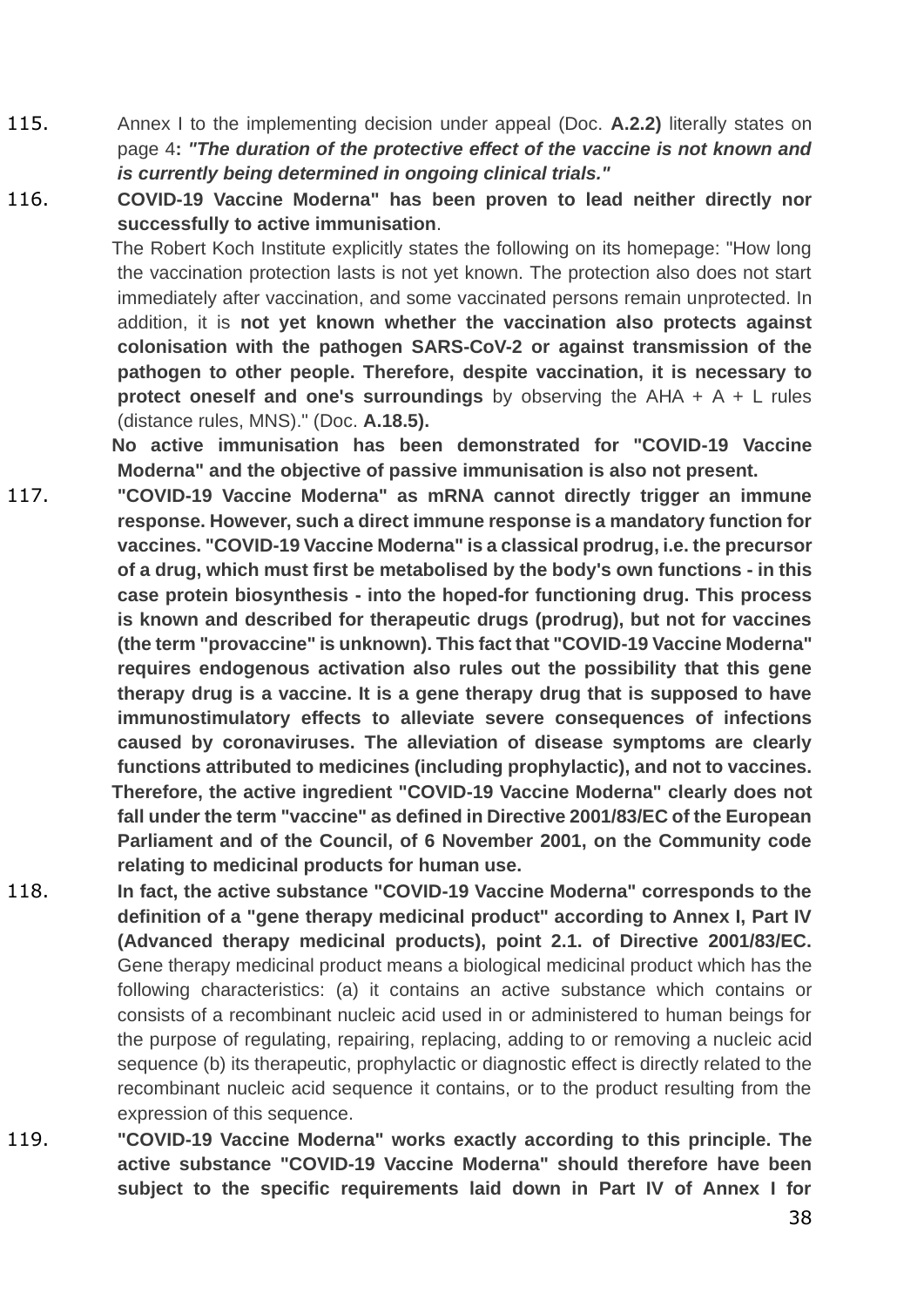**"advanced therapy medicinal products". This did not happen.** For this reason, the European Commission's implementing decision challenged here (together with subsequent amendments and integrations) is grossly unlawful and void as a matter of law, because there has been a breach of the special provisions for advanced therapy medicinal products included in Directive 2001/83/EC on the Community code relating to medicinal products for human use and in Regulation (EC) No 726/2004 of the European Parliament and of the Council of 13 November 2007 on advanced therapy medicinal products and amending Directive 2001/83/EC and Regulation (EC) No 726/2004 of the European Parliament and of the Council of 31 March 2004 laying down Community procedures for the authorisation and supervision of medicinal products for human use, and in particular for gene therapy medicinal products.

- 120. **3.2 Annulment of the implementing decision on the grounds of manifest error of assessment and inadequate reasoning in relation to the risk minimisation measures proposed in the marketing authorisation dossier and breach of the principle of proportionality under Article 5 TEU.**
- 121. **The risk minimisation measures proposed by Moderna** (Doc. **A.22) are not suitable to mitigate the potentially undesirable side effects. Accordingly, safety has not been sufficiently demonstrated (**see judgment of 19 December 2019, Vanda Pharmaceuticals Ltd, T-211/18, ECLI:EU:T:2019:892, paras 64, 131). See Risk Management Report (RMP) of 5.1.2021 (Doc. **A.23).**
- 122. In principle, risk minimisation measures are generally aimed at preventing or reducing the occurrence of adverse reactions that are unavoidable and associated with exposure to a medicinal product or, in the event that adverse reactions do occur, reducing their severity or impact on the patient. Risk minimisation measures are intended to optimise the safe and effective use of a pharmaceutical product. **It is generally recognised by those involved in the field of pharmacovigilance that both the planning and implementation of risk minimisation measures and the evaluation of their effectiveness are key elements of risk management. Whether proposed risk minimisation measures are sufficient or not can therefore be crucial for any decision on the authorisation of a medicinal product.** (Vanda Pharmaceuticals Ltd, T-211/18, para. 120)
- 123. **The flaw in the assessment report of the Committee for Medicinal Products for Human Use (**doc. **A.1.) relates to the fact that the risk minimisation measures, including routine measures and pharmacovigilance activities according to the risk management plan version 1.0 submitted by the applicant under point 2.7 (p. 127) were considered sufficient on the basis of the opinion of the Committee for Medicinal Products for Human Use and the Pharmacovigilance Risk Assessment Committee without further justification, although they are inadequate to control the identified safety risks.**

**The significant safety risk of "Vaccine-associated enhanced disease (VAED) including vaccine-associated enhanced respiratory disease (VAERD)" was not adequately excluded by the applicant Moderna and the observation in the clinical trial so far is based on too small a data set to draw valid conclusions**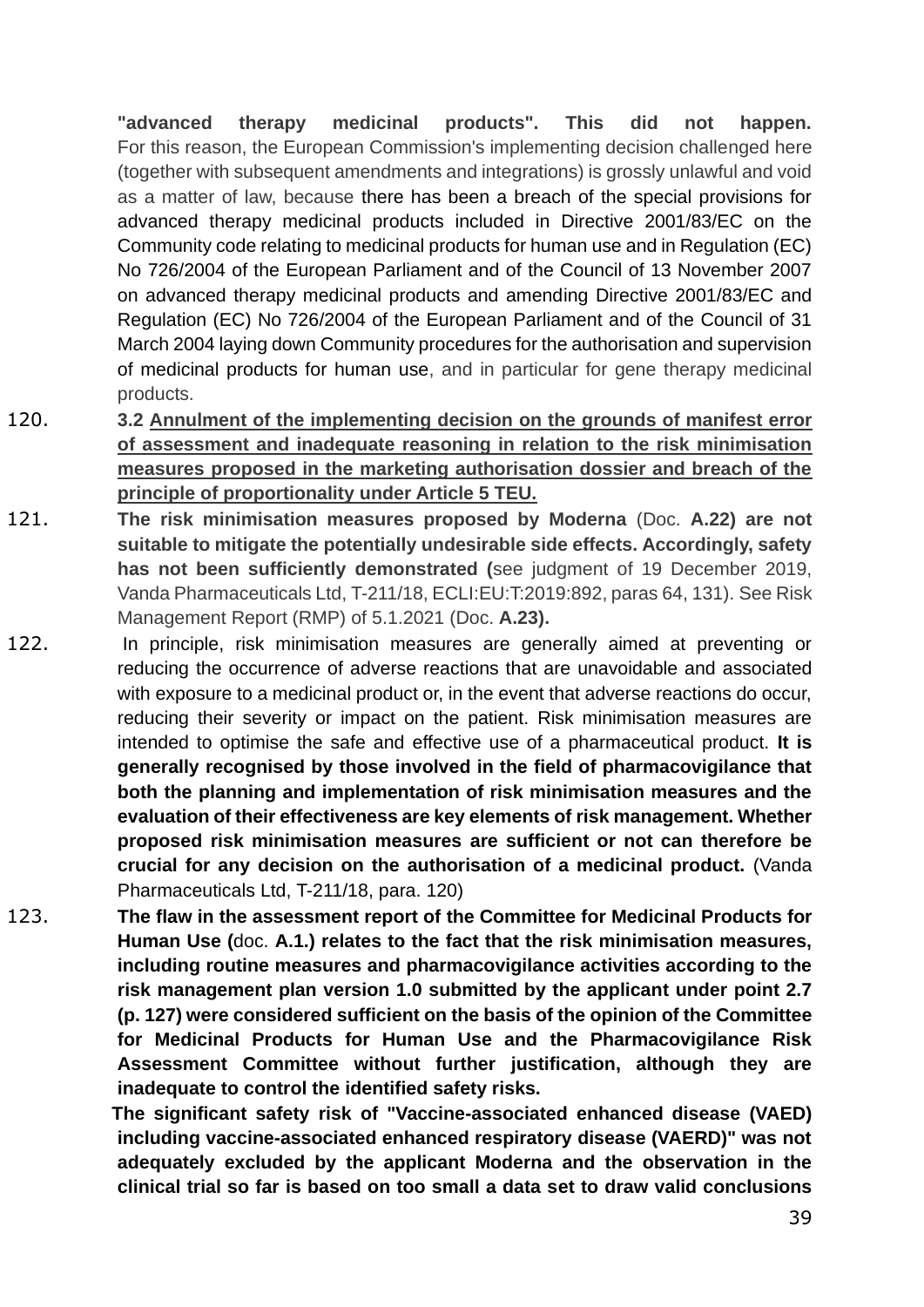**and the observation period was too short to exclude the safety concerns on VAED/VAERD, in particular with regard to the novel viral mutations, with sufficient plausibility.** Moreover, the risk is investigated in all clinical trials that are a condition of marketing authorisation and **the applicant itself has not been able to exclude this risk with certainty, as shown in the assessment report, p. 126:** *"In the pivotal trial, up to the data cut-off, 30 cases of severe COVID-19 were reported in the placebo group, while 0 case was reported in the vaccine group, providing no signal for a possible disease enhancement after vaccination with mRNA-1273." "Generally, it cannot be foreseen whether potential future mutations of the SARS-CoV-2 virus may lead to a reduced susceptibility to the neutralising antibodies induced by vaccination with mRNA-1273. Therefore, even though the currently available data (non-clinical, clinical, neutralising capacity of antibodies) do not raise a concern at the time being, the possibility of enhanced disease cannot be excluded with certainty. The current version of the RMP lists vaccine-associated enhanced respiratory disease as a safety concern and an important potential risk. The applicant will report any COVID 19 cases requiring hospitalisation and provide monthly safety updates including numbers of and information about relevant cases."*

124. The significant safety risk of VAED/VAERD with these mRNA-based substances was described by Prof. Dr.rer.nat. Stefan W. Hockertz in his scientific opinion of 15/02/2021 on the occasion of the first "experimental genetic engineering-based vaccine" Comirnaty (Pfizer/BioNTech), which was approved in the EU due to gross negligence and thus unlawfully (Doc. **A.23**). In addition, a large body of further scientific work exists, notably by Cardozo et al, *Informed consent* disclosure to vaccine trial subjects of risk of COVID 19 vaccines worsening clinical disease, *The International Journal of Clincial Practice,* Oct 2020,

<https://doi.org/10.1111/ijcp.13795>

The conclusions of the article call for comprehensive informed consent for trial subjects and post-approval, as it presents a significant safety risk, *"The specific and significant COVID-19 risk of ADE should have been and should be prominently and independently disclosed to research subjects currently in vaccine trials, as well as those being recruited for the trials and future patients after vaccine approval, in order to meet the medical ethics standard of patient comprehension for informed consent."*

- 125. On the other hand, **due to the mass vaccination campaign, which envisages nationwide exposure for the population, as well as the increased occurrence of virus mutations, there is a particularly high risk of a massive health impairment of the European population by VAED/VAERD. This is blatantly contrary to the general principle of protection of public health established by the case-law and the Union precautionary principle** (Vanda Pharmaceuticals Ltd, T-211/18, para 46).
- 126. **Consequently, there is a serious error of reasoning in the Implementing Decision in that the applicant did not propose routine or additional risk minimisation measures, even though the possibility of VAED/VAERD occurring constitutes a real health threat and requires inclusion in the summary of**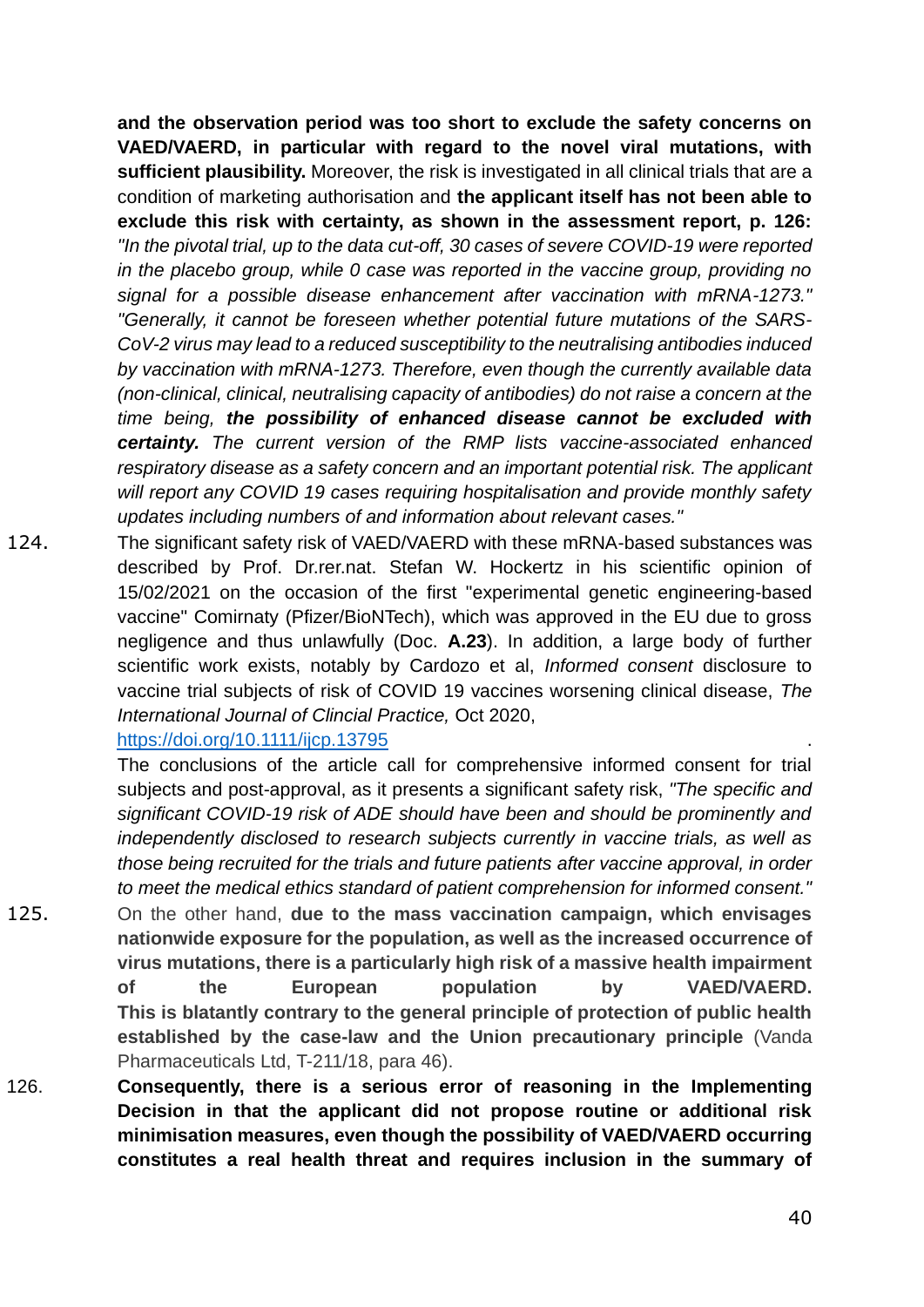**product characteristics -** Doc. **A.2.2 - as well as in the package leaflet, yet this measure was omitted, as can be seen on page 136.**

- 127. **No risk minimization measures were taken with regard to the missing long-term safety data and the applications to people suffering from autoimmune or inflammatory diseases, although this essential information is missing by definition due to the conditional approval and the missing studies. People with fragile health status and co-morbidities, such as chronic obstructive pulmonary disease, chronic neurological disease, diabetes, cardiovascular disease, were included in the summary of product characteristics as a routine risk minimization measure according to the assessment report, p. 140, but no warning about the safety risk due to the missing data appears under section 5.1 of the summary of product characteristics, so that even the marketing authorisation condition of the implementing decision was violated in this respect.**
- **128. The misleading risk minimisation information for persons with fragile health status and comorbidities in the summary of product characteristics led to the implementation of a wrong prioritisation strategy, which established a** *de facto* **compulsory vaccination obligation for the risk group of elderly and very elderly people ("nursing home residents") with unexpected safety risks without their being properly informed about these risks. As a result, there is a concrete risk of many deaths and seriously impaired health because the substance is used on people for whom it is generally contraindicated.**
- 129. **According to established case law, the identified risk must be balanced against "simple" risk minimisation measures, such as warnings in the summary of product characteristics and in the package leaflet. In the case of a materiality of risk, the relevance of simple risk minimisation measures is often not sufficient** (Vanda Pharmaceuticals Ltd, T-211/18, para 132). **In the case at hand, however, the materiality of the identified unforeseeable risks is exceptionally high, so that the non-inclusion of simple risk minimisation measures, as well as of not a single additional risk minimisation measure, constitutes a particularly serious error of assessment as well as a defect in the statement of reasons, which results in the annulment of the act.**

**This means that, in view of the incalculable potential for side effects, a safe and effective use of "COVID-19 Vaccine Moderna" must be excluded a priori, in particular for the identified risk groups for which no or insufficient risk minimisation measures have been taken.**

130. **In the overall view of the mass vaccination of the population prescribed by the European Vaccination Strategy, which results in a high number of exposures in a short period of time, versus the medically absolutely incalculable health risks, in particular VAED/VAERD, as well as the lack of long-term safety data, for which no risk minimisation at all was provided, the Commission, respectively the EMA, exercised its discretion in the adoption of the legal act in a grossly erroneous and unjustified manner** (Assessment Report pp.136-141 - A.1), **since the regular health status of the entire population is massively and incalculably**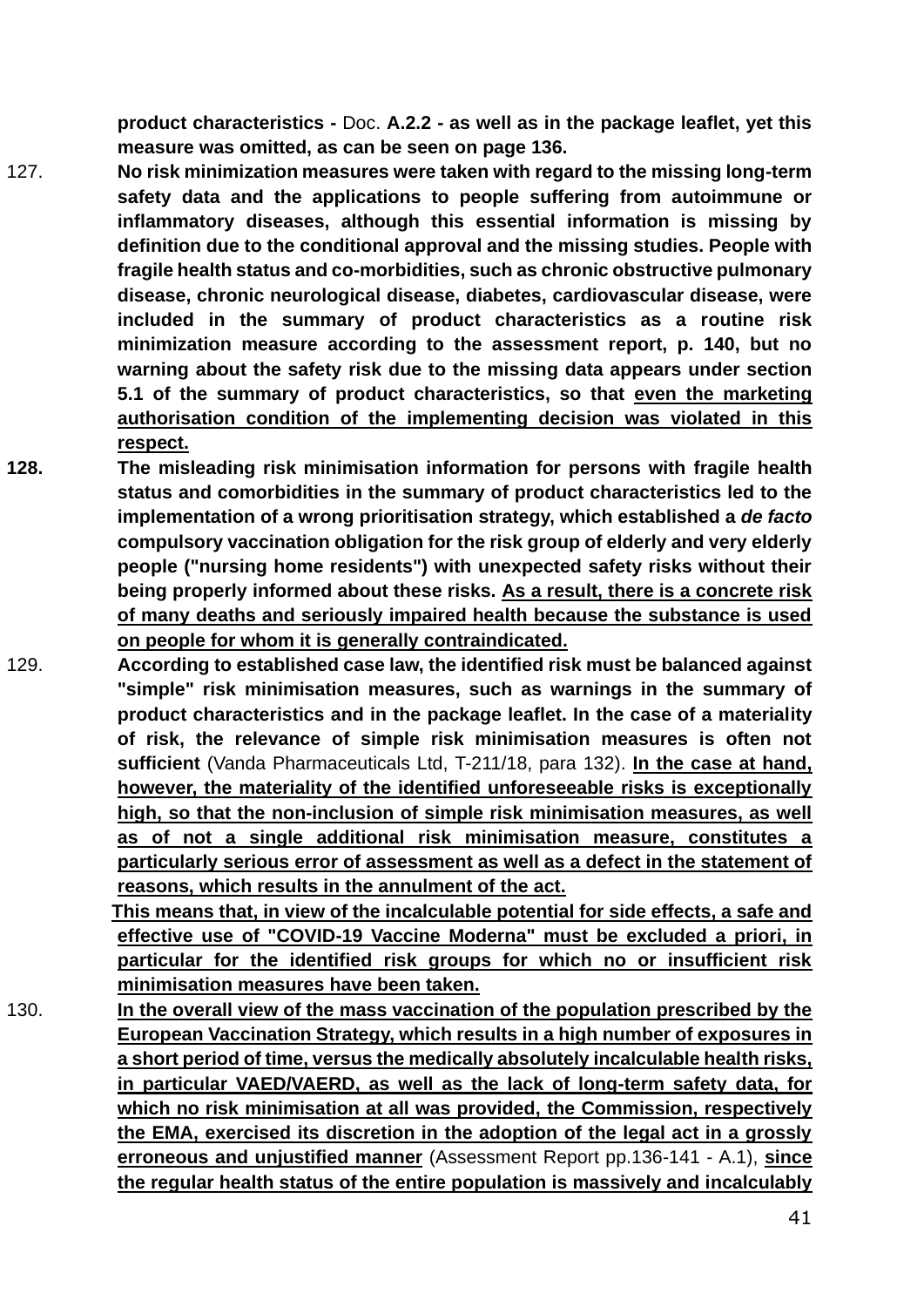**endangered by prophylactic gene immunisation without minimising the risks (**Vanda Pharmaceuticals Ltd, T-211/18, para. 53).

- **131. The plea of infringement of the principle of proportionality**
- 132. **The implementing decision adopted is unlawful on the basis of the measures taken, since it is manifestly inappropriate to achieve the objective pursued by the competent institutions, namely the safe and effective use of the gene therapy medicinal product at issue against infectious diseases** (cf. in this sense, judgments of 4 May 2016, Pillbox 38, C-477/14, EU:C:2016:324, para. 49 and the case-law cited therein, and of 16 March 2016, Dextro Energy v Commission, T-100/15, EU:T:2016:150, para. 80).
- 133. The principle of proportionality in the area of public health means that, among the goods and interests protected by the TFEU, the health and life of humans rank highest (see, to that effect, judgment of 19 April 2012, Artegodan v Commission, C-221/10 P, EU:C:2012:216, para. 99 and the case-law cited there; see also, mutatis mutandis, on the respect of this principle by the Member States in the field of public health, judgment of 8 June 2017, Medisanus, C-296/15, EU:C:2017:431, para. 82 and the case-law cited there).
- 134. **For the control of safety risks by means of wholly absent or partially simple risk minimisation measures, considered both in isolation and in combination, less burdensome alternatives would have been available for the achievement of those objectives, in accordance with the enshrined principles of medicinal products law of 'safety, efficacy and quality', which correlate with the protection of human health and life, by refusing authorisation under Article 5 TEU as an inappropriate measure**.

Therefore, the act at issue, which includes the approval of the risk management plan proposed by the applicant, constitutes an inappropriate measure with regard to the principles of medicinal product authorisation and public health mentioned above.

- **135. 3.3 Violation of the provisions of EU law concerning the correct indication of the characteristics of the medicinal product and a correct package leaflet.**
- 136. According to **Art. 9 para. 1 lit. c) Regulation (EC) No. 726/2004 as well as Art. 62 Directive 2001/83/EC, the characteristics of the medicinal product, in particular the associated risks or references to groups of persons for whom the medicinal product is not recommended**, must be correctly stated and the package leaflet must comply with this.
- 137. According to **Article 11(4.4) of Directive 2001/83/EC**, the summary of product characteristics must include the **special warnings and precautions for use and, in the case of immunological medicinal products, any special precautions to be taken by persons handling immunological medicinal products and by persons administering these medicinal products to patients, as well as any precautions to be taken by the patient.**
- 138. According to **Art. 11 point 4.5. of Directive 2001/83 EC, the summary of product characteristics** must contain the drug and other interactions.
- 139. According to **Art. 59 para. 1 lit. c) Directive 2001/83 EC, the package leaflet shall be drawn up in accordance with the summary of product characteristics** and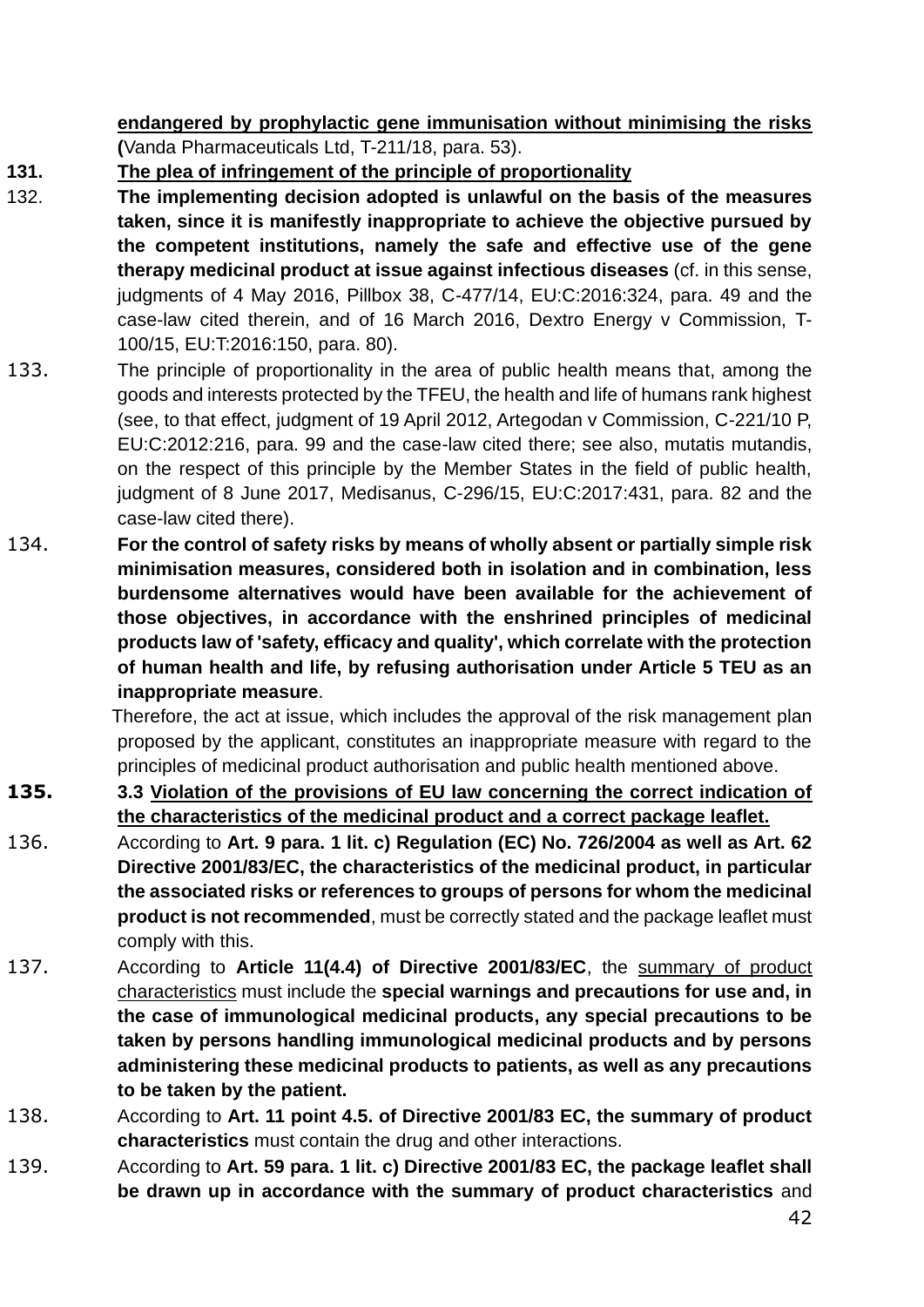shall contain the following list of **information which must be known before the medicinal product is taken:** i) **contra-indications,** ii) **appropriate precautions for use,** iii) **interactions with other medicinal products, and other interactions which may affect the action of the medicinal product**, iv) **special warnings.**

- 140. **Due to the gross error of assessment set out above under point 3.2, which led to a failure to take account of significant safety risks, there is also an automatic breach of the provisions of EU law concerning the correct identification of the characteristics of the medicinal product and a correct package leaflet.**
- **141. 3.4.Invalidity due to violation of the EMA's own criteria for the surveillance of a "pandemic medicinal product" with enormous short-term exposure figures.**

142. According to Annex II, E - Specific obligation to complete post-authorisation measures under "special conditions" to the implementing decision contested here, **the marketing authorisation holder is obliged to file the clinical study report for the randomised, placebo-controlled, observer-blind study for the purpose of confirming the efficacy and safety of "COVID-19 Vaccine Moderna" only in December 2022!**

> **This deadline is clearly outside a valid assessment period for review in terms of efficacy and safety etc. at the renewal date.** Similarly, it is absolutely inadmissible that safety reports on a medicinal product with short-term enormous exposure figures do not have to be submitted until 6 months after authorisation.

- 143. In this context, the approval of the pre-pandemic influenza vaccine Aflunov should be mentioned. In this regard, the EMA has requested a tighter submission of safety reports:
- 144. *"During a pandemic situation, the frequency of submission of periodic safety update reports (PSURs), as specified in Article 24 of Regulation 726/2004/EC, is not sufficient for monitoring the safety of a pandemic vaccine where high numbers of exposures are expected within a short period of time. Such a situation requires a rapid display of drug safety information, which is of utmost importance for the risk-benefit balance in a pandemic. The immediate assessment of cumulative safety information, taking into account the extent of exposure, will be crucial for regulatory decisions and for the protection of the population to be vaccinated. Moreover, during a pandemic, the resources needed for a thorough assessment of PSURs in the format laid down in Book Volume 9a of the Rules Governing Medicinal Products in the European Union may not be sufficient for rapid identification of new safety issues. "1[1] The EMA itself thus confirms the importance of the PSURs for the safety of the population to be vaccinated".2[1]*
- **145. The EMA itself thus confirms the view that the submission of the PSUR of pandemic vaccines as gene therapy medicinal products after 6 months is too late, which also follows from the wording of Article 107c(2)(b), which stipulates**

<sup>2</sup>*"[1] Aflunov, Implementing Decision Annex I, Product Information [https://ec.europa.eu/health/documents/communityregister/2020/20200625148560/anx](https://ec.europa.eu/health/documents/community-register/2020/20200625148560/anx_148560_de.pdf) [\\_148560\\_de.pdf](https://ec.europa.eu/health/documents/community-register/2020/20200625148560/anx_148560_de.pdf)*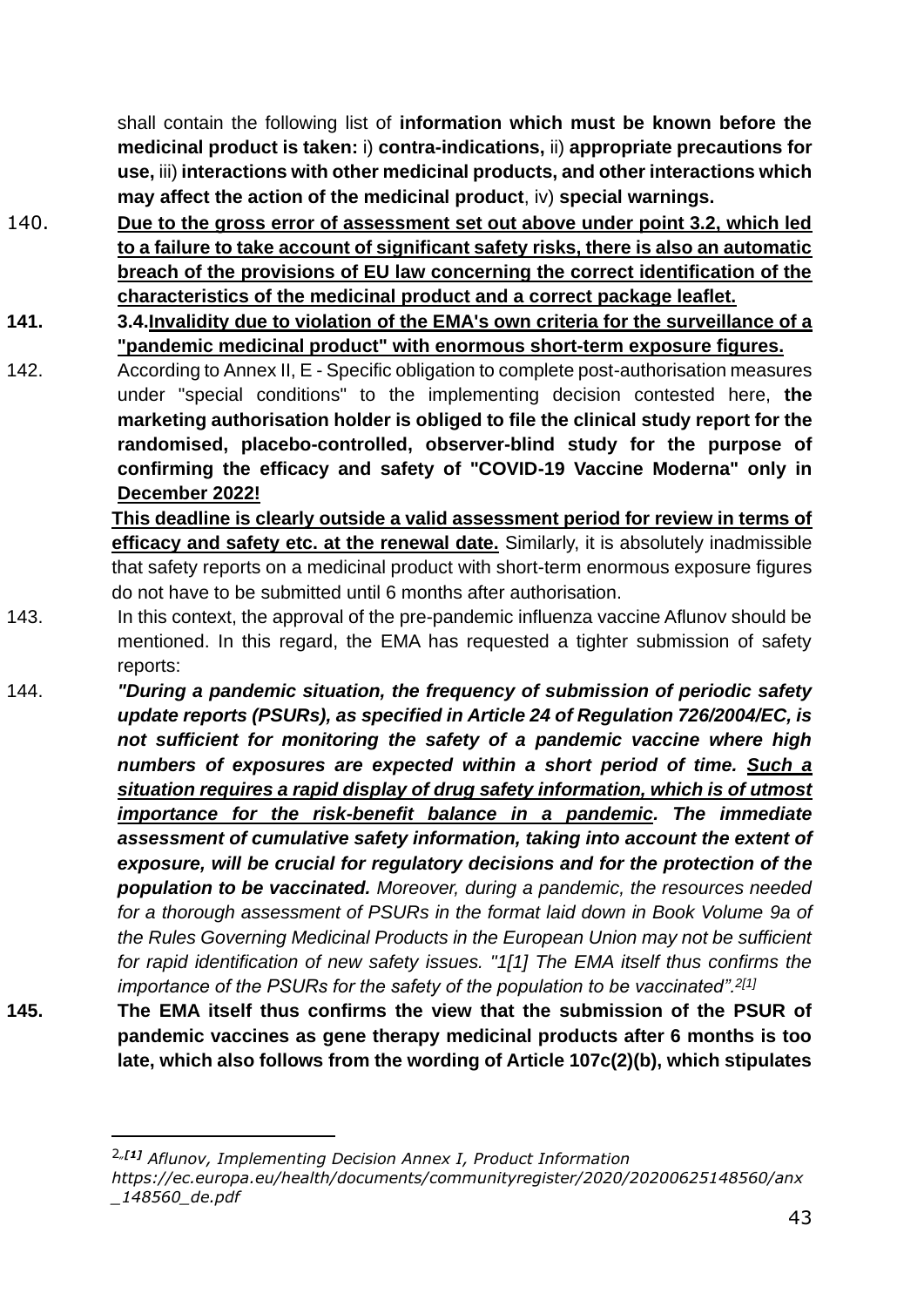**an obligation to submit the PSUR "at the latest" 6 months after placing on the market.**

- 146. The actual "special conditions" (according to Art. 14a (4) of Regulation 726/2004) concern specific obligations to finalise the product and manufacturing quality of the active substance, which must be verified within the first 6 months, as well as, with regard to the **confirmation of efficacy and safety**, the submission of the final clinical study report for the randomised, placebo-controlled, observer-blind **study C4591001 by December 2022.**
- 147. **The health-threatening problem issue lies in the fact that the marketing authorisation holder is required to provide proof of efficacy and safety only 2 years after marketing authorisation, although an annual review is to take place according to the implementation decision. This results in an irresolvable contradiction which calls into question the legality of this condition and thus the authorisation itself.**
- **148. 4. Annulment of the contested implementing decision on the grounds of gross violation of Articles 168 and 169 TFEU and Articles 3, 35 and 38 EU Charter.**

 **\***

149. On the basis of the facts and circumstances set out above and documented in this application, it is obvious that the implementing decision of the EU Commission challenged here violates the principles enshrined in Article 168 TFEU (Public Health) of the EU legislator. **The EU legislator has guaranteed EU citizens that a high level of health protection is to be ensured in the definition and implementation of all Union policies and activities. Union action should be directed towards improving public health, preventing human illness and diseases, and obviating sources of danger to physical and mental health. The EU must take measures to set high standards of quality and safety for medicinal products and medical devices.**

The European Commission has grossly violated all of these obligations entered into in Article 168 TFEU with the implementing decision contested here and is concretely putting the applicants in a situation that endangers their health.

- 150. **Article 3 of the EU Charter (right to the integrity of the person**) guarantees every person present in the EU the following: **(1) Everyone has the right to physical and mental integrity. (2) In the context of medicine and biology, the following must be respected in particular: the free consent after prior information of the person concerned, in accordance with the modalities established by law, ..., the prohibition of using the human body and parts thereof as such for profit, ....**
- 151. in **Article 35 of the EU Charter (health protection),** every person present in the EU is guaranteed **a high level of health protection in the definition and implementation of all Union policies and activities.**
- 152. **Article 169 TFEU (consumer protection)** guarantees consumers that, in order to ensure a high level of consumer protection, the EU shall contribute to protecting the **health and safety** of consumers and to promoting **their right to information.**
- 153. And according to Art. 38 EU Charter (Consumer Protection), the Union's policies shall constitute a high level of consumer protection.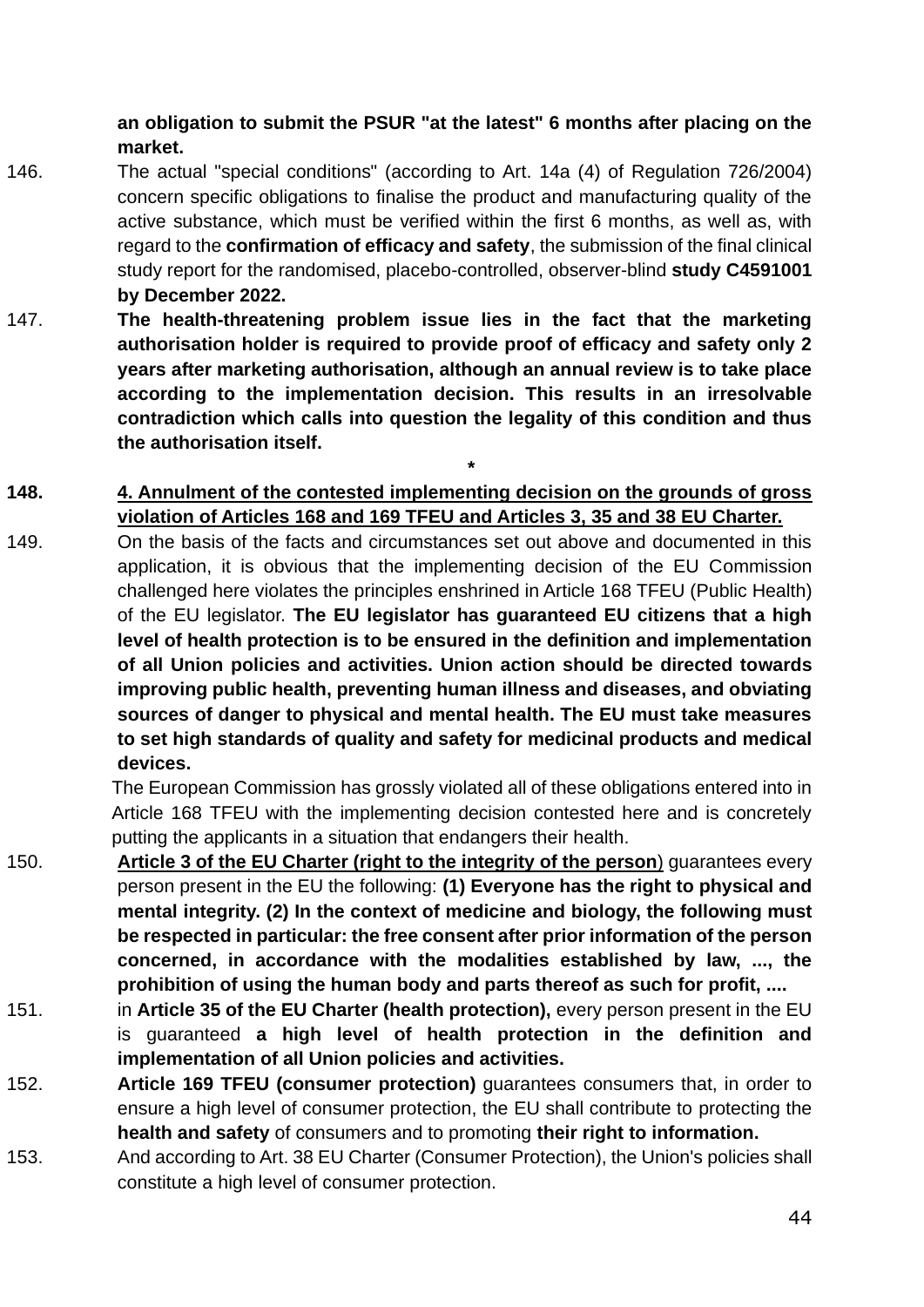- 154. On the basis of the foregoing, it is obvious that the EU Commission has also grossly violated the applicants' fundamental right to consumer protection and the obligations laid down in Article 169 TFEU, which also apply to the Commission in particular, with the implementing decision challenged here. \*
- 155. The above-mentioned applicants therefore request that this honourable European General Court, on the basis of the multiple gross violations of applicable EU law mentioned above, which affect the applicants directly and personally, declare the contested implementing decision null and void.

Bolzano, 5 March 2021

RA DDr. Renate Holzeisen



## **The following documents are deposited:**

- **A1** EMA Assessment report "COVID-19 Vaccine Moderna" Procedure No. EMEA/H/C005791/0000 of 06/01/2021; p. 1 to 170 of the annexes; paragraph 1; (colour print).
- **A2** p. 171 of the annexes
- **A2.2** European Commission, Implementing Decision of 06/01/2021 granting a conditional marketing authorisation for the medicinal product for human use "COVID-19 Vaccine Moderna-Covid-19 mRNA vaccine (nucleoside modified)" in accordance with Regulation (EC) No 726/2004 of the European Parliament and of the Council; p. 172 to 175 of the Annexes; paragraph 2;
- **A2.3** Annexes I, II, III and IV to Implementing Decision C(2021) 94(final); pp. 176 to 208 of the Annexes; paragraph 3;
- **A2.4** Correction to the Annexes to the Implementing Decision of 25/01/2021, pp. 209 to 241 of the Annexes; paragraph 4;
- **A3** p. 242 of the Appendices (colour print)
- **A3.1** Alto Adige, online edition of the Italian language daily newspaper, article" L'infettivologo Galli: "Perseguire legalmente medici e infermieri no vax in Alto Adige" published on 13/01/2021; pp. 242 to 249 of the annexes; paragraph 10
- **A3.2.** email message from the Coordinating Care Manager of the South Tyrolean Ambulance Service, dated January 2020; pp. 250 to 253 of the Annexes; paragraph 11;
- **A3.3.** Covid "vaccination plan" Italy dated 7/12/2020; pp. 254 to 280 of the attachments; paragraph 12;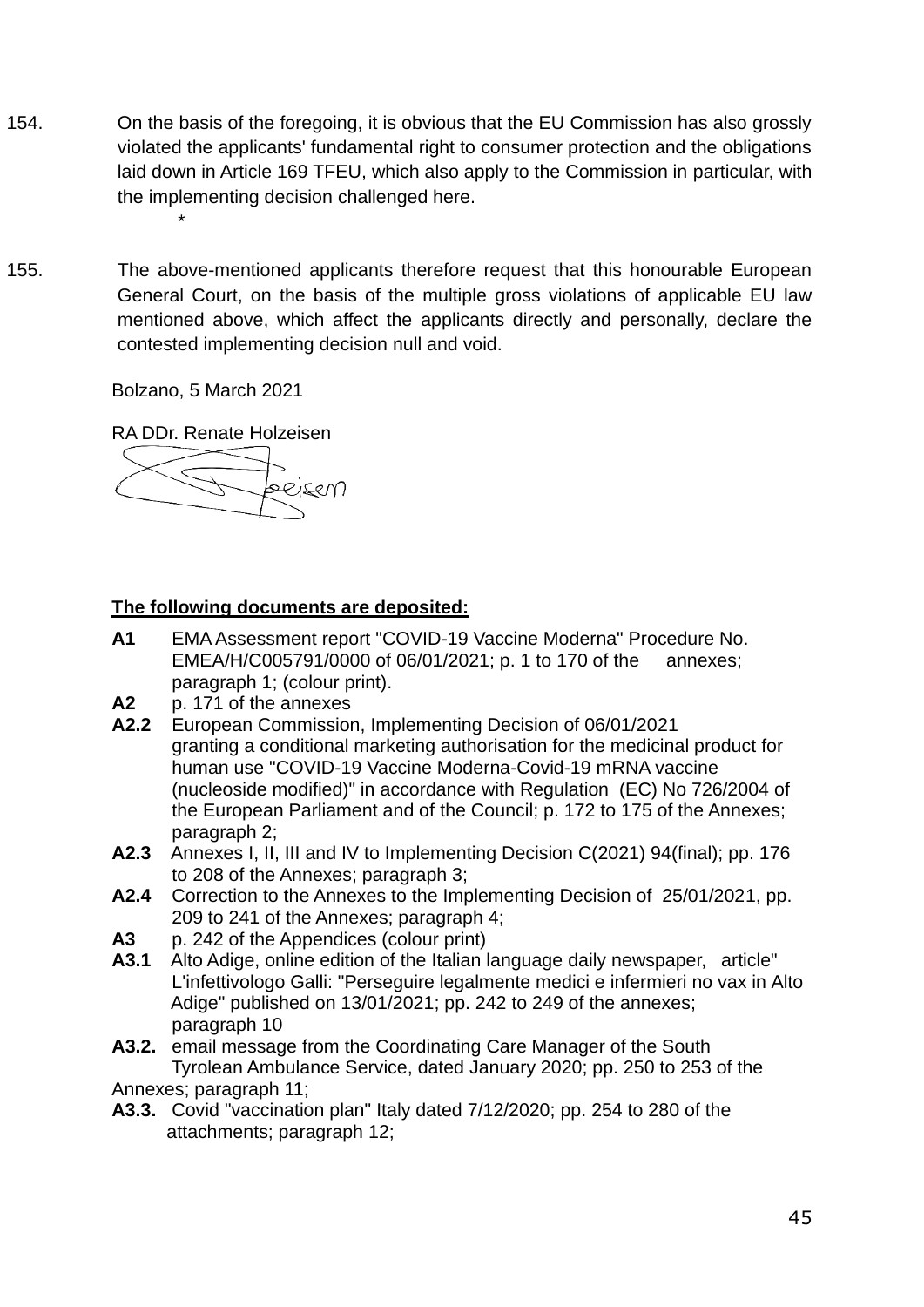- **A3.4.** email communication from those responsible for Merano Hospital (Autonomous Province of Bolzano - Italy) to hospital staff of 07/01/2021; pp. 281 to 282 of the annexes; paragraph 12;
- **A3.5.** communication from those in charge of the Heinrich von Rottenburg Kaltern retirement home to the staff, dated 25/01/2021; pp. 283 to 284 of the annexes; paragraph 12;
- **A3.6.** email from the Medical and Dental Association of Bolzano to doctors with vaccination request, dated 15/01/2021; pp. 285 to 286 of the annexes; paragraph 12;
- **A3.7.** AssoCareNews.it, article published on 04/01/2021 regarding a geriatric nurse who was forced to have the Covid vaccination against her will: "Cristina, OSS: "mi hanno costretta al vaccino ..., mi hanno minacciata"; pp. 287 to 288 of the annexes; paragraph 13
- **A3.8** Nurse Times, article published 08/01/2021 regarding threat of dismissal of 19 elderly care workers for refusing Covid "vaccination"; pp. 292 to 296 of attachments; paragraph 13;
- **A3.9** Studio Cardiologico Dr Maurizio Bina S.r.l., Cagliari 25/02/2021 warning of staff not undergoing Covid vaccination; pp. 297 to 298, paragraph 14;
- **A4** RA DDr. Renate Holzeisen, warning letter of 19/12/2020 to EU Commission, EMA and others; "; pp. 299 to 373 of the annexes; paragraph 18; (colour print).
- **A5** p. 374 of the annexes
- **A5.1** EU vaccine strategy extract from the EU Commission's website of 11/02/2021; pp. 375 to 393 of the annexes; paragraph 20;
- **A5.2.** European Commission, communication-united-front-beat-covid-19\_en (1).pdf, pp. 394 to 406, paragraph 22;
- **A5.3.** EU wants Corona vaccination passport\_ Law for \_green passport\_ in March ZDFheute.pdf, pp. 407 to 414, paragraph 24;
- **A5.4.** Draghi\_ sì al passaporto vaccinale. Servono tre mesi, si lavora per l'estate - La Stampa.pdf, pp. 415 to 419, paragraph 24;
- **A6.** MedRixiv The infection fatality rate of COVID-19 inferred from seroprevalence data, John P.A. Ioannidis, May 2020; pp. 420 to 430 of attachments; paragraph 38;
- **A7.** Bulletin of the World Health Organization: Type: Research Article ID: BLT.20.265892 - Infection fatality rate of COVID-19 inferred from seroprevalence data, John P.A. Ioannidis, 14 October 2020; pp. 431 to 468 of the appendices; paragraph 38; (colour print).
- **A8.** LaVerità, article on interview with new president of the Italian Medicines Agency announcing guidelines for GPs on home therapy for Covid 19 patients, "Via libera agli anticorpi monoclonali e alle linee guida per curarsi a casa", 03/02/2021; pp. 469 to 470 of attachments; paragraph 39;
- **A9.** Consiglio di Stato, Judgment of the Council of State of Rome No. 09070/2020, dated 11/12/2020; pp. 471 to 507 of the Annexes; paragraph 39;
- **A10.** P. 508 of the annexes
- **A10**.1 WHO, Bulletin, 30/01/2020 WHO Director-General's statement on IHR Emergency Committee on Novel Coronavirus (2019-nCoV); pp. 509 to 513 of the Annexes; paragraph 43;
- **A10.2** WHO, Bulletin, 30/01/2020 Statement on the second meeting of the International Health Regulations (2005) Emergency Committee regarding the outbreak of novel coronavirus (2019-nCoV); pp. 514 to 522 of the Annexes; paragraph 46;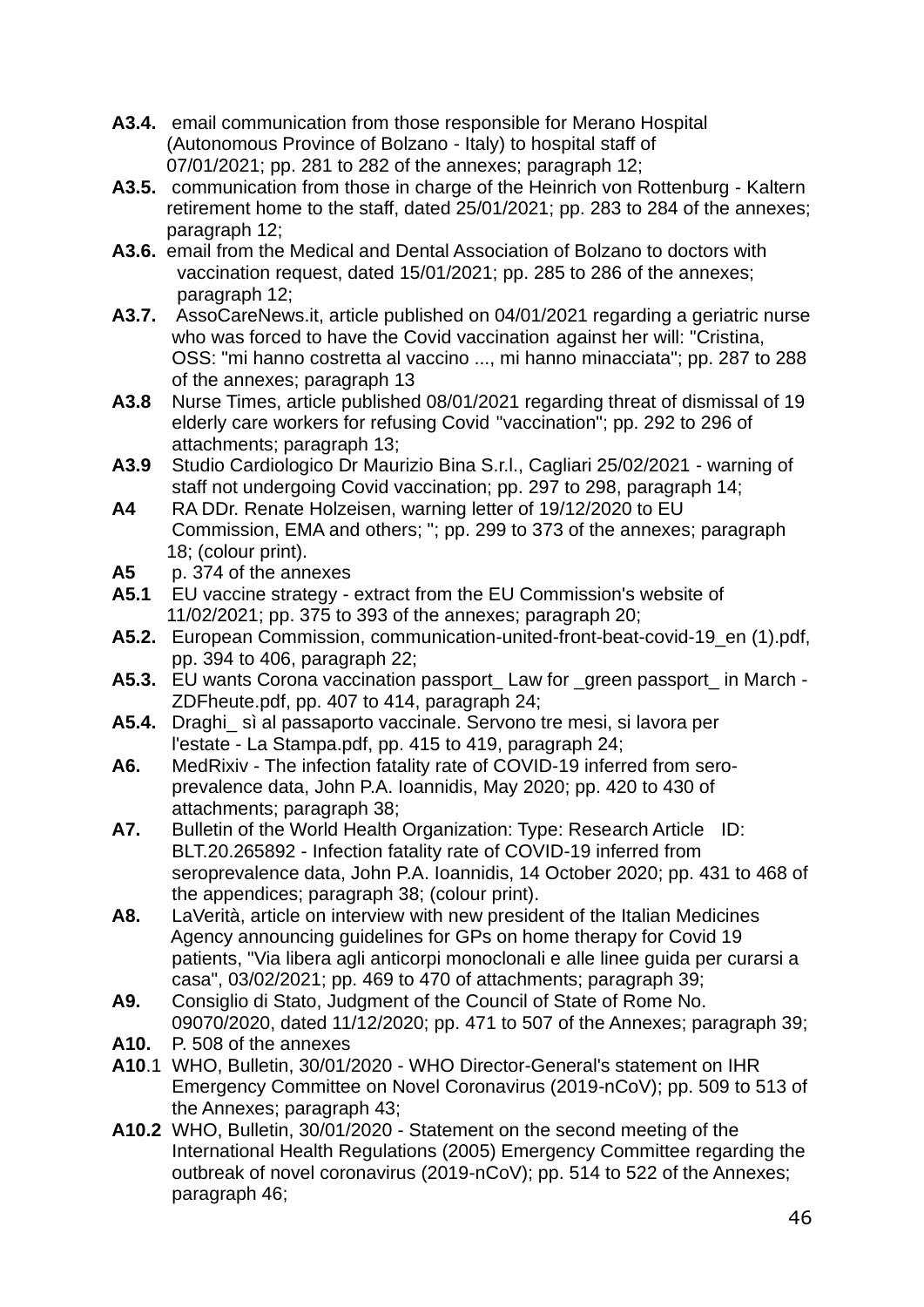- **A11.** P. 523 of the annexes (colour print)
- **A11.1** WHO, 17/01/2020, Interim guidance Laboratory testing for 2019 novel coronavirus (2019-nCoV) in suspected human cases; pp. 524 to 530 of the Annexes; paragraph 47;
- **A11.2** Christian Drosten, Diagnostic detection of Wuhan coronavirus 2019 by realtime RT-PCR; pp. 531 to 543 of the Annexes; paragraph 47
- **A11.3** WHO, Summary table of available protocols; pp. 544 to 624 of the appendices; paragraph 47;
- **A11.4** Eurosurveillance, Detection of 2019 novel coronavirus (2019-nCoV) by realtime RT-PCR; pp. 625 to 633 of the Annexes; paragraph 47;
- **A12.** P. 619 of the appendices
- **A12.1** WHO, Bulletin, 14/12/2020 WHO Information Notice for IVD Users; Pp 635 to 638 of the Appendices; paragraph 52;
- **A12.2** WHO, Bulletin, 30.01.2020 WHO Information Notice for IVD Users 2020/05; pp. 640 to 643 of the Annexes; paragraph 54;
- **A13.** P. 644 of the appendices
- **A13.1** The New York Times Your Coronosvirus Test is Positive. Maybe It Shouldn't Be, 29/08/2020; pp. 645 to 649 of the Annexes; paragraph 56;
- **A13.2** Times of India Covid-19 test reports must also state cycle threshold value: Doctors, 06/09/2020; pp. 650 to 653 of the Annexes; para 56;
- **A13.3.** EU Commission, experts Christian Drosten and Lothar Wieler advise EU Commission, 18/03/2020, pp. 653 to 655, paragraph 57;
- **A14.** Nature communications Post-lockdown SARS-CoV-2 nucleic acid screening in nearly ten million residents of Wuhan, China; pp. 656 to 663 of the attachments; paragraph 58; (colour print)
- **A15.** p. 664 of the annexes (colour print)
- **A15.1** Tribunal da Relacao de Lisboa, Conclusao, 11/11/2020; pp. 665 to 699 of the annexes; paragraph 61;
- **A15.2** Infectious Disease Society of America, Rita Jaafar and others, Correlation Between 3790 Quantitative Polymerase Chain Reaction-Positives Samples, pp. 700 to 702 of the Appendices; paragraph 61;
- **A15.3.** The Lancet, Elena Surkova and others, False positive COVID-19 results: hidden problems and costs, 29/09/2020; pp. 703 to 705 of attachments; paragraph 61;
- **A15.4** Tumori Journal, Giovanni Apalone and others, Unexpected detection of SARS-CoV-2 antibodies in the prepandemic period in Italy, 11/11/2020; pp. 706 to 712 of the Annexes; paragraph 62;
- **A15.5** Istat Istituto Nazionale di Statistica Impact of the Covid-19 Epidemic on the total mortality of the resident population in the first quarter of 2020; pp. 713 to 716 of the annexes; paragraph 63;
- **A16.** P. 717 of the appendices (colour print)
- **A16.1** Retraction request letter to Eurosurveillance + Review report Corman- Drosten et al. Eurosurveillance 2020, Dr Peter Borger and others 27/11/2020; pp. 718 to 747 of attachments; paragraph 65;
- **A16.2** Corman-Drosten Review Report, Addendum, last update 11/01/2021; pp. 748 to 807 of the Annexes; paragraph 65;
- **A16.3** Eurosurveillance, Response to retraction request and allegations of misconduct and scientific laws, 04/02/2021; pp. 808 to 820 of the annexes; paragraph 65;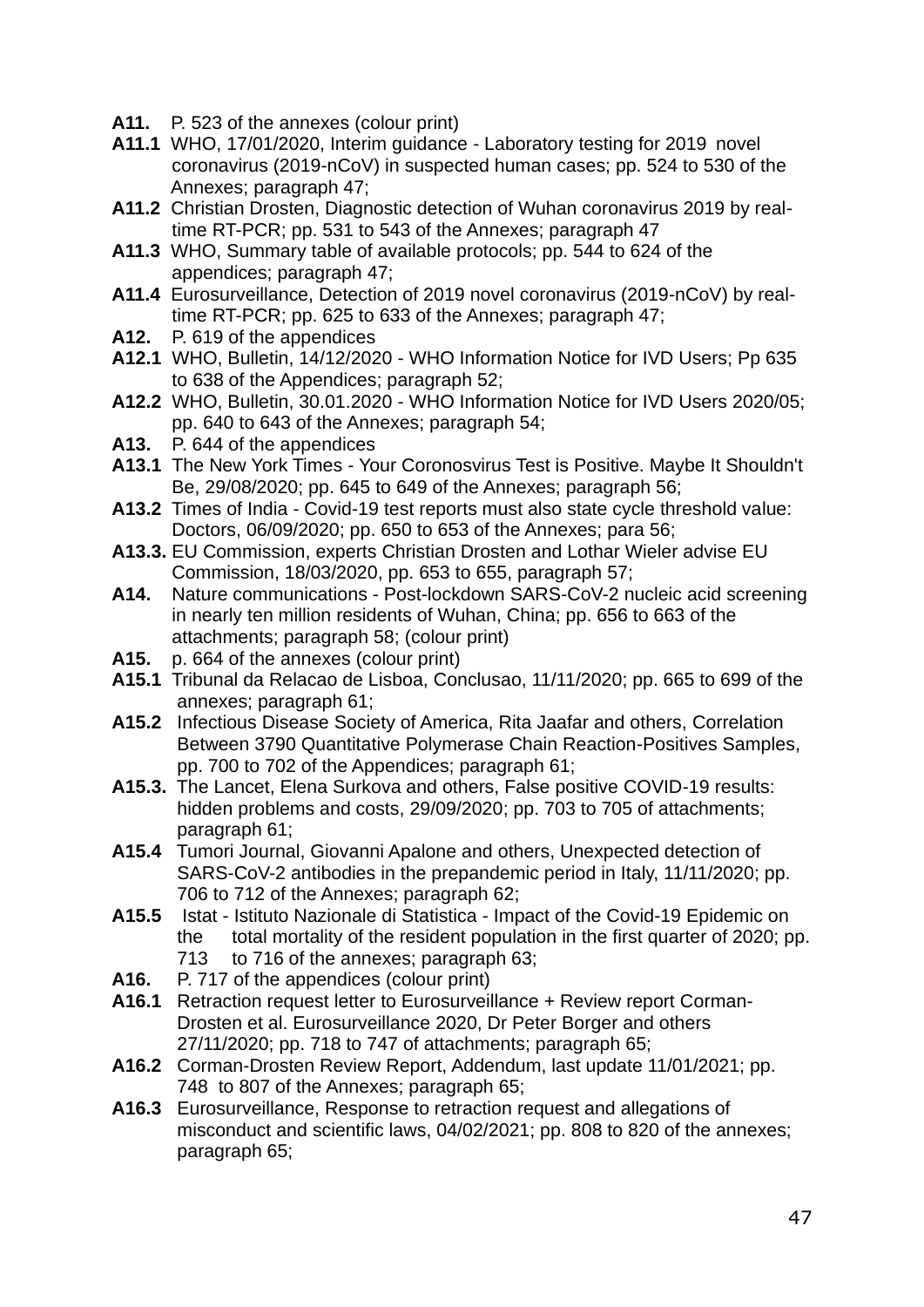- **A16.4.** Südtiroler Sanitätsbetrieb and Azienda Provinciale per i Servizi Sanitari Provincia Autonoma di Bolzano, letters dated 26/11/2020 and 25/11/2020; pp. 821 to 828 of the Annexes; paragraph 66;
- **A16.5** Doctors' Group, requests for disclosure PCR test data Province of Alto Adige and Province of Trento dated 27/10/2020 and 26/10/2020; pp. 829 to 840 of the annexes; paragraph 66;
- **A17.** WHO, Bulletin, Statement on the fifth meeting of the International Health Regulations (2005) Emergency Committee regarding the coronavirus disease (COVID-19) pandemic, 30/10/2020; pp. 841 to 848 of the Annexes; paragraph 68;
- **A18.** P. 849 of the annexes
- **A18.1.** Apotheken Umschau, 28.01.2021; pp. 850 to 857 of the Annexes; paragraph  $83<sup>2</sup>$
- **A18.2**. BMJ, Peter Doshi: Pfizer and Moderna's "95%effective" vaccines let's be cautious and first see the full data, 26/11/2020; pp. 858 to 866 of attachments; paragraph 83;
- **A18.3** BMJ, Peter Doshi: Pfizer and Moderna's "95%effective" vaccines we need more details and the raw data; pp. 867 to 872 of the Annexes; paragraph 83;
- **A18.4** BMJ, Peter Doshi, will covid-19 vaccines save lives? Current trials aren't designed to tell us, pp. 873 to 877, paragraph 85;
- **A18.5** Axios on Twitter" Moderna Chief Medical Officer Tal Zaks warns not to over interpret vaccine results, 24/11/2020; pp. 878 to 880, paragraph 85;
- **A19.** Dr.med Wolfgang Wodarg, Dr Michael Yeadon, Petiton/Motion ..., 01/12/2020; pp. 881 to 924, paragraph 92;
- **A20.** P. 925 of the annexes
- **A20.1.** Scientific opinion Prof. Dr. Stefan Hockertz pp. 926 to 968 of the Annexes; paragraph 94;
- **A20.2.** 2020news, Stuttgart Attorney General's Office wants to prevent autopsy after vaccinations, pp. 969 to 1022 of attachments, paragraph 96;
- **A20.3.** EMA's request by experts to withdraw recommendation for approval of GMbased Covid "vaccines", 28/02/2021, p.1023 to p.1029 of the Appendices, paragraph 98;
- **A21.** S. 1030 of the annexes
- **A21.1.** 1 hcqmeta.com: HCQ is effective for COVID-19 when used early: real-time meta analysis of 200 studies; pp. 1031 to 1098 of the appendices; paragraph 104; (colour print)
- **A21.2** The Guardian, Sugisphere: governments and WHO changed Covid-19 policy based on suspect data from tiny US company, 03/06/2020; pp.1099 to 1109 of attachments; paragraph 104;
- **A21.3** France Soir, Oxford, Recovery et Solidarity: Overdosage in two clinical trials with acts considered criminal? 25/06/2020 S. 1110 to 1117 of the annexes: paragraph 104;
- **A21.4.** Swiss Policy Research Covid-19: WHO-sponsored preliminary review indicates ivermectin effetctiveness, 31/12/2020; pp. 1118 to 1123 of the Annexes; paragraph 105;
- **A21.5.** ivmmeta.com Ivermectin is effective for COVID-19: real-time meta analysis of 37 studies; pp. 1124 to 1149 of the appendices; paragraph 105; (colour print)
- **A21.6** Science Direct Bénéfice de l'invermectine: de la gale à la COVID-19, un exemple de sérendipité; pp. 1150 to 1155 of the appendices; paragraph 105; (colour print)